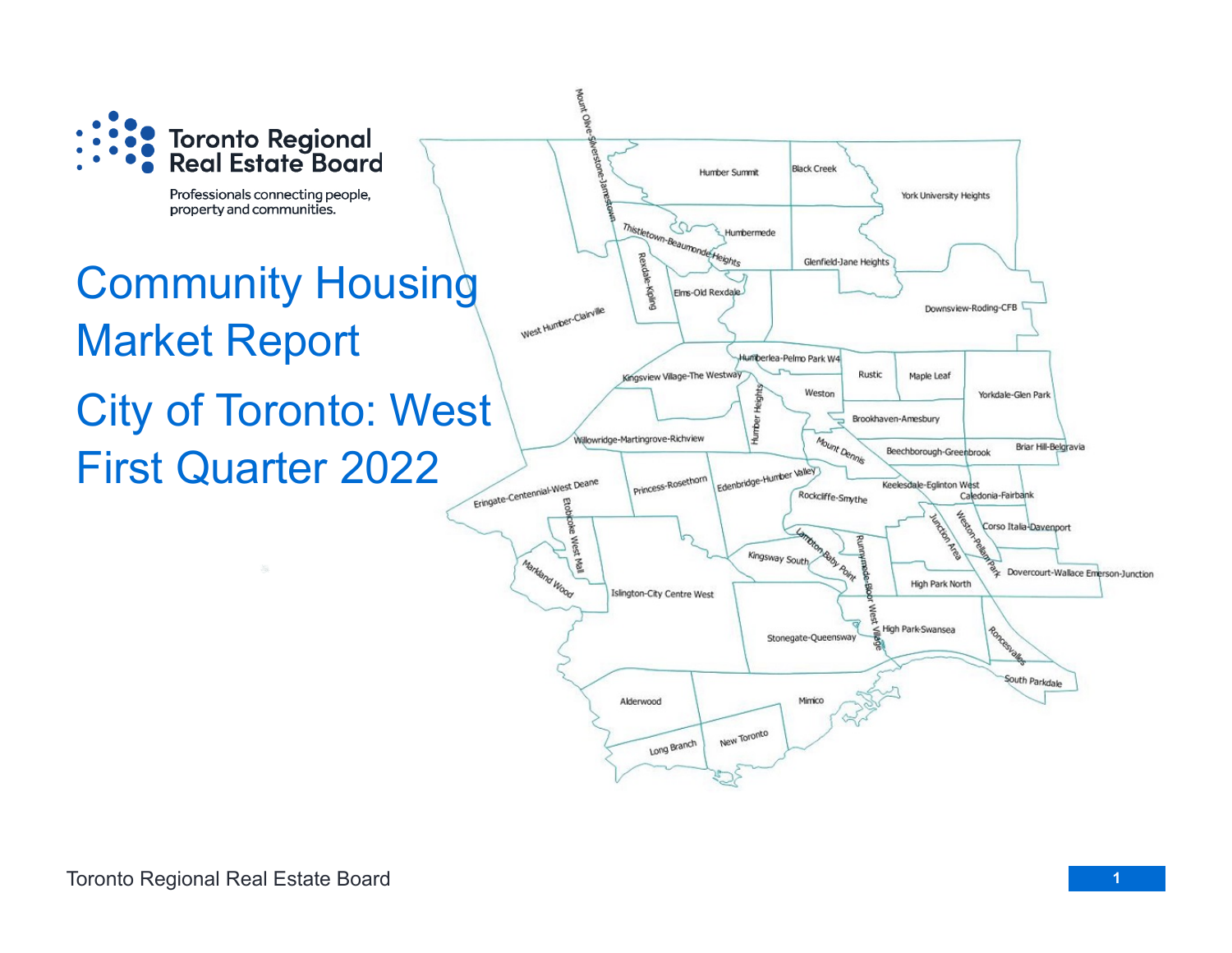### SUMMARY OF EXISTING HOME TRANSACTIONS ALL HOME TYPES, FIRST QUARTER 2022

# TORONTO W01 COMMUNITY BREAKDOWN

| <b>Community</b>  | <b>Sales</b> | <b>Dollar Volume</b> | <b>Average Price</b> | <b>Median Price</b> | <b>New Listings</b> | <b>Active Listings</b> | Avg. SP/LP | Avg. DOM |
|-------------------|--------------|----------------------|----------------------|---------------------|---------------------|------------------------|------------|----------|
| High Park-Swansea | 105          | \$151,099,900        | \$1,439,047          | \$1,000,000         | 145                 | 24                     | 113%       |          |
| Roncesvalles      | 49           | \$71,690,448         | \$1,463,070          | \$1,460,000         | 78                  | 18                     | 119%       | 14       |
| South Parkdale    | 12           | \$15,177,458         | \$1,264,788          | \$1,213,750         | 23                  |                        | 103%       | 16       |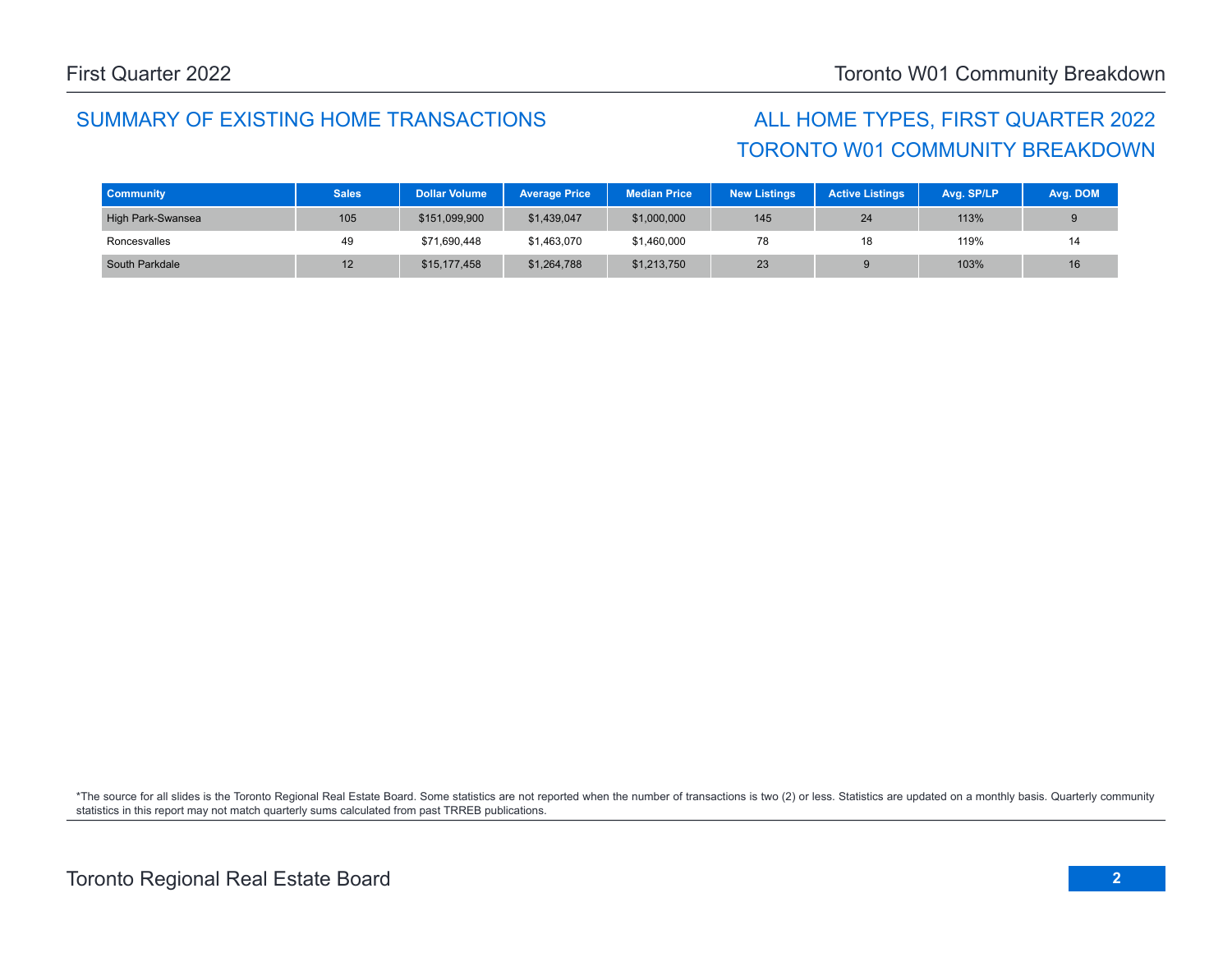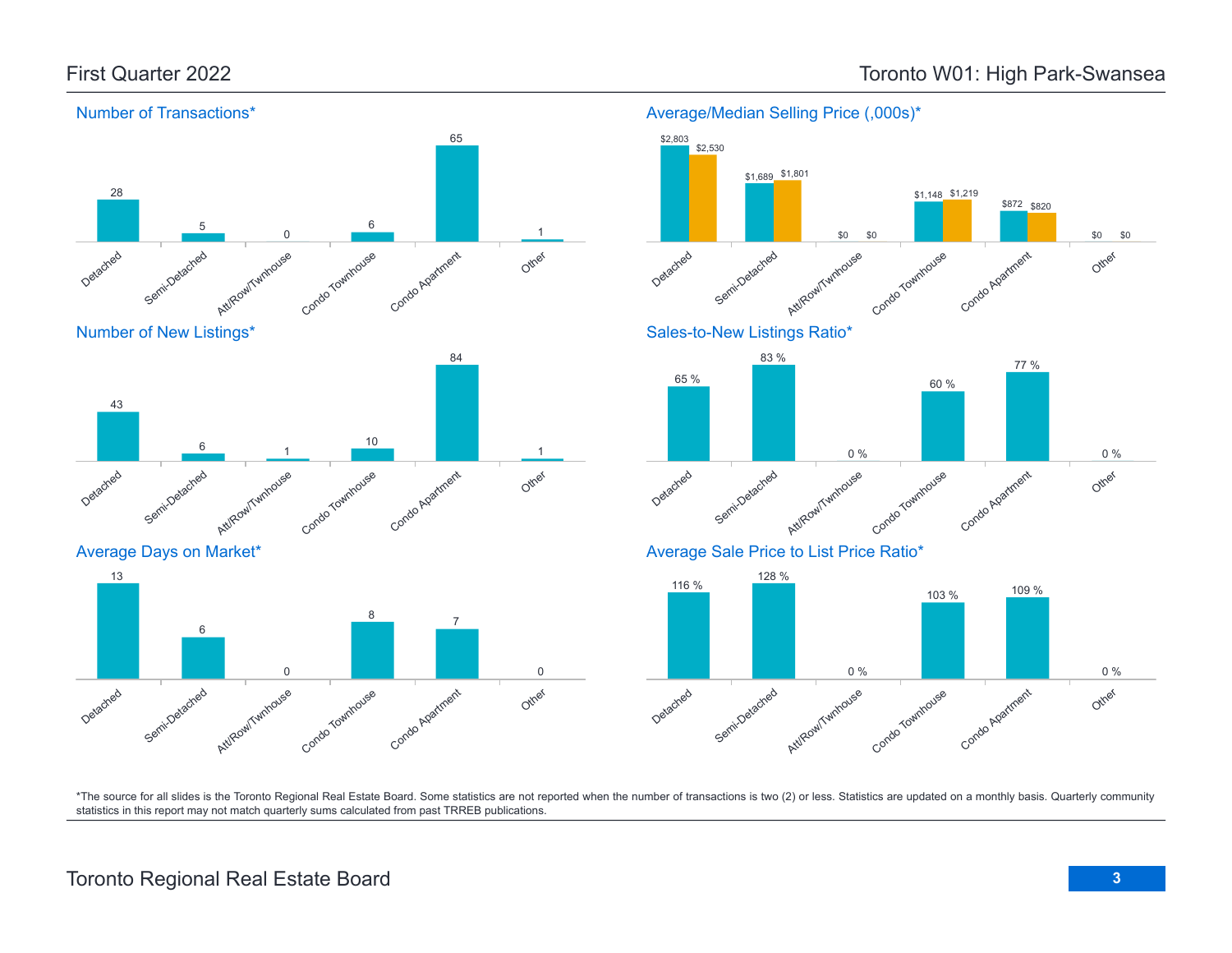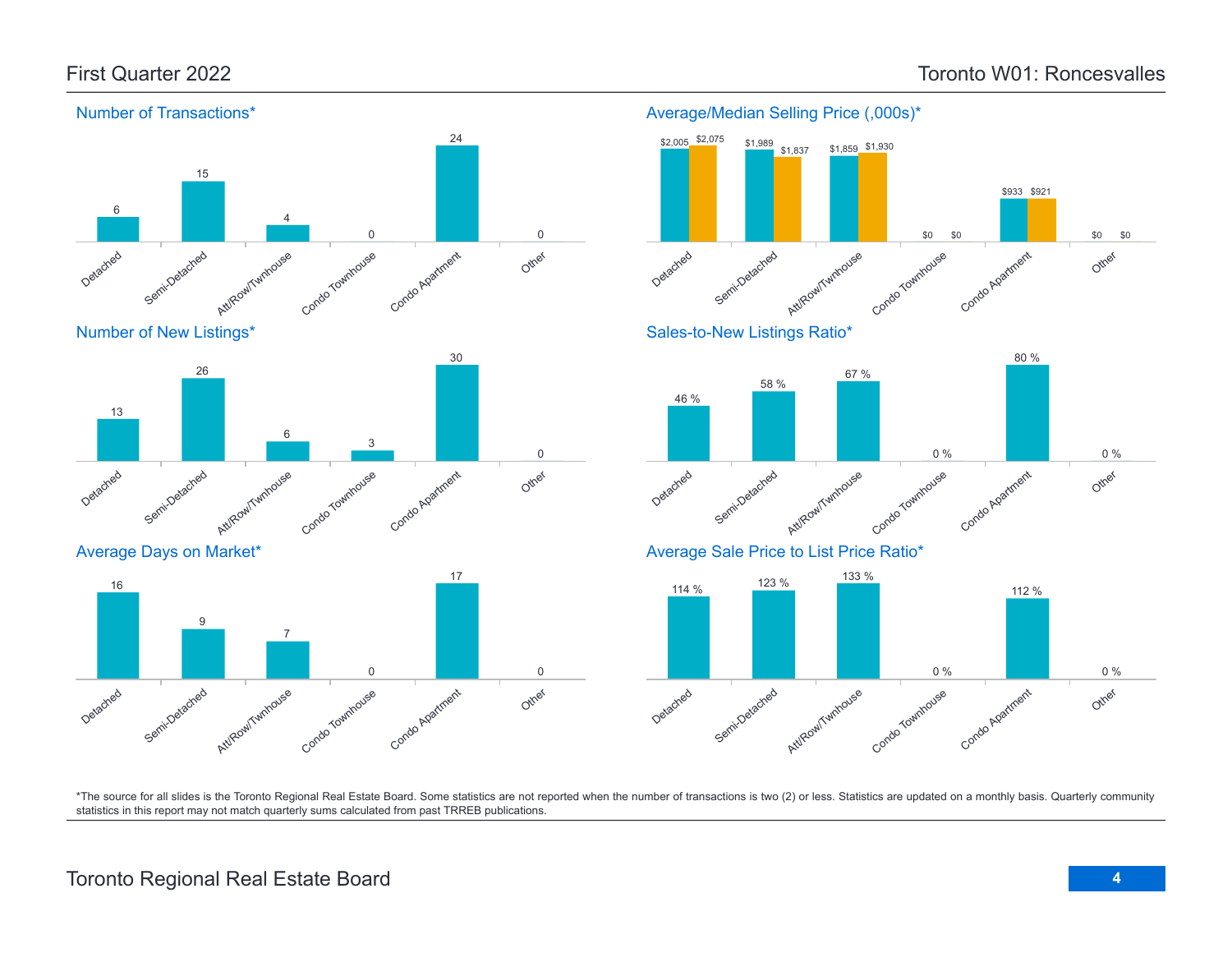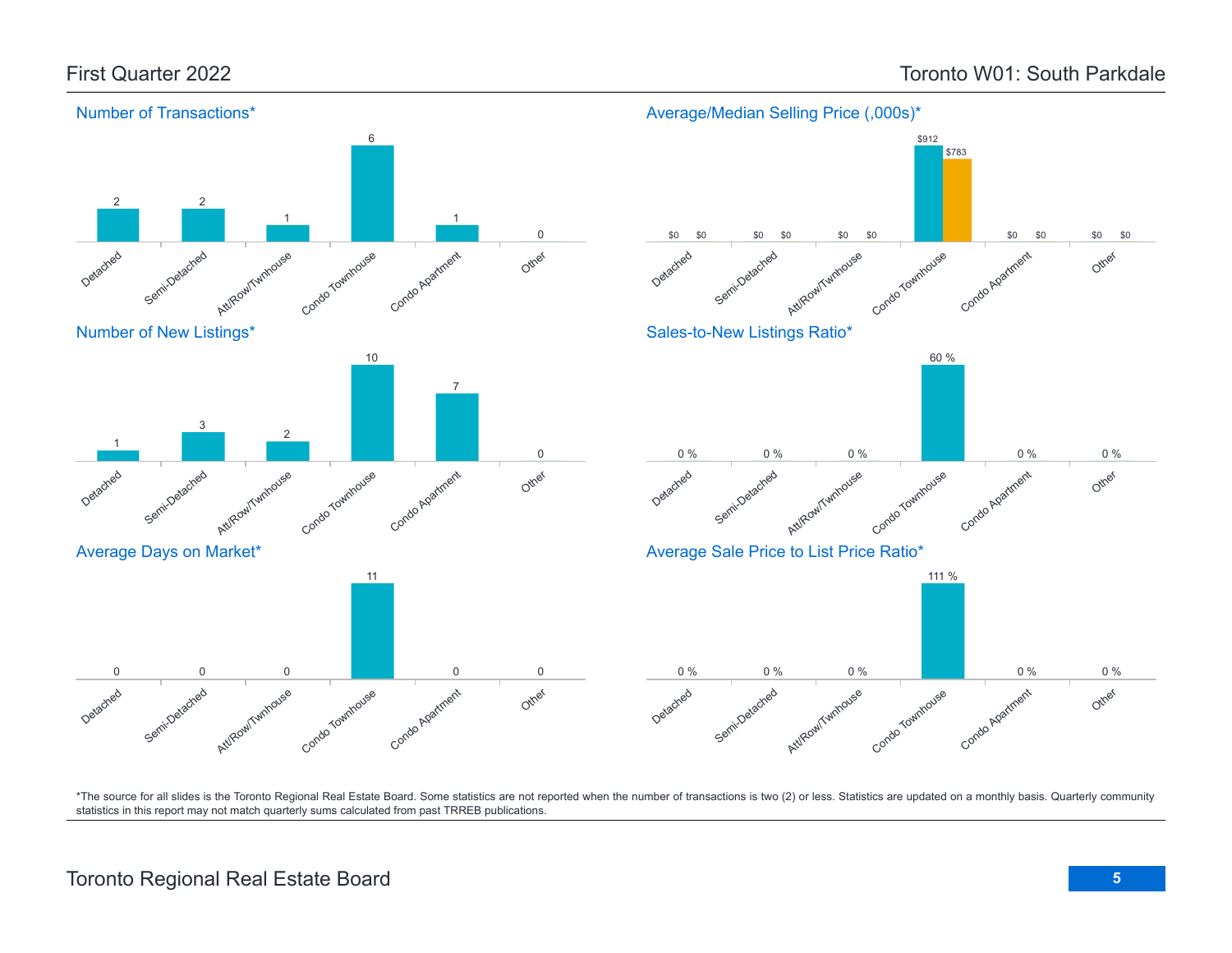## SUMMARY OF EXISTING HOME TRANSACTIONS ALL HOME TYPES, FIRST QUARTER 2022

# TORONTO W02 COMMUNITY BREAKDOWN

| <b>Community</b>                    | <b>Sales</b>    | <b>Dollar Volume</b> | <b>Average Price</b> | <b>Median Price</b> | New Listings | <b>Active Listings</b> | Avg. SP/LP | Avg. DOM |
|-------------------------------------|-----------------|----------------------|----------------------|---------------------|--------------|------------------------|------------|----------|
| Dovercourt-Wallace Emerson-Junction | 115             | \$133,233,942        | \$1,158,556          | \$1,173,000         | 164          | 29                     | 119%       | 10       |
| High Park North                     | 47              | \$64,398,017         | \$1,370,171          | \$1,121,000         | 59           | Ω                      | 116%       |          |
| Junction Area                       | 39              | \$45,034,007         | \$1,154,718          | \$1,075,203         | 55           | 12                     | 118%       |          |
| Lambton Baby Point                  | 10 <sup>°</sup> | \$18,424,400         | \$1,842,440          | \$1,706,700         | 13           | ĸ.                     | 124%       |          |
| Runnymede-Bloor West Village        | 25              | \$41,794,620         | \$1,671,785          | \$1,728,000         | 43           | 8                      | 115%       |          |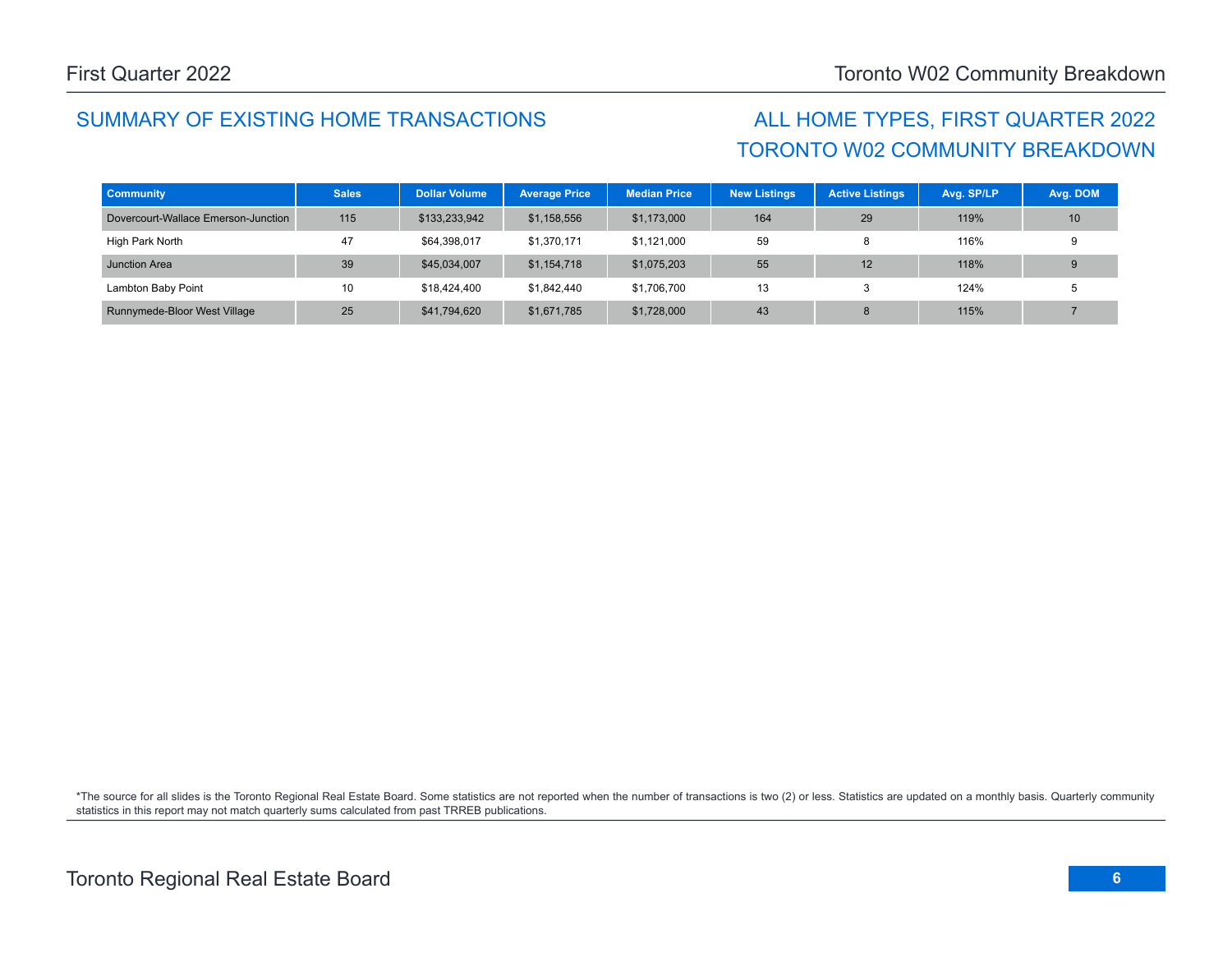

Condo Agatment

## First Quarter 2022 Toronto W02: Dovercourt-Wallace Emerson-Junction

Average/Median Selling Price (,000s)\*



\*The source for all slides is the Toronto Regional Real Estate Board. Some statistics are not reported when the number of transactions is two (2) or less. Statistics are updated on a monthly basis. Quarterly community statistics in this report may not match quarterly sums calculated from past TRREB publications.

Other

0

Att/Row/Twnhouse

Condo Townhouse

Detached

Semi-Detached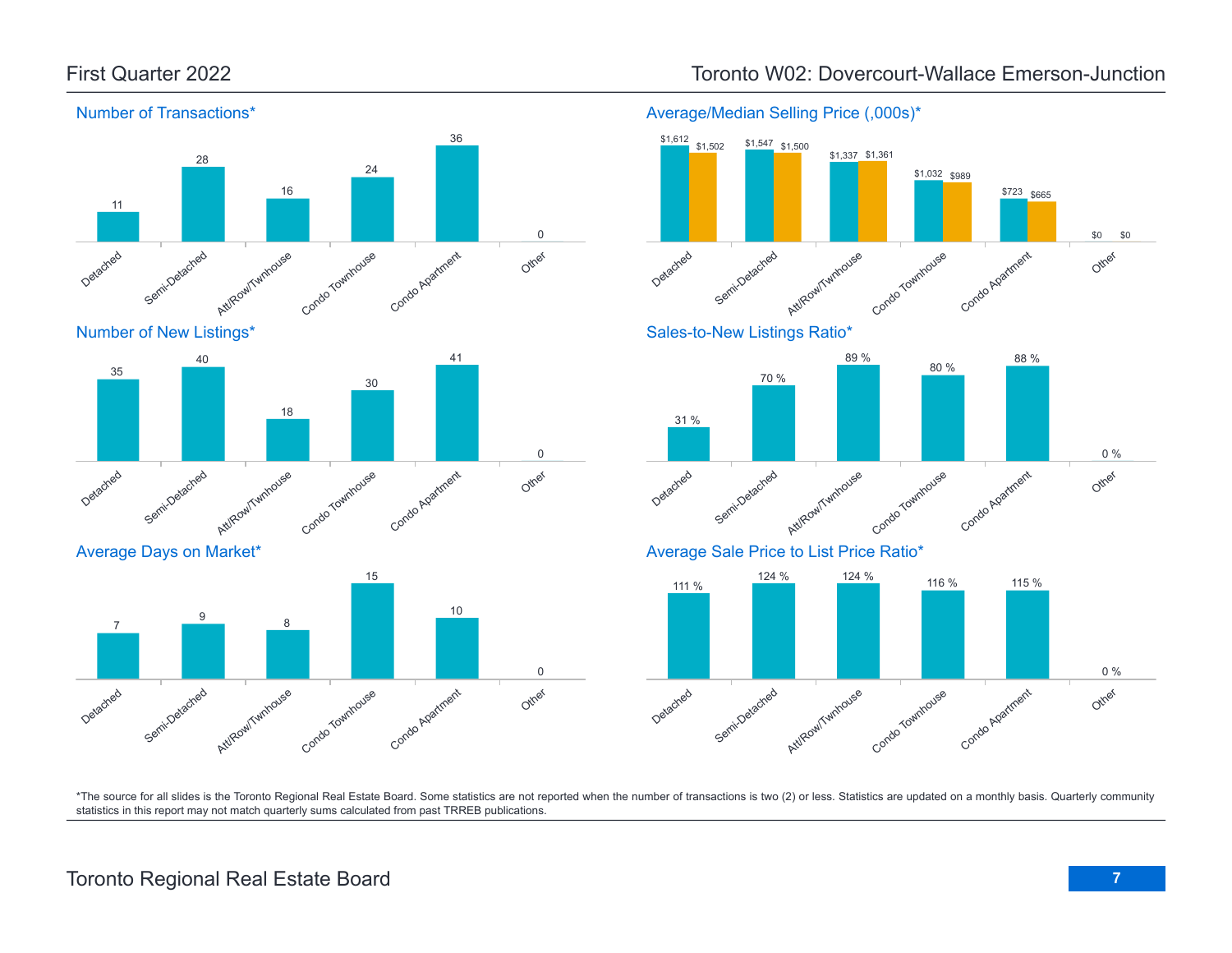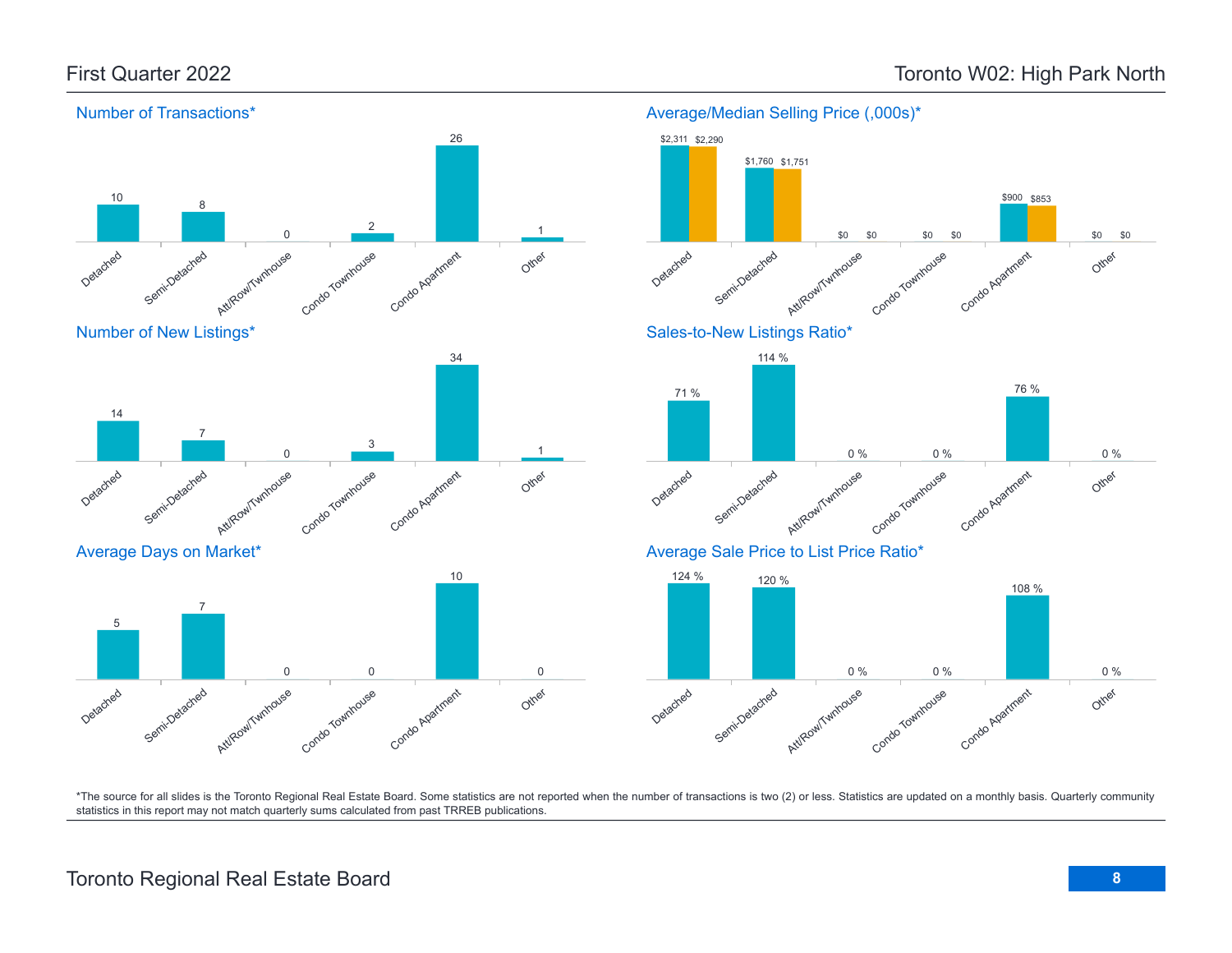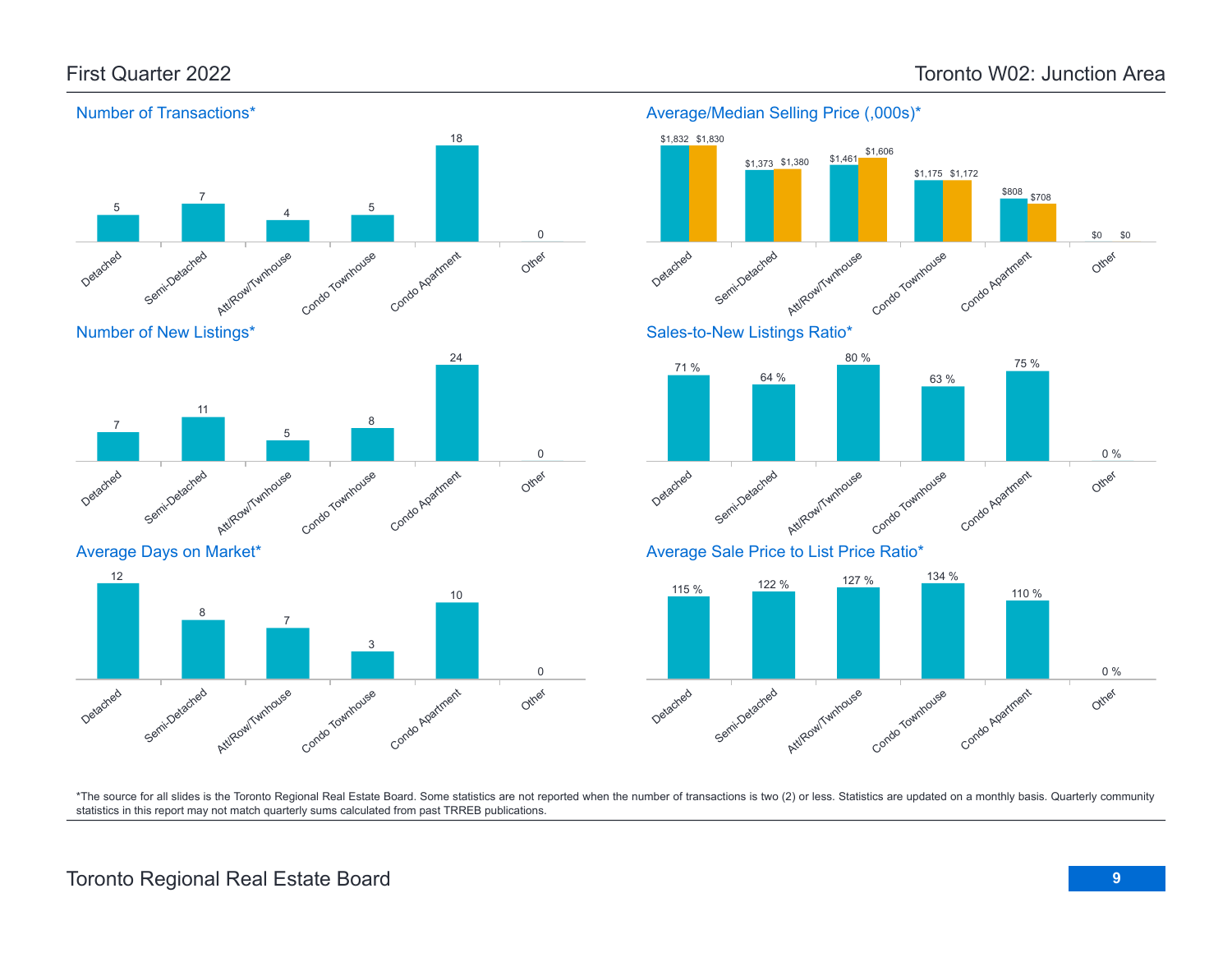8

Detached

5

Semi-Detached



Detached

Semi-Detachee<sup>d</sup>

Att/Row/Twnhouse

Condo Townhouse

Condo Apartment

\*The source for all slides is the Toronto Regional Real Estate Board. Some statistics are not reported when the number of transactions is two (2) or less. Statistics are updated on a monthly basis. Quarterly community statistics in this report may not match quarterly sums calculated from past TRREB publications.

Other

Att/Row/Twnhouse

Condo Townhouse

Condo Apartment

Other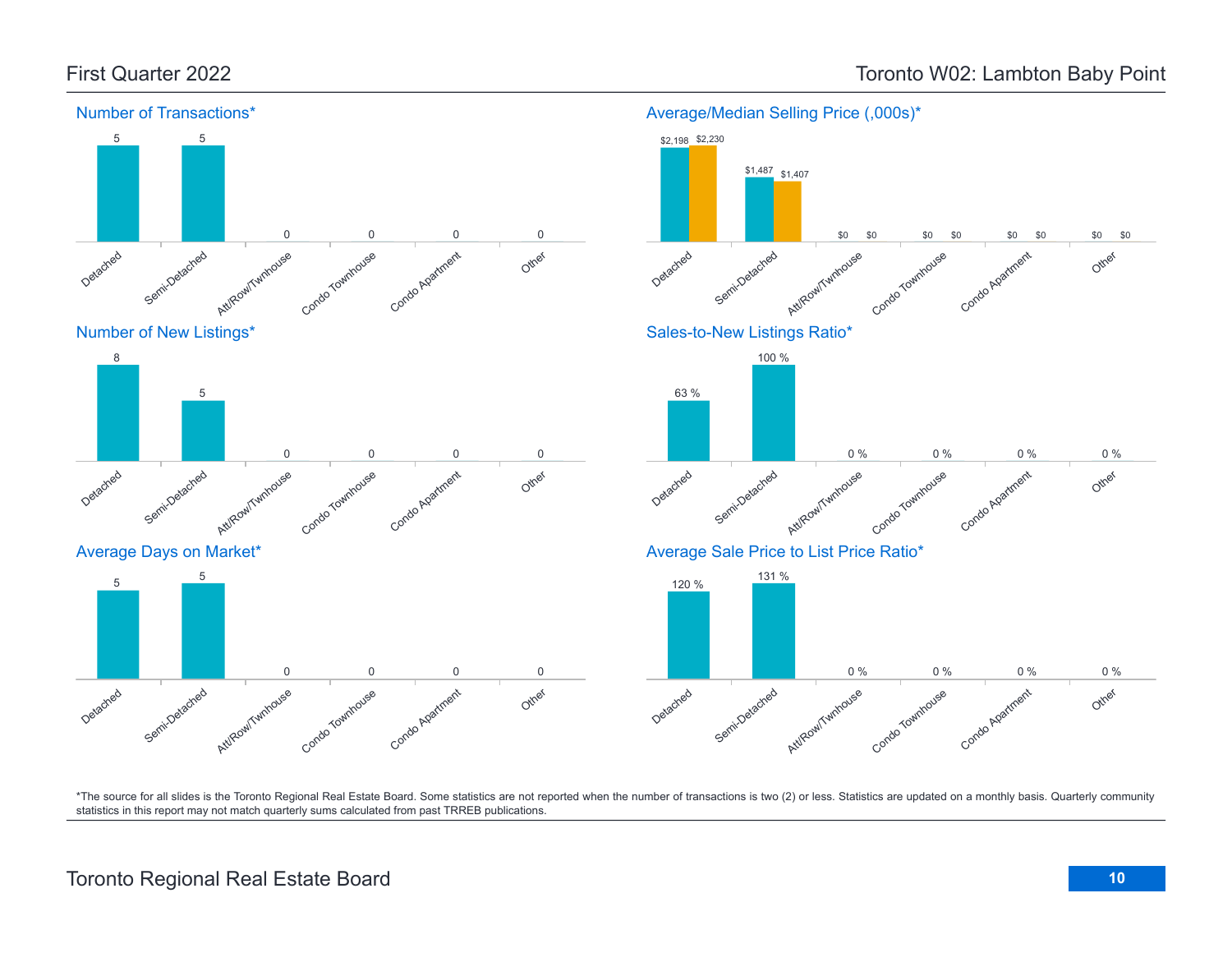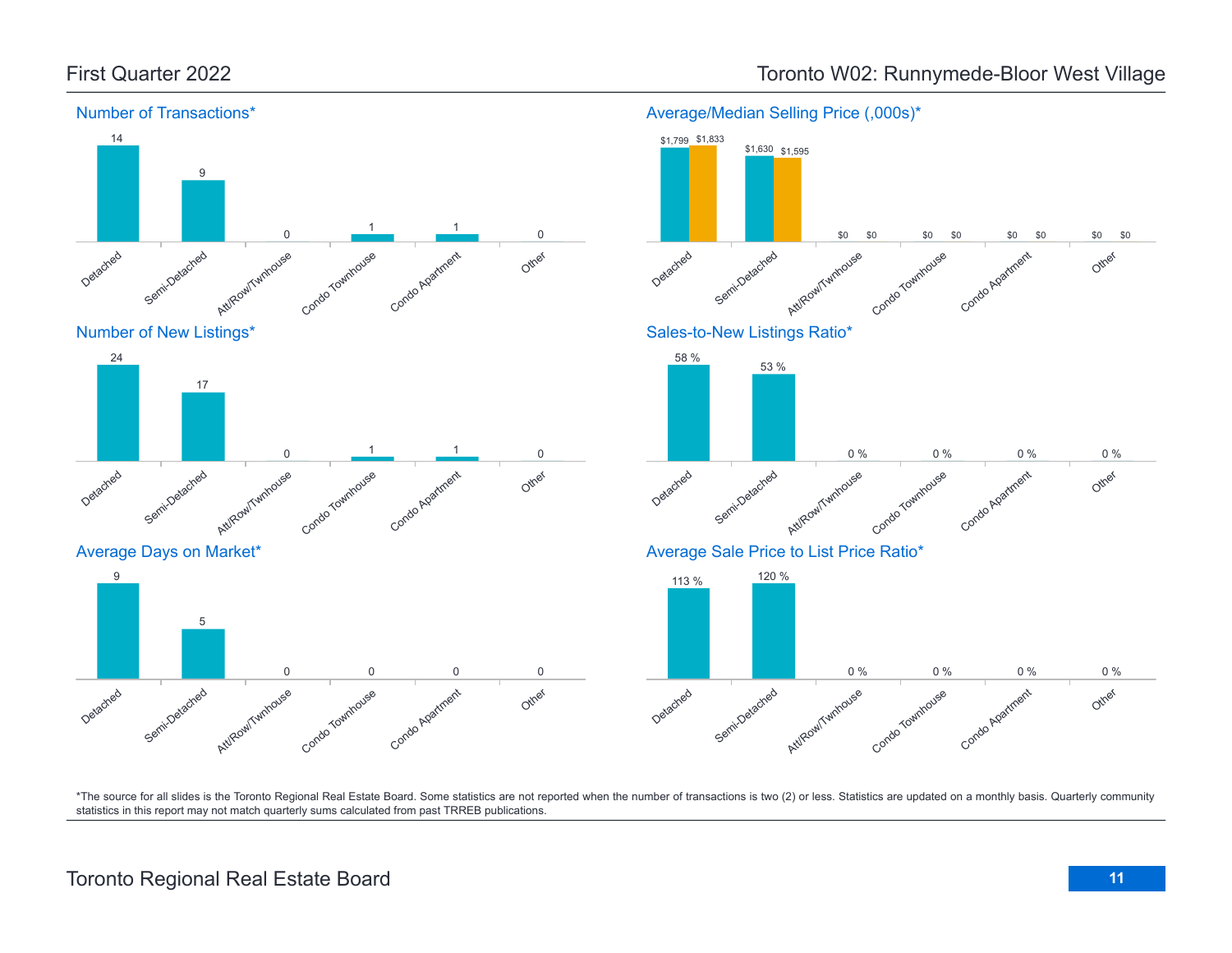## SUMMARY OF EXISTING HOME TRANSACTIONS ALL HOME TYPES, FIRST QUARTER 2022

# TORONTO W03 COMMUNITY BREAKDOWN

| <b>Community</b>         | <b>Sales</b> | <b>Dollar Volume</b> | <b>Average Price</b> | <b>Median Price</b> | <b>New Listings</b> | <b>Active Listings</b> | Avg. SP/LP | Avg. DOM |
|--------------------------|--------------|----------------------|----------------------|---------------------|---------------------|------------------------|------------|----------|
| Caledonia-Fairbank       | 29           | \$36,896,537         | \$1,272,294          | \$1,260,000         | 52                  | 13                     | 122%       | 10       |
| Corso Italia-Davenport   | 17           | \$20,792,323         | \$1,223,078          | \$1,252,222         | 34                  | 11                     | 123%       |          |
| Keelesdale-Eglinton West | 29           | \$30,855,300         | \$1,063,976          | \$1,125,000         | 44                  |                        | 117%       |          |
| Rockcliffe-Smythe        | 53           | \$58.549.221         | \$1,104,702          | \$1,163,000         | 75                  | 17                     | 120%       |          |
| Weston-Pellam Park       | 22           | \$25,504,650         | \$1,159,302          | \$1,235,000         | 42                  | 13                     | 118%       | 10       |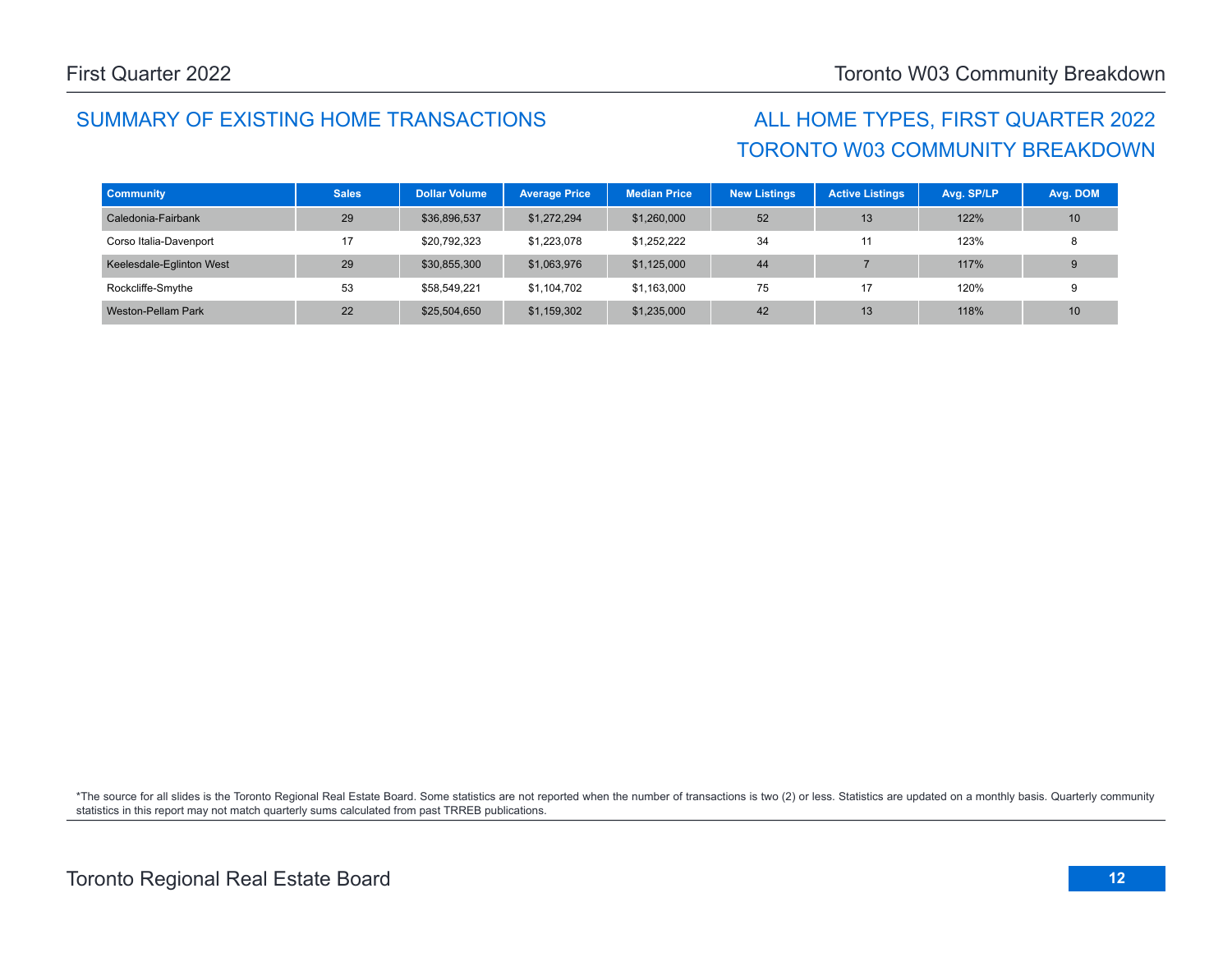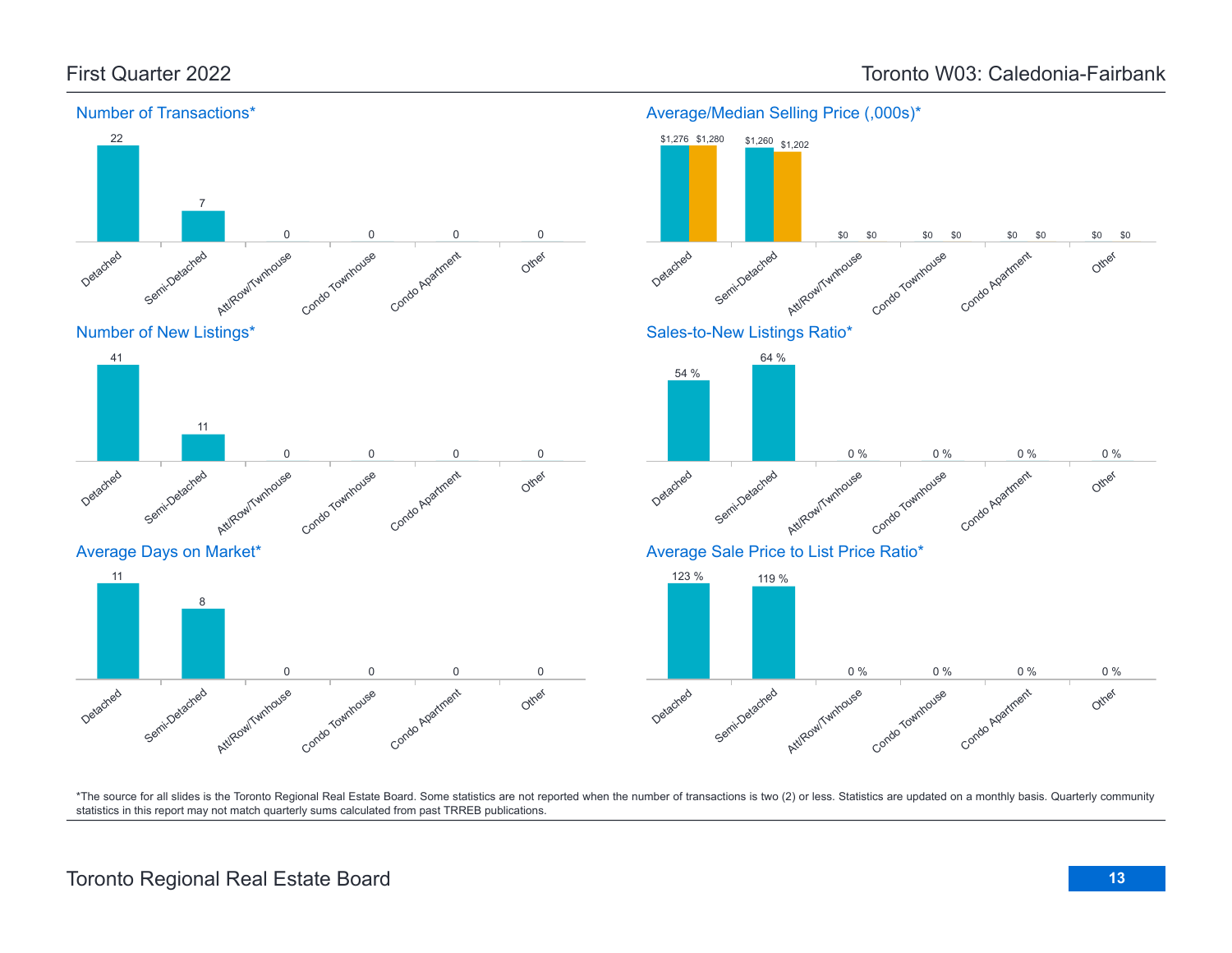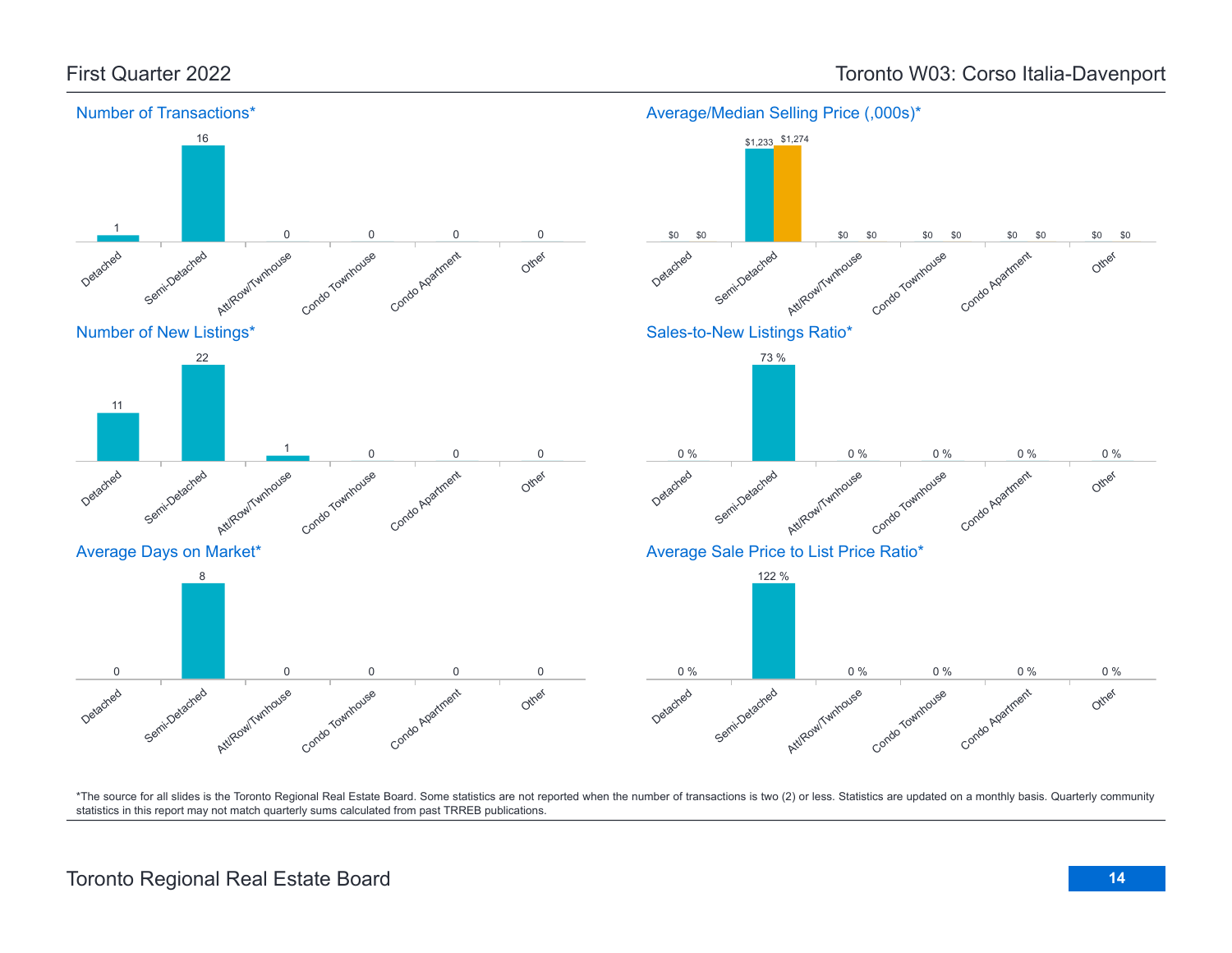Average Days on Market\*

Semi-Detached

8

Detached

7



## First Quarter 2022 Toronto W03: Keelesdale-Eglinton West

Average/Median Selling Price (,000s)\*

![](_page_14_Figure_4.jpeg)

\*The source for all slides is the Toronto Regional Real Estate Board. Some statistics are not reported when the number of transactions is two (2) or less. Statistics are updated on a monthly basis. Quarterly community statistics in this report may not match quarterly sums calculated from past TRREB publications.

Other

0

Att/Row/Twnhouse

Condo Townhouse

0 0

Condo Apartment

15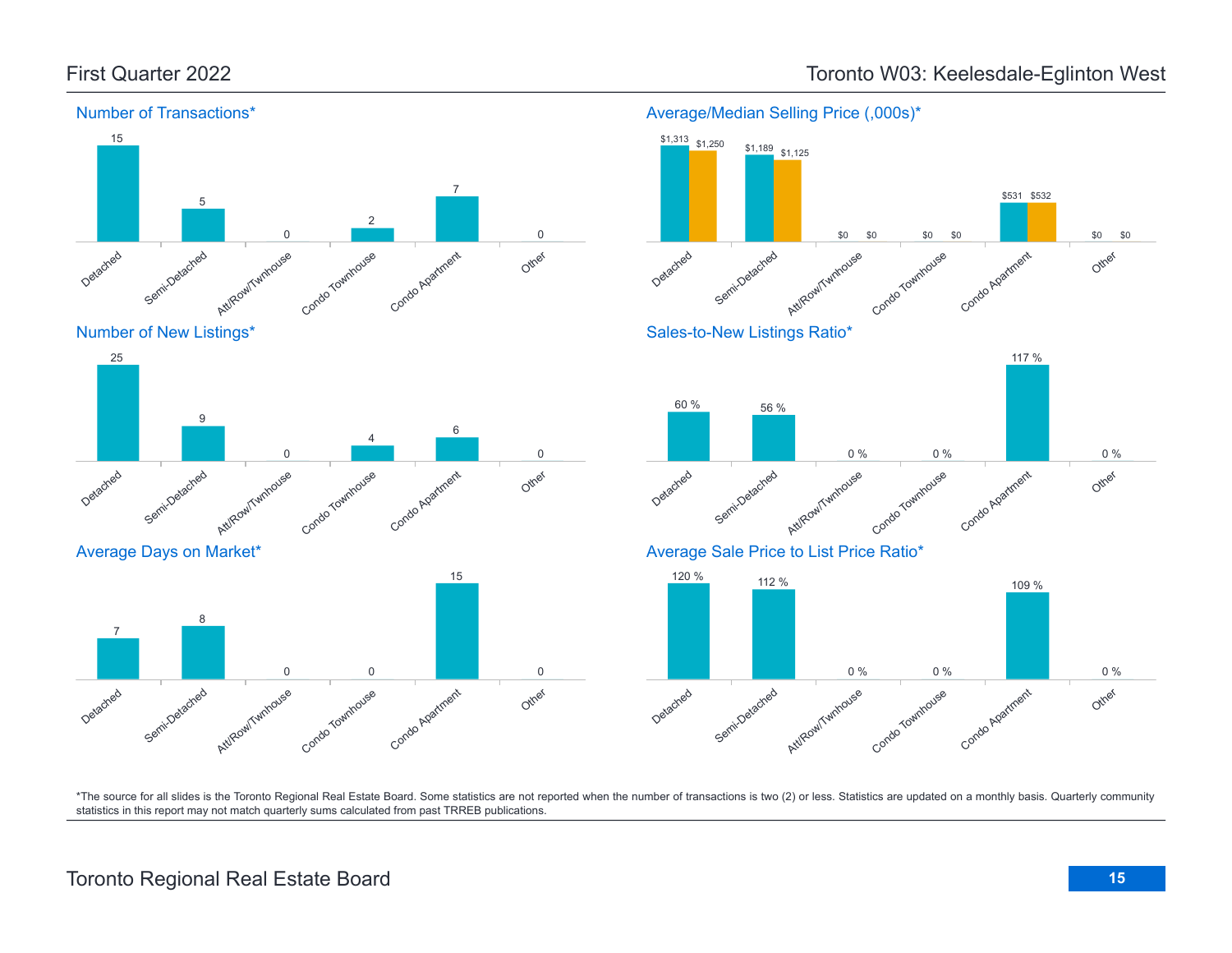![](_page_15_Figure_2.jpeg)

Detached Semi-Detached Att/Row/Twnhouse Condo Townhouse Condo Apartment Other 23 1 1 9 0

Average Days on Market\*

![](_page_15_Figure_5.jpeg)

![](_page_15_Figure_6.jpeg)

Average/Median Selling Price (,000s)\*

\$1,145 \$1,163

\$1,250 \$1,250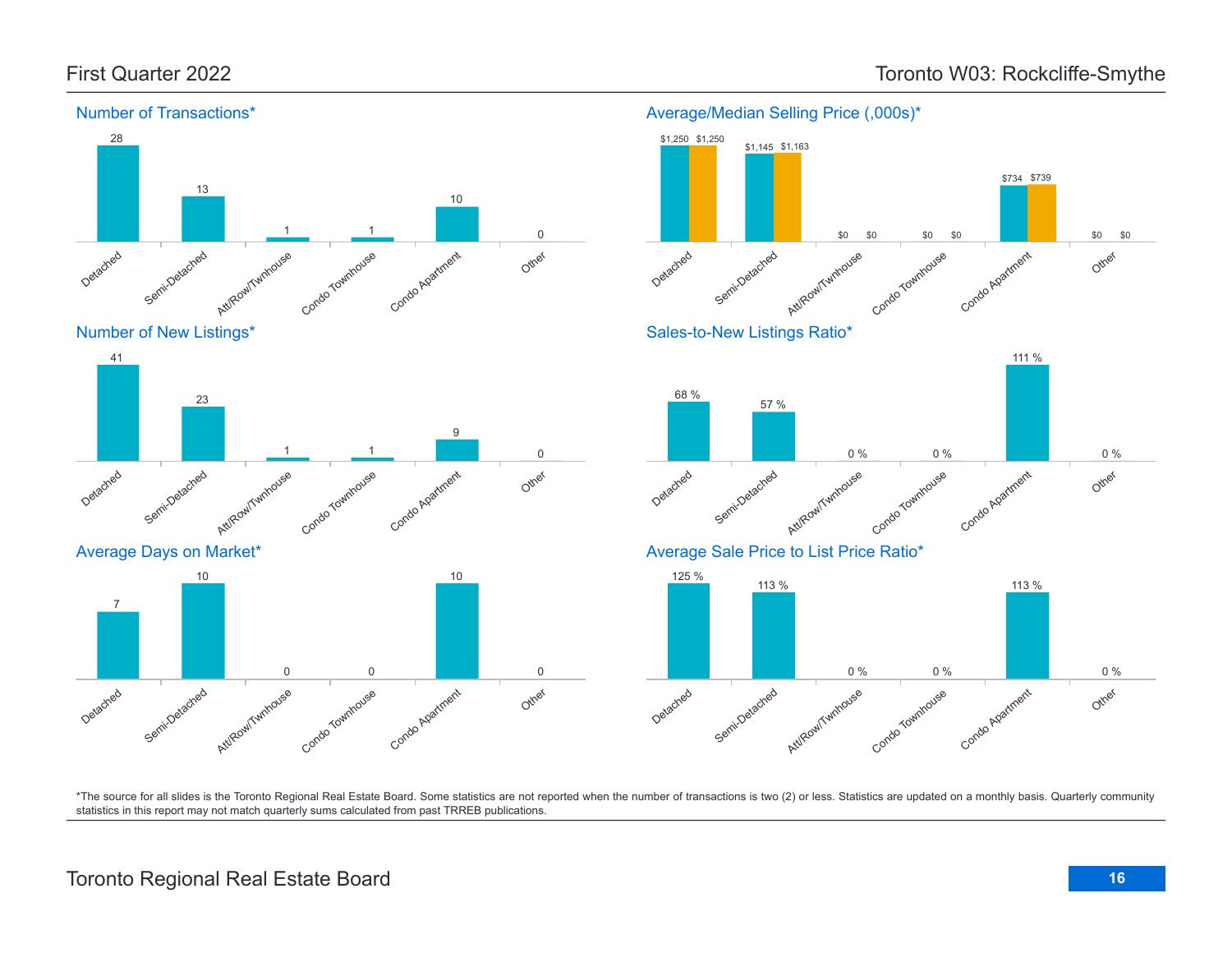![](_page_16_Figure_2.jpeg)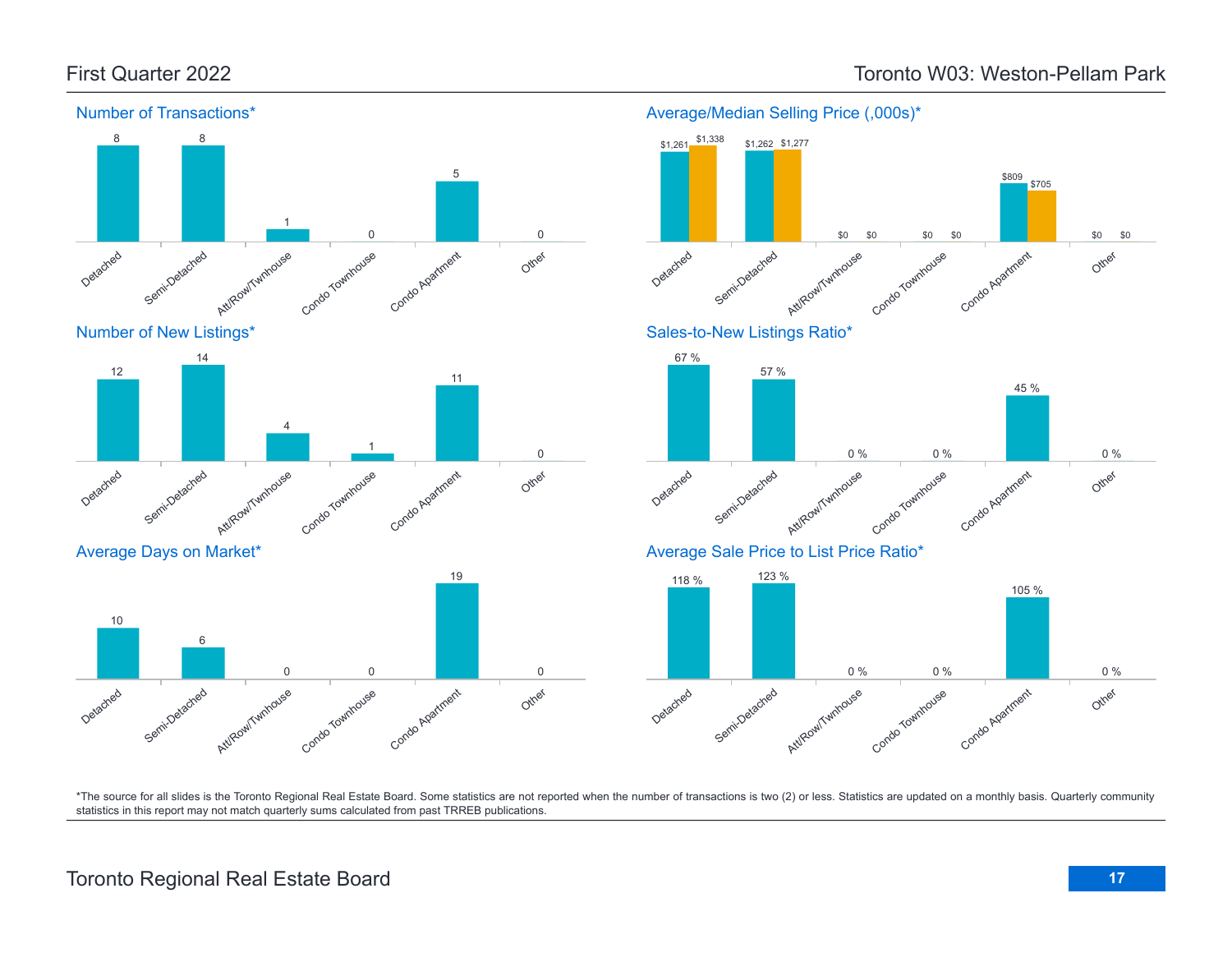## SUMMARY OF EXISTING HOME TRANSACTIONS ALL HOME TYPES, FIRST QUARTER 2022

# TORONTO W04 COMMUNITY BREAKDOWN

| <b>Community</b>        | <b>Sales</b> | <b>Dollar Volume</b> | <b>Average Price</b> | <b>Median Price</b> | <b>New Listings</b> | <b>Active Listings</b> | Avg. SP/LP | Avg. DOM |
|-------------------------|--------------|----------------------|----------------------|---------------------|---------------------|------------------------|------------|----------|
| Beechborough-Greenbrook | 9            | \$13,106,600         | \$1,456,289          | \$1,362,000         | 15                  | 5                      | 114%       | 12       |
| Briar Hill-Belgravia    | 29           | \$29,699,000         | \$1,024,103          | \$1,075,000         | 38                  | 8                      | 115%       | 10       |
| Brookhaven-Amesbury     | 29           | \$32,003,900         | \$1,103,583          | \$1,120,000         | 51                  | 17                     | 118%       | 10       |
| Humberlea-Pelmo Park W4 | 11           | \$13,416,000         | \$1,219,636          | \$1,308,000         | 16                  | 4                      | 110%       | 11       |
| Maple Leaf              | 16           | \$22,725,500         | \$1,420,344          | \$1,436,250         | 32                  | 6                      | 112%       | 8        |
| <b>Mount Dennis</b>     | 14           | \$11,278,100         | \$805,579            | \$789,800           | 21                  | 8                      | 115%       | 13       |
| Rustic                  | 11           | \$16,538,700         | \$1,503,518          | \$1,460,000         | 27                  | 11                     | 111%       | 23       |
| Weston                  | 39           | \$33,891,846         | \$869,022            | \$750,000           | 49                  | 10                     | 117%       | 13       |
| Yorkdale-Glen Park      | 68           | \$55,305,497         | \$813,316            | \$682,500           | 101                 | 28                     | 111%       | 15       |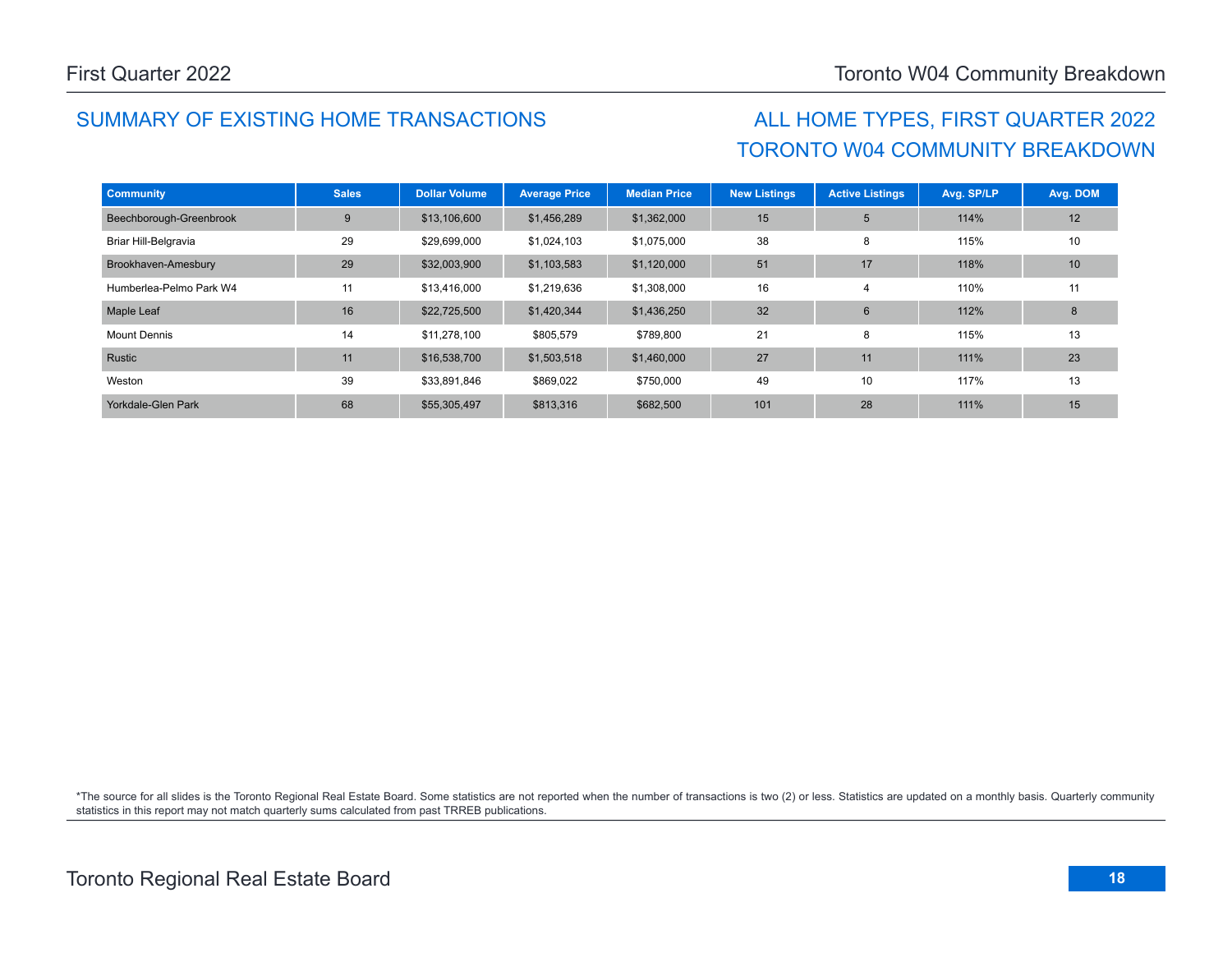![](_page_18_Figure_1.jpeg)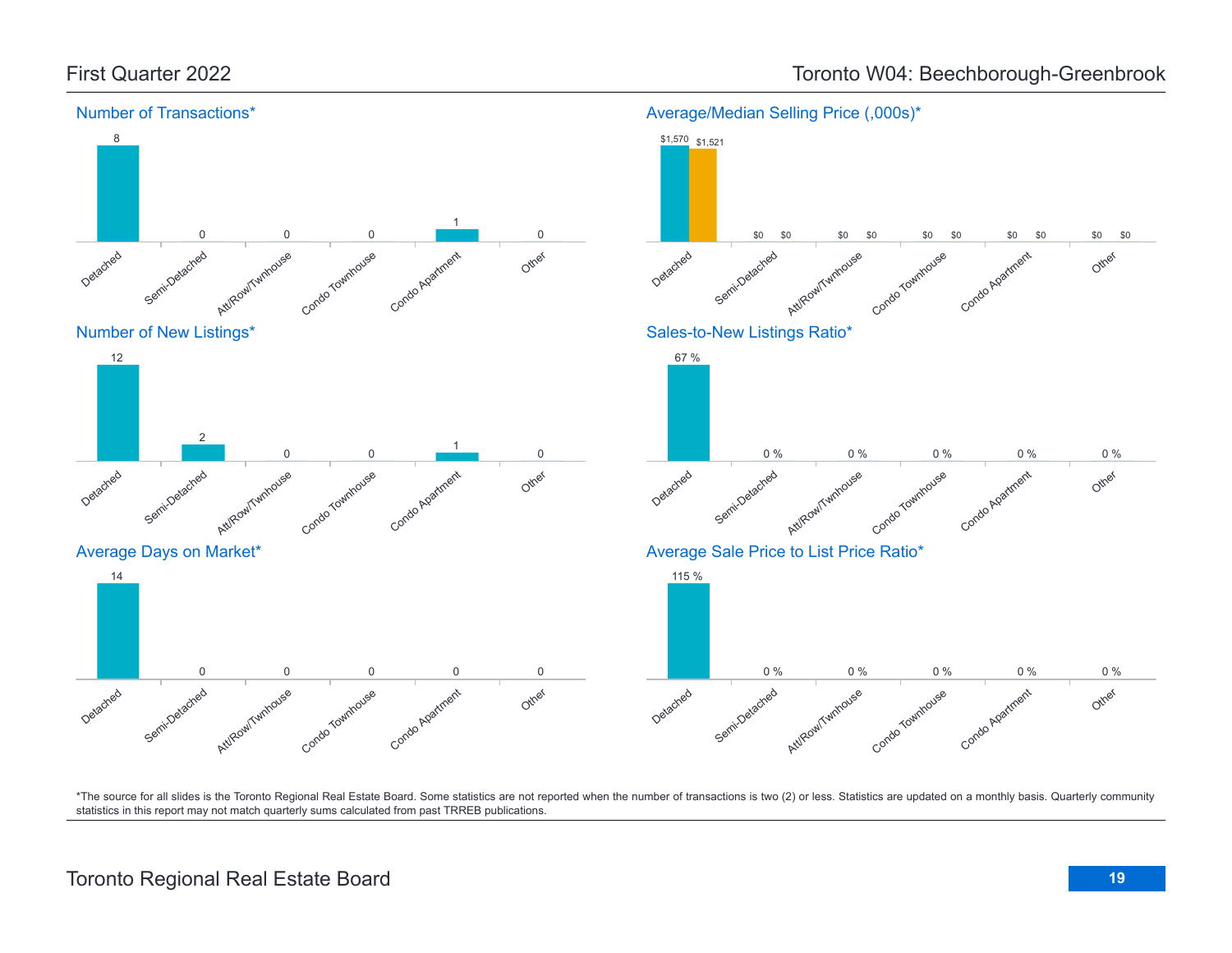![](_page_19_Figure_2.jpeg)

![](_page_19_Figure_3.jpeg)

![](_page_19_Figure_4.jpeg)

Average Days on Market\*

![](_page_19_Figure_6.jpeg)

![](_page_19_Figure_7.jpeg)

Average/Median Selling Price (,000s)\*

![](_page_19_Figure_8.jpeg)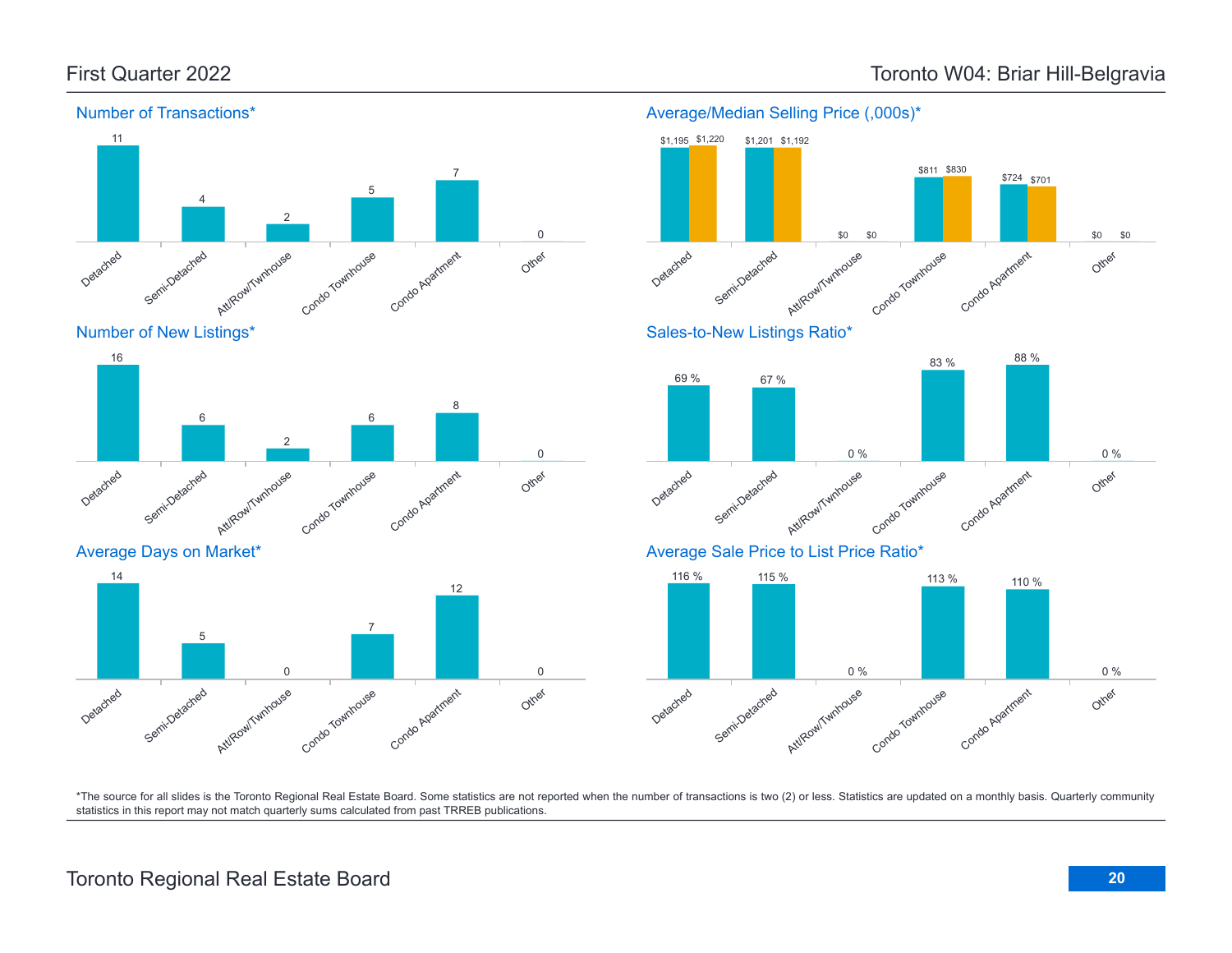![](_page_20_Figure_1.jpeg)

## First Quarter 2022 **Toronto W04: Brookhaven-Amesbury** Toronto W04: Brookhaven-Amesbury

\*The source for all slides is the Toronto Regional Real Estate Board. Some statistics are not reported when the number of transactions is two (2) or less. Statistics are updated on a monthly basis. Quarterly community statistics in this report may not match quarterly sums calculated from past TRREB publications.

Other

Other

Other

0 %

0 %

\$0

\$0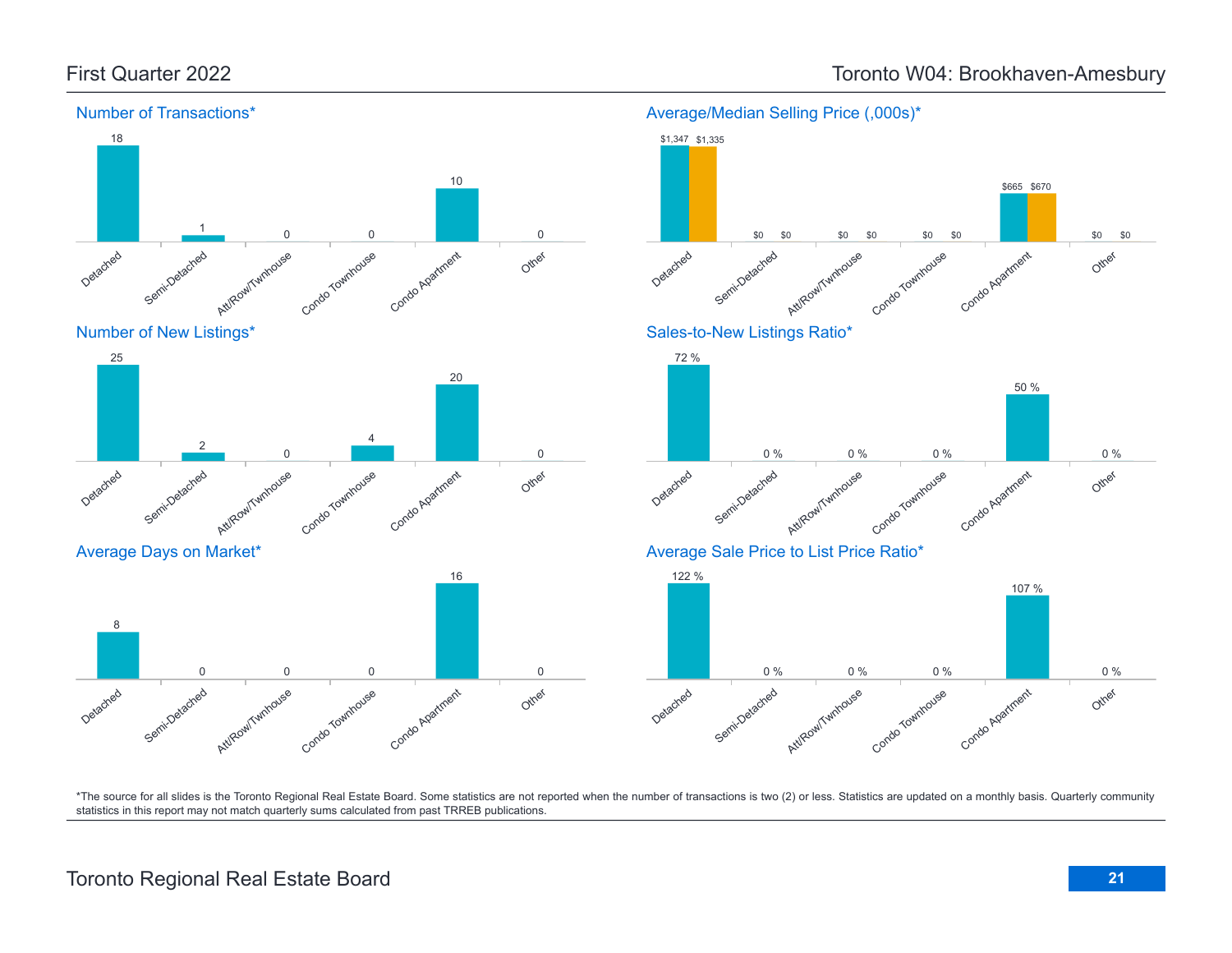![](_page_21_Figure_1.jpeg)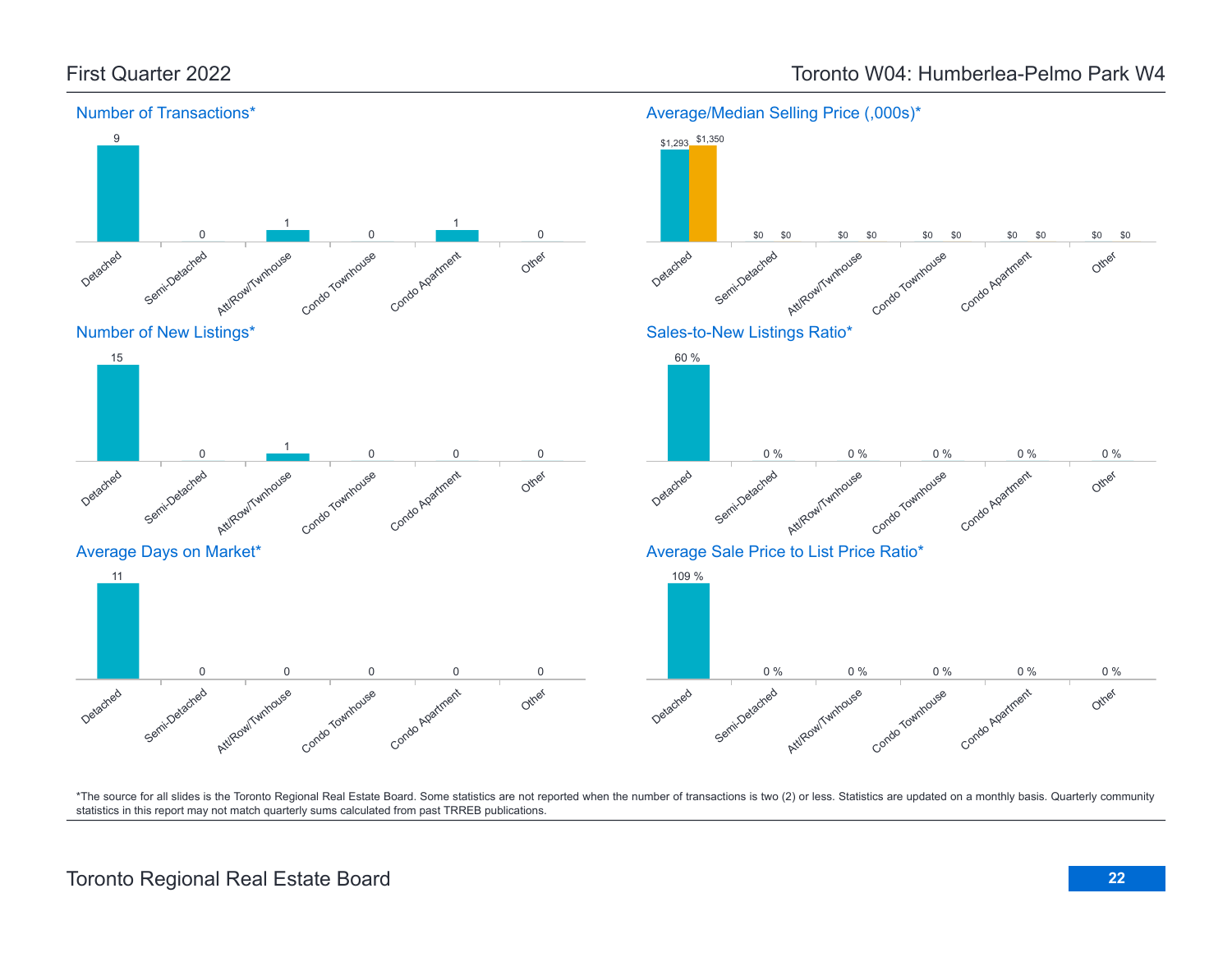![](_page_22_Figure_2.jpeg)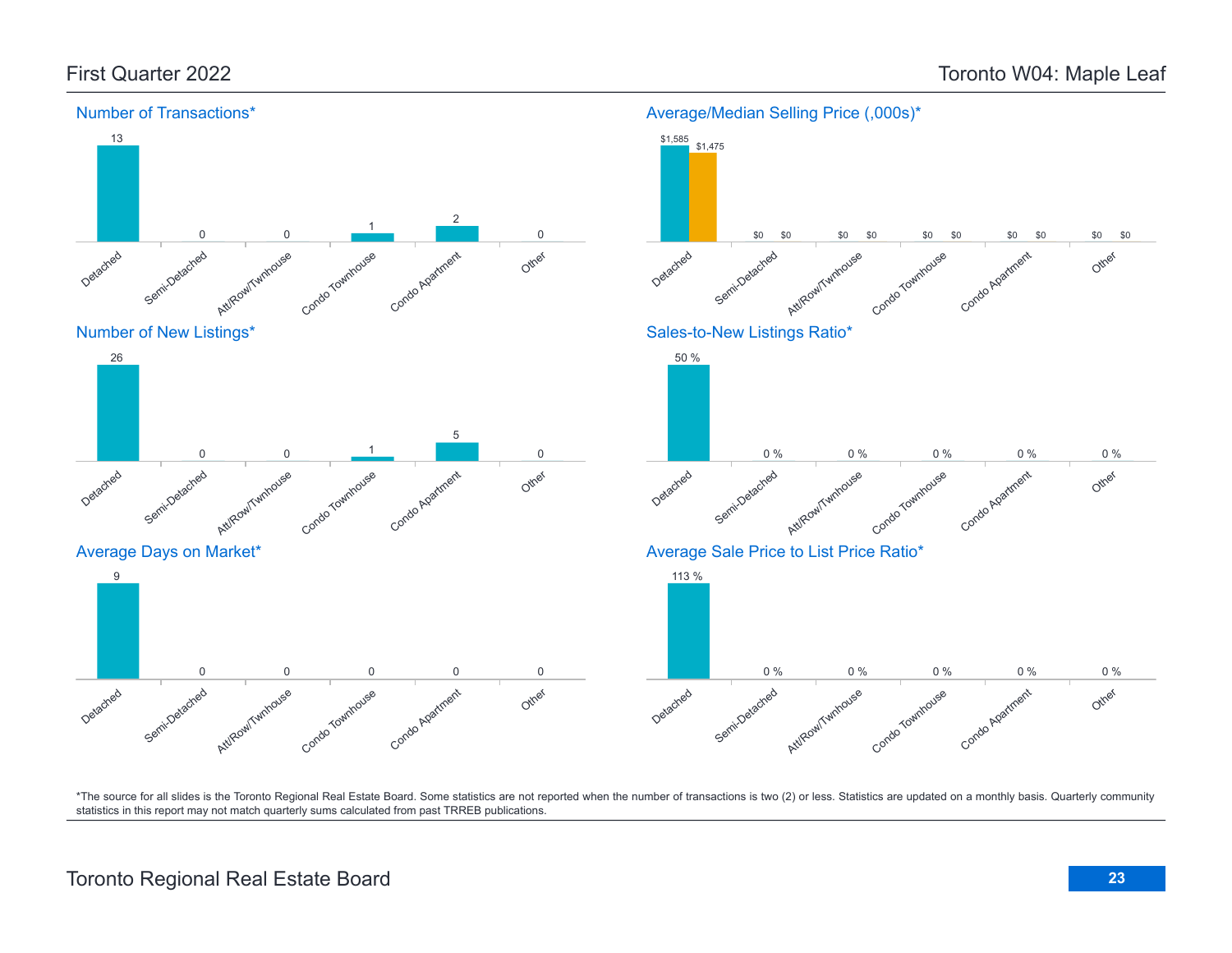![](_page_23_Figure_2.jpeg)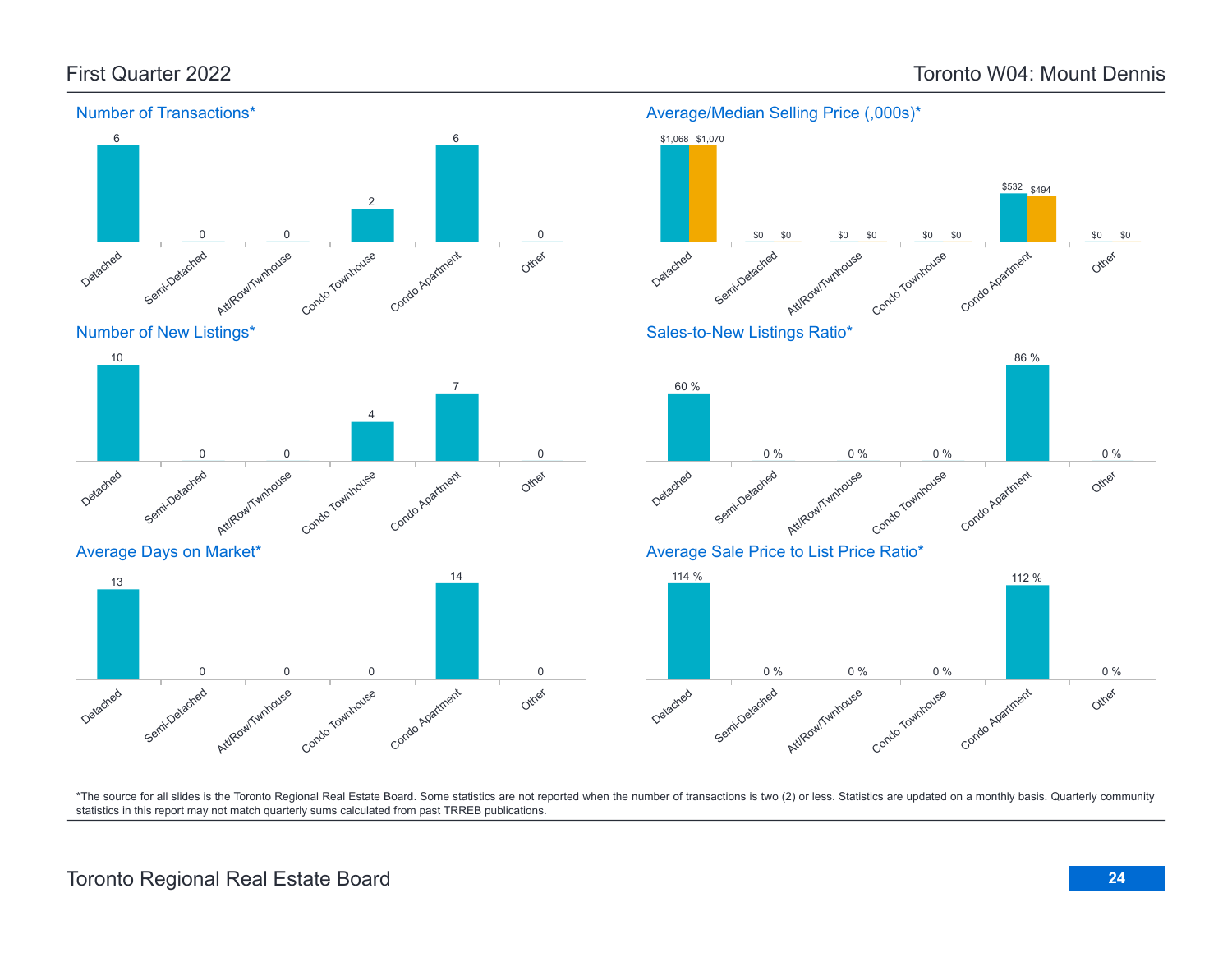![](_page_24_Figure_2.jpeg)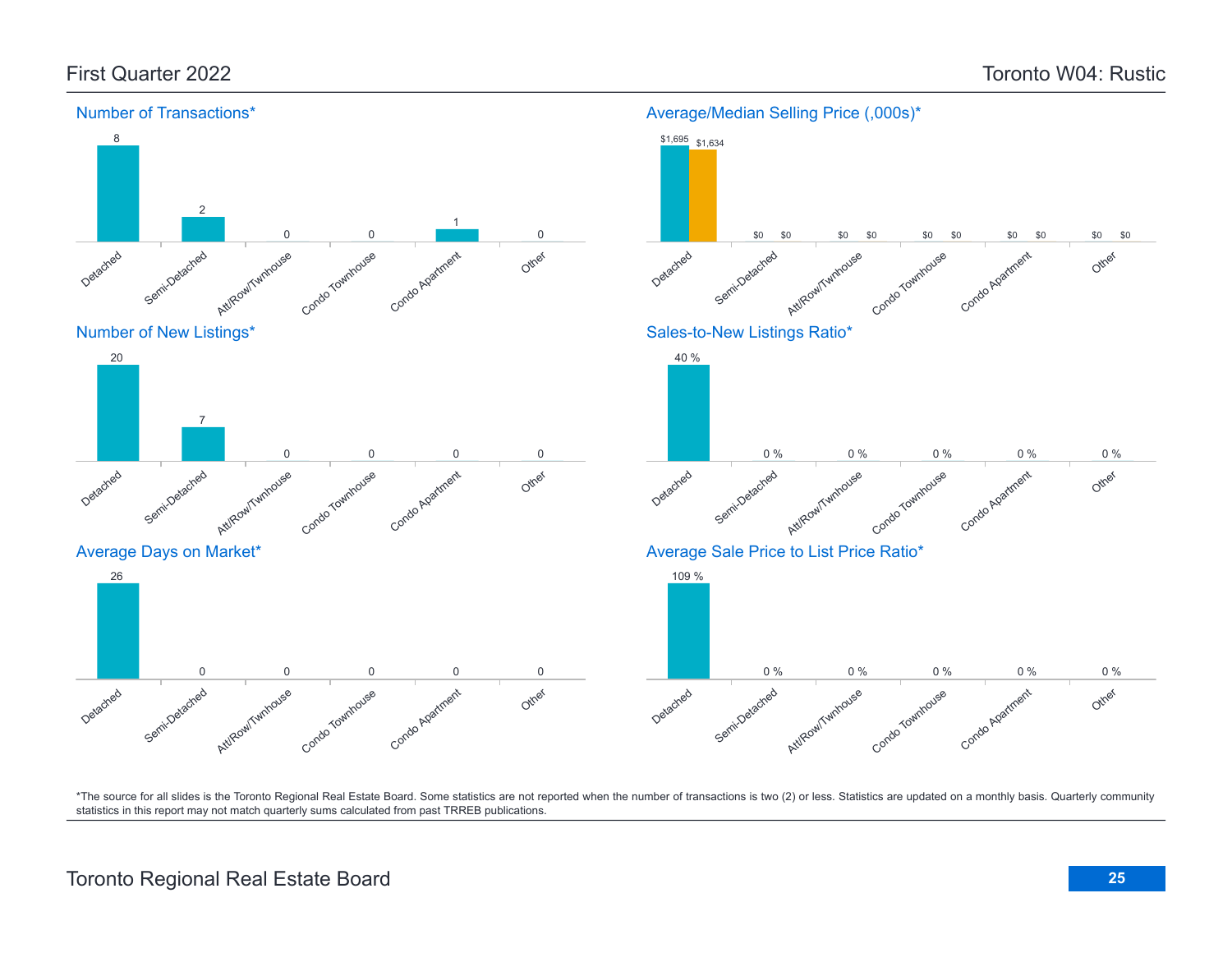![](_page_25_Figure_2.jpeg)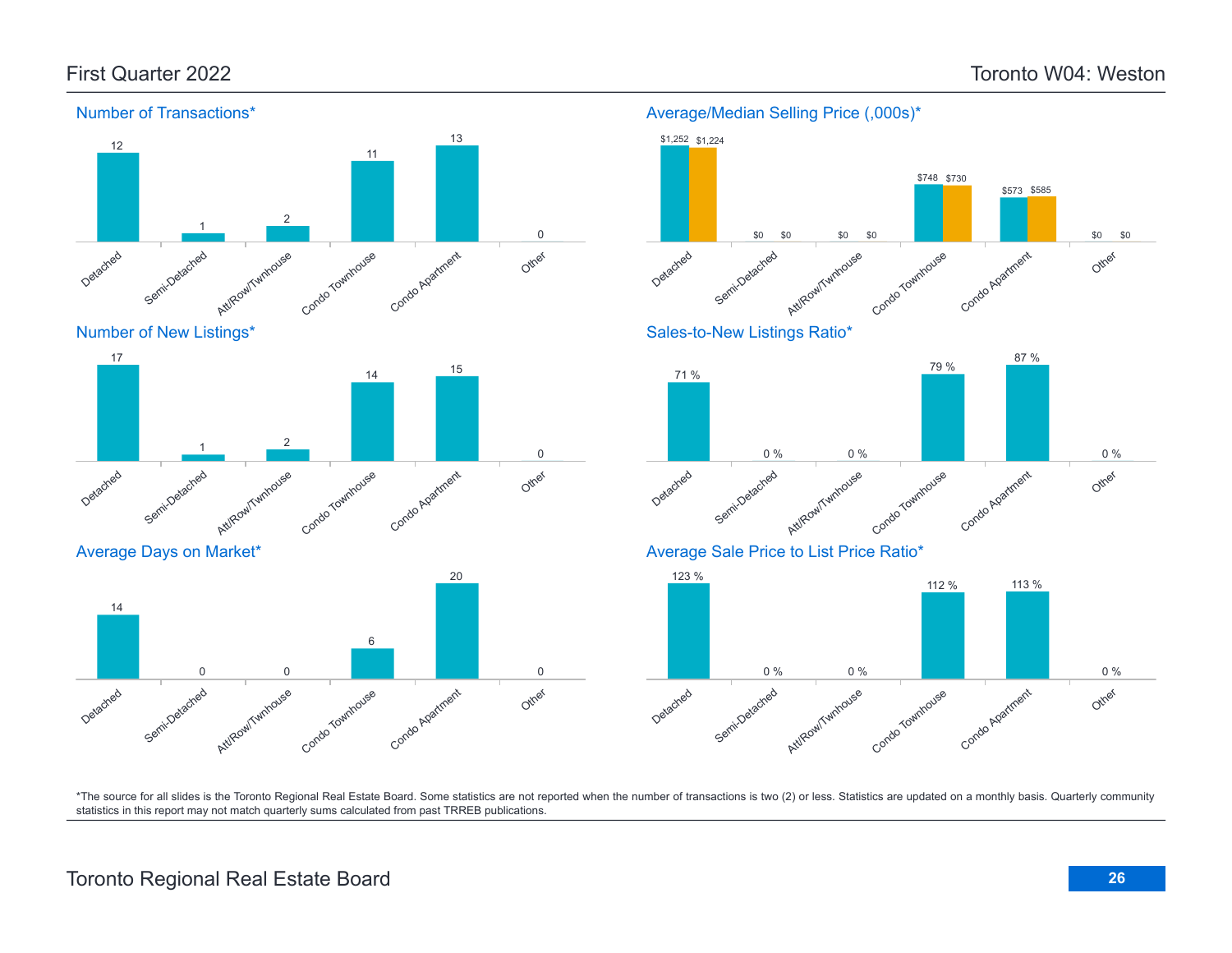![](_page_26_Figure_2.jpeg)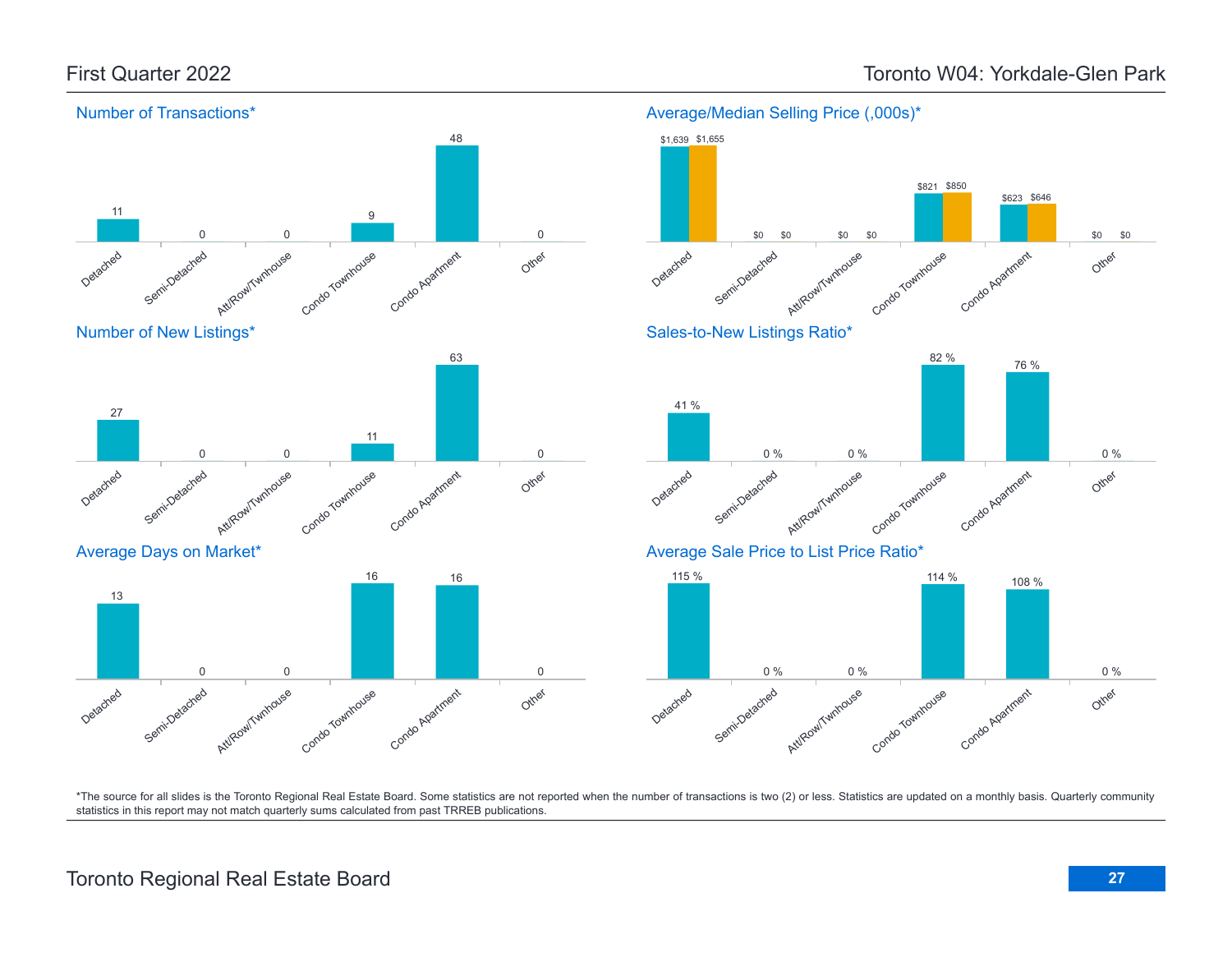## SUMMARY OF EXISTING HOME TRANSACTIONS ALL HOME TYPES, FIRST QUARTER 2022

# TORONTO W05 COMMUNITY BREAKDOWN

| <b>Community</b>               | <b>Sales</b> | <b>Dollar Volume</b> | <b>Average Price</b> | <b>Median Price</b> | <b>New Listings</b> | <b>Active Listings</b> | Avg. SP/LP | Avg. DOM |
|--------------------------------|--------------|----------------------|----------------------|---------------------|---------------------|------------------------|------------|----------|
| <b>Black Creek</b>             | 40           | \$26,271,308         | \$656,783            | \$467,500           | 54                  | 12                     | 113%       | 14       |
| Downsview-Roding-CFB           | 100          | \$97,900,442         | \$979,004            | \$955,000           | 200                 | 70                     | 113%       | 15       |
| Glenfield-Jane Heights         | 27           | \$26,760,744         | \$991,139            | \$1,150,000         | 36                  | 12                     | 120%       | 9        |
| Humber Summit                  | 21           | \$22,709,068         | \$1,081,384          | \$1,110,000         | 34                  | 10                     | 111%       |          |
| Humberlea-Pelmo Park W5        | 26           | \$26,998,265         | \$1,038,395          | \$853,000           | 41                  |                        | 116%       | 9        |
| Humbermede                     | 19           | \$21,509,088         | \$1,132,057          | \$1,217,000         | 36                  | 11                     | 115%       |          |
| <b>York University Heights</b> | 64           | \$57,127,160         | \$892,612            | \$710,000           | 81                  | 15                     | 110%       | 8        |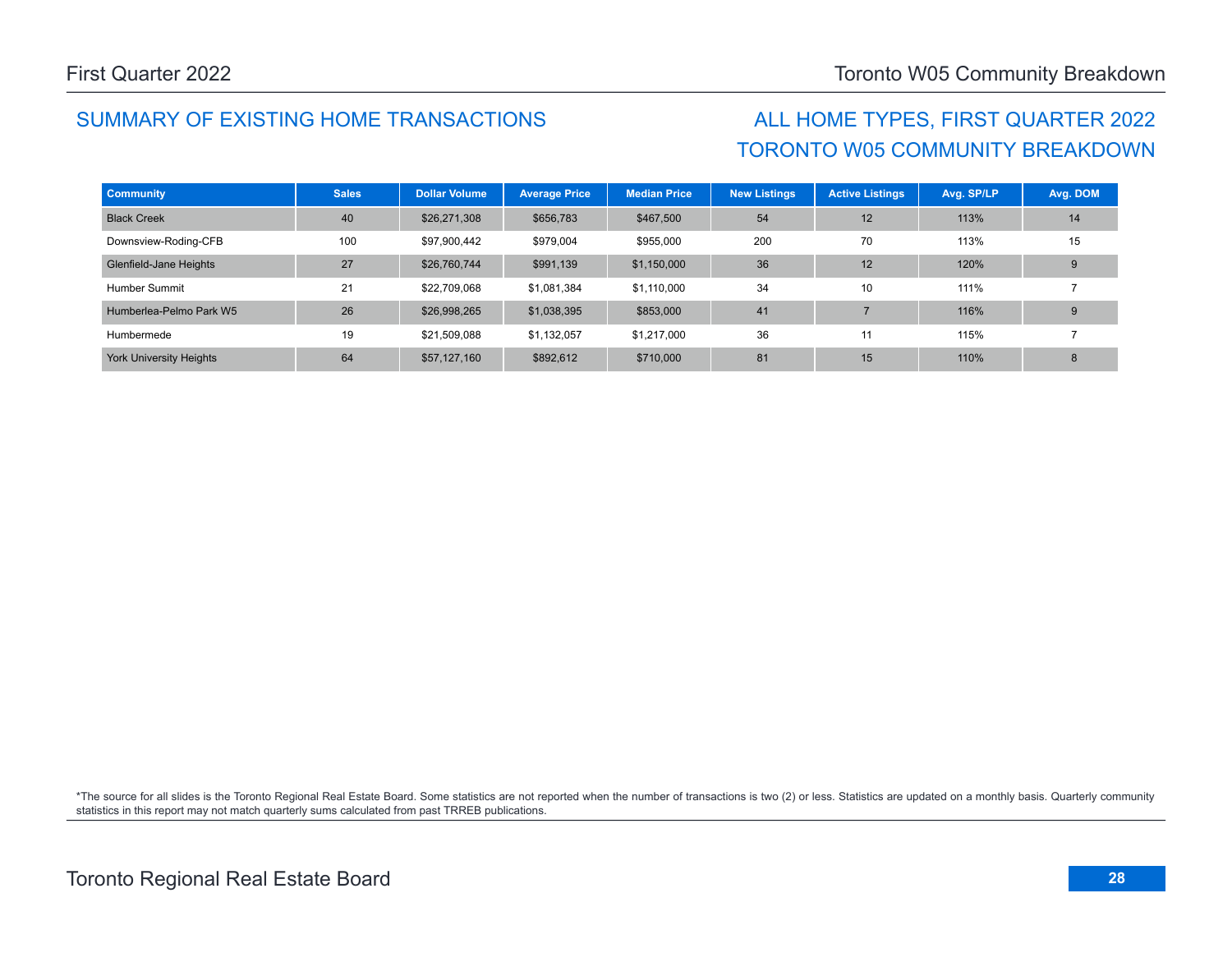![](_page_28_Figure_2.jpeg)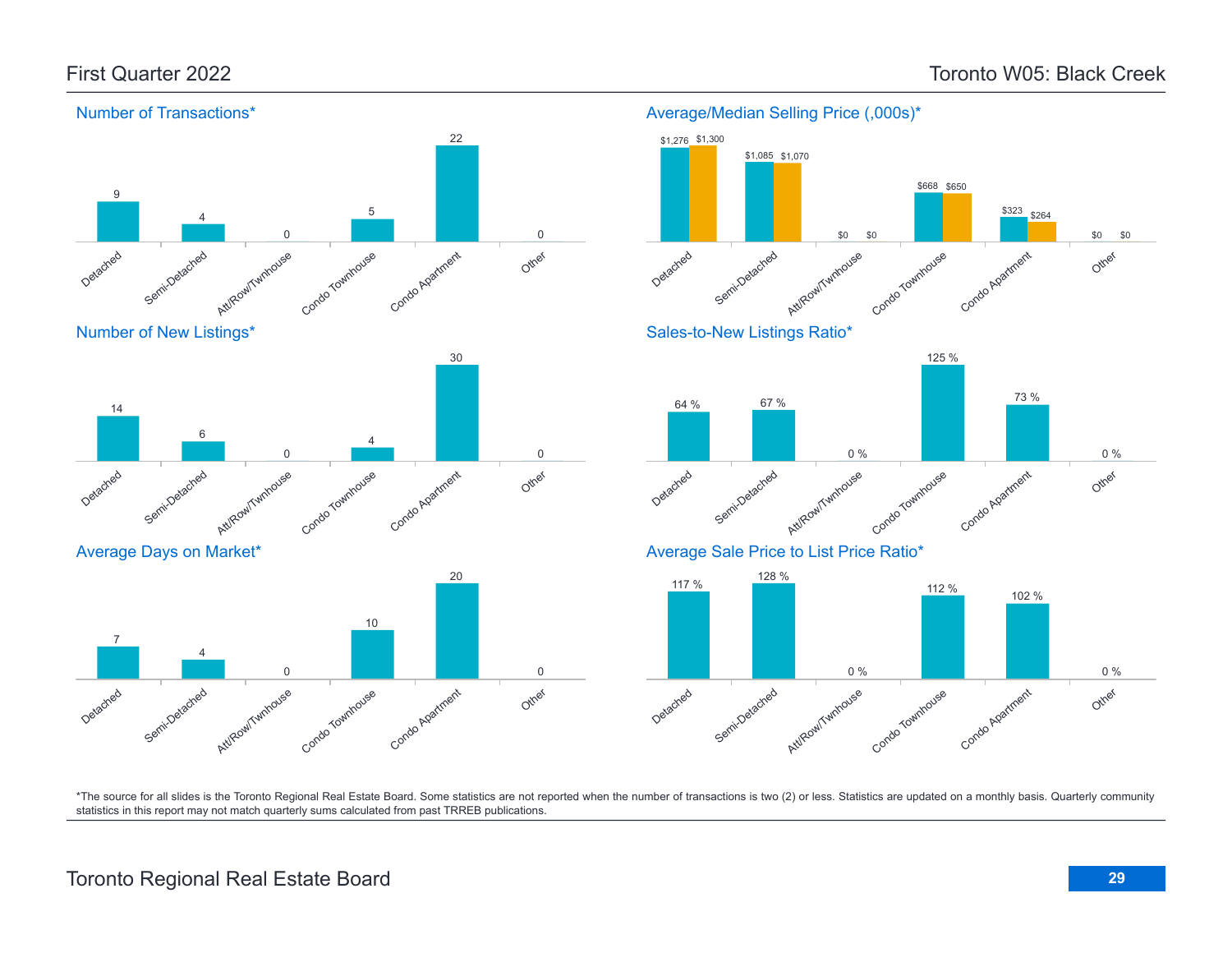![](_page_29_Figure_1.jpeg)

Number of New Listings\*

![](_page_29_Figure_3.jpeg)

Average Days on Market\*

![](_page_29_Figure_5.jpeg)

### Detached Semi-Detached Attifcow/Twnhouse Condo Townhouse Condo Agatment Other \$1,217 \$1,195 \$1,106 \$1,065 \$745 \$733 \$580 \$600 \$0 \$0 Sales-to-New Listings Ratio\* Detached Semi-Detached Att/Row/Twnhouse Condo Townhouse Condo Apatricent Other 57 % 71 % 64 % 71 % 35 % 0 % Average Sale Price to List Price Ratio\* 112 % 137 % 105 % <sup>115</sup> % <sup>109</sup> %

![](_page_29_Figure_7.jpeg)

\*The source for all slides is the Toronto Regional Real Estate Board. Some statistics are not reported when the number of transactions is two (2) or less. Statistics are updated on a monthly basis. Quarterly community statistics in this report may not match quarterly sums calculated from past TRREB publications.

## First Quarter 2022 Toronto W05: Downsview-Roding-CFB

Average/Median Selling Price (,000s)\*

\$1,478 \$1,350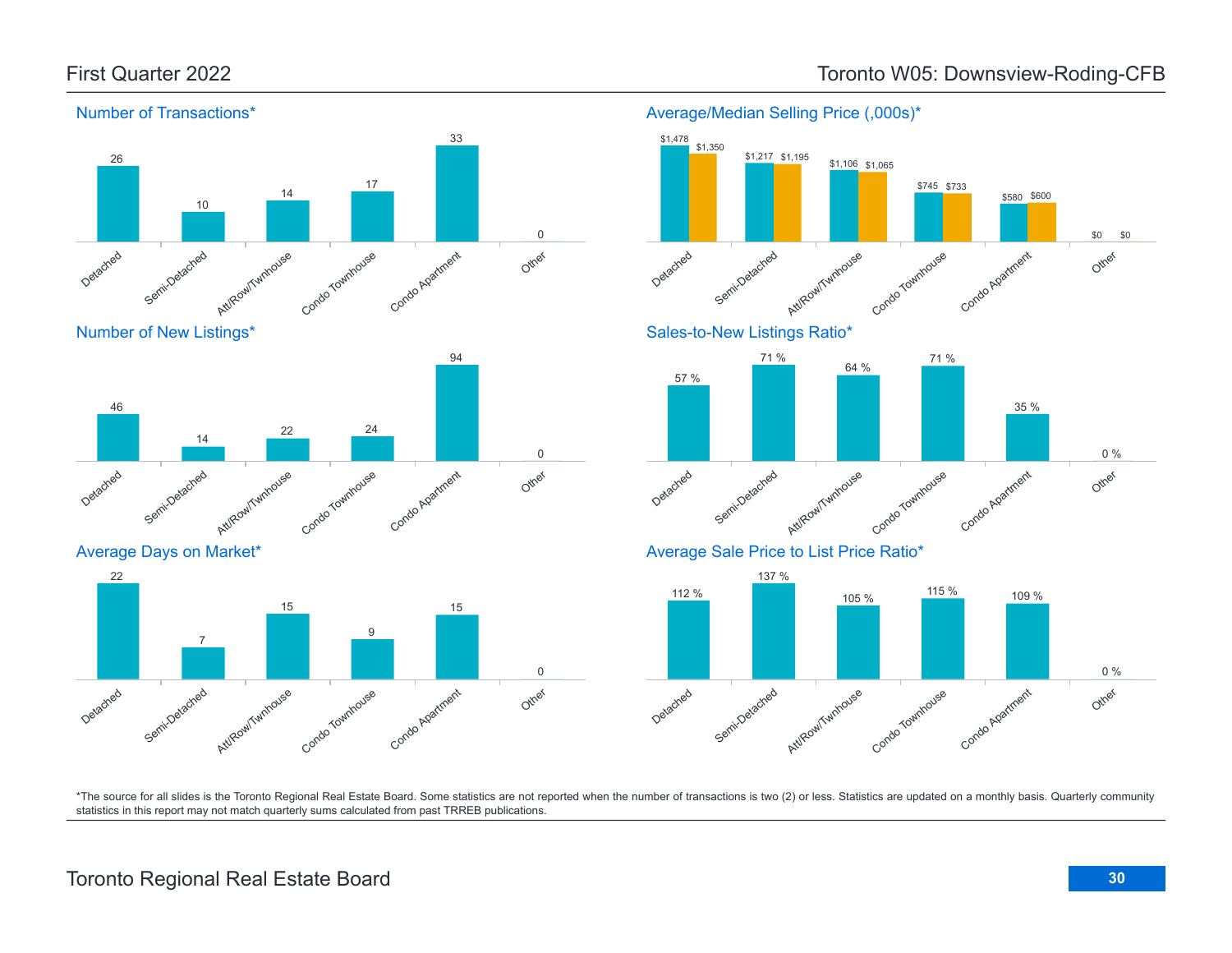![](_page_30_Figure_1.jpeg)

### First Quarter 2022 Toronto W05: Glenfield-Jane Heights

Average/Median Selling Price (,000s)\*

![](_page_30_Figure_4.jpeg)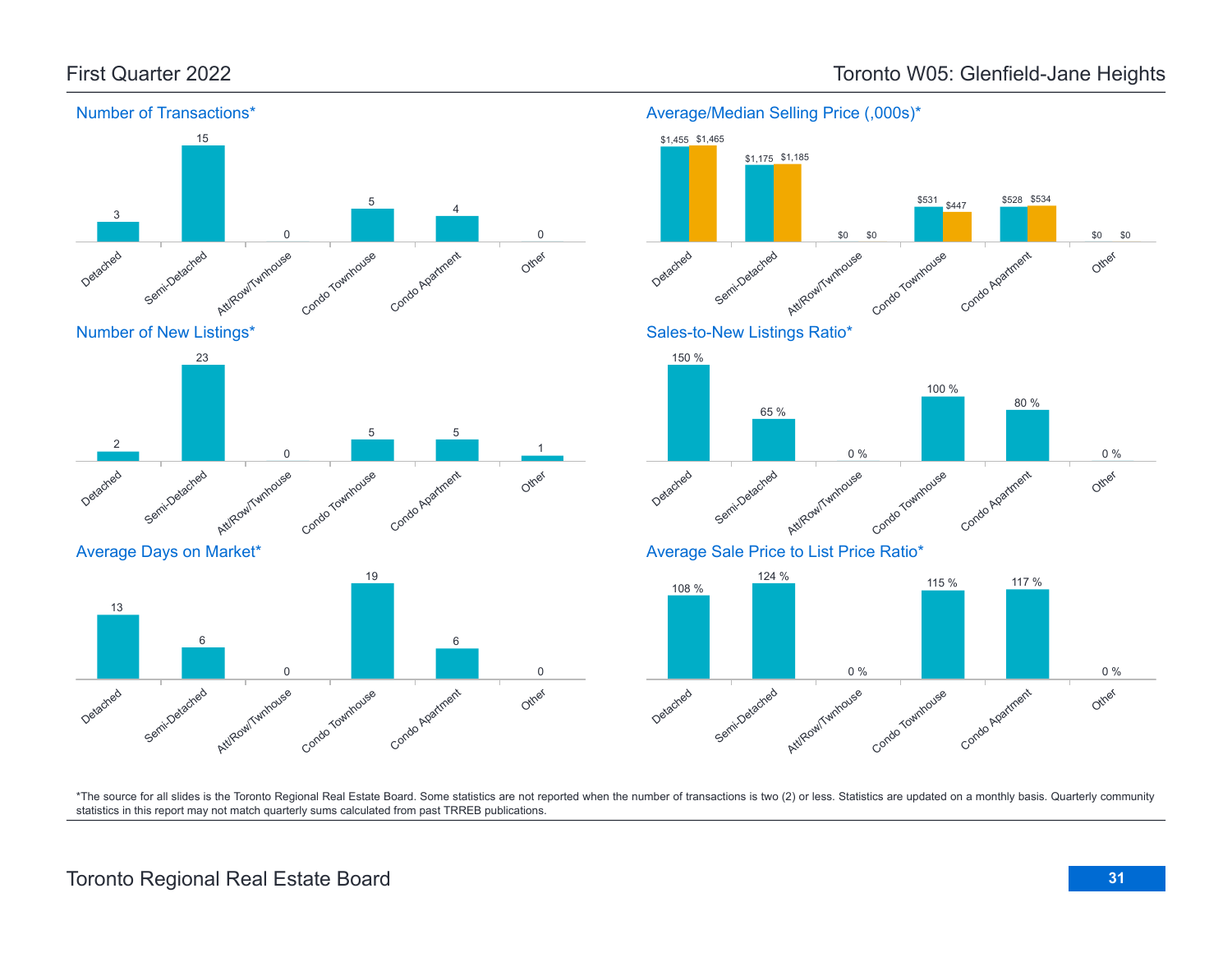![](_page_31_Figure_2.jpeg)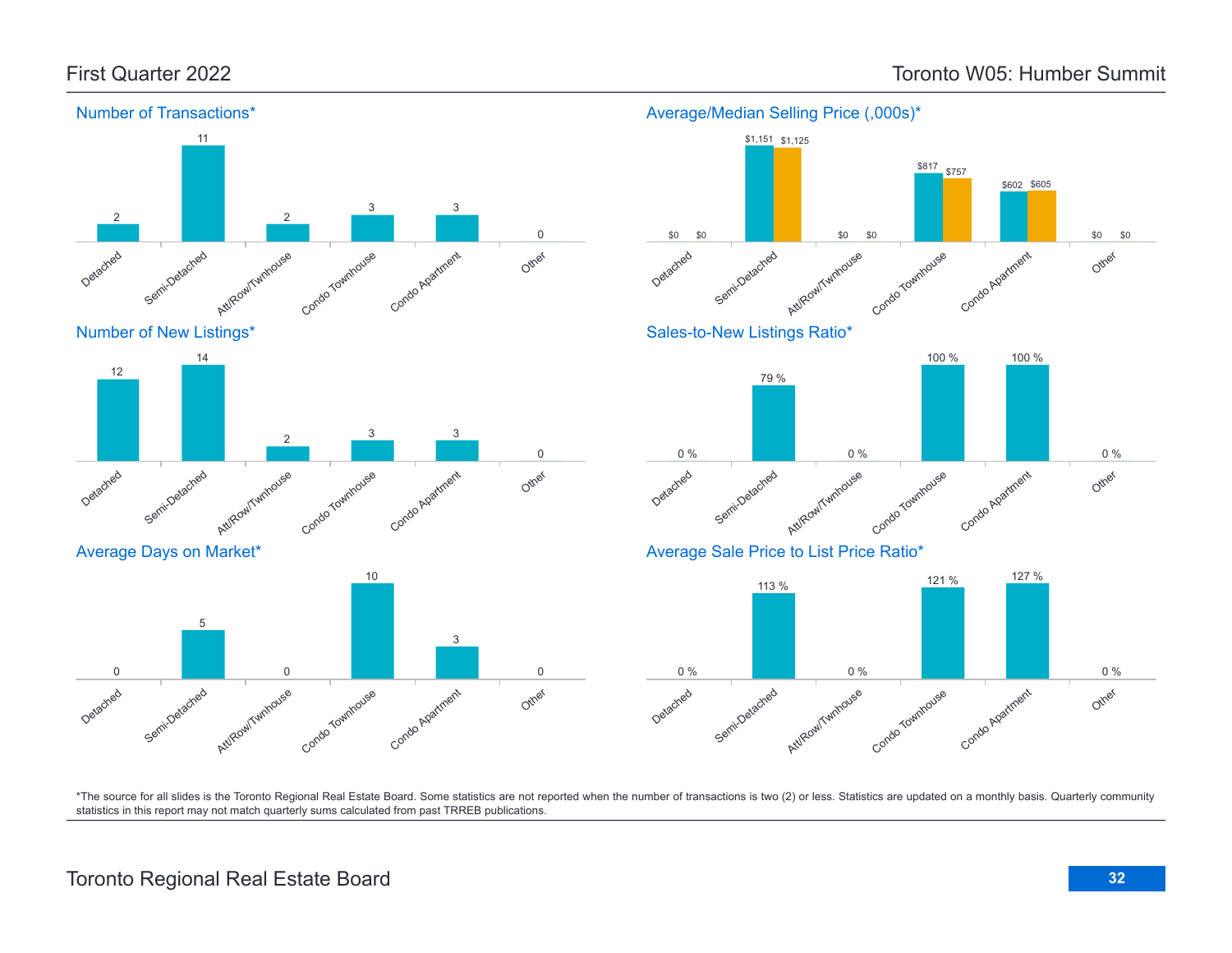![](_page_32_Figure_1.jpeg)

\$614 \$618

57 %

\*The source for all slides is the Toronto Regional Real Estate Board. Some statistics are not reported when the number of transactions is two (2) or less. Statistics are updated on a monthly basis. Quarterly community statistics in this report may not match quarterly sums calculated from past TRREB publications.

Other

Other

Other

0 %

0 %

\$0 \$0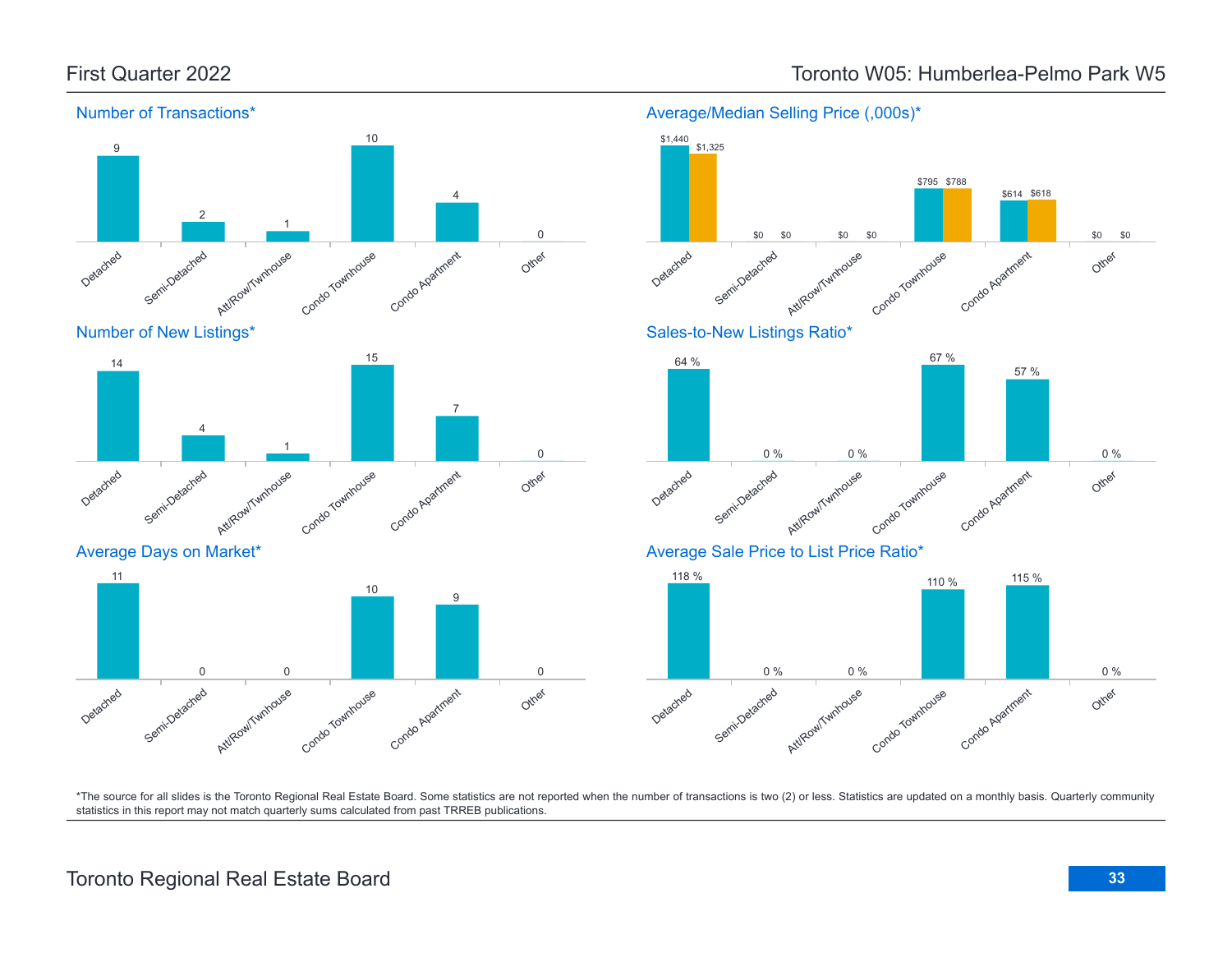![](_page_33_Figure_2.jpeg)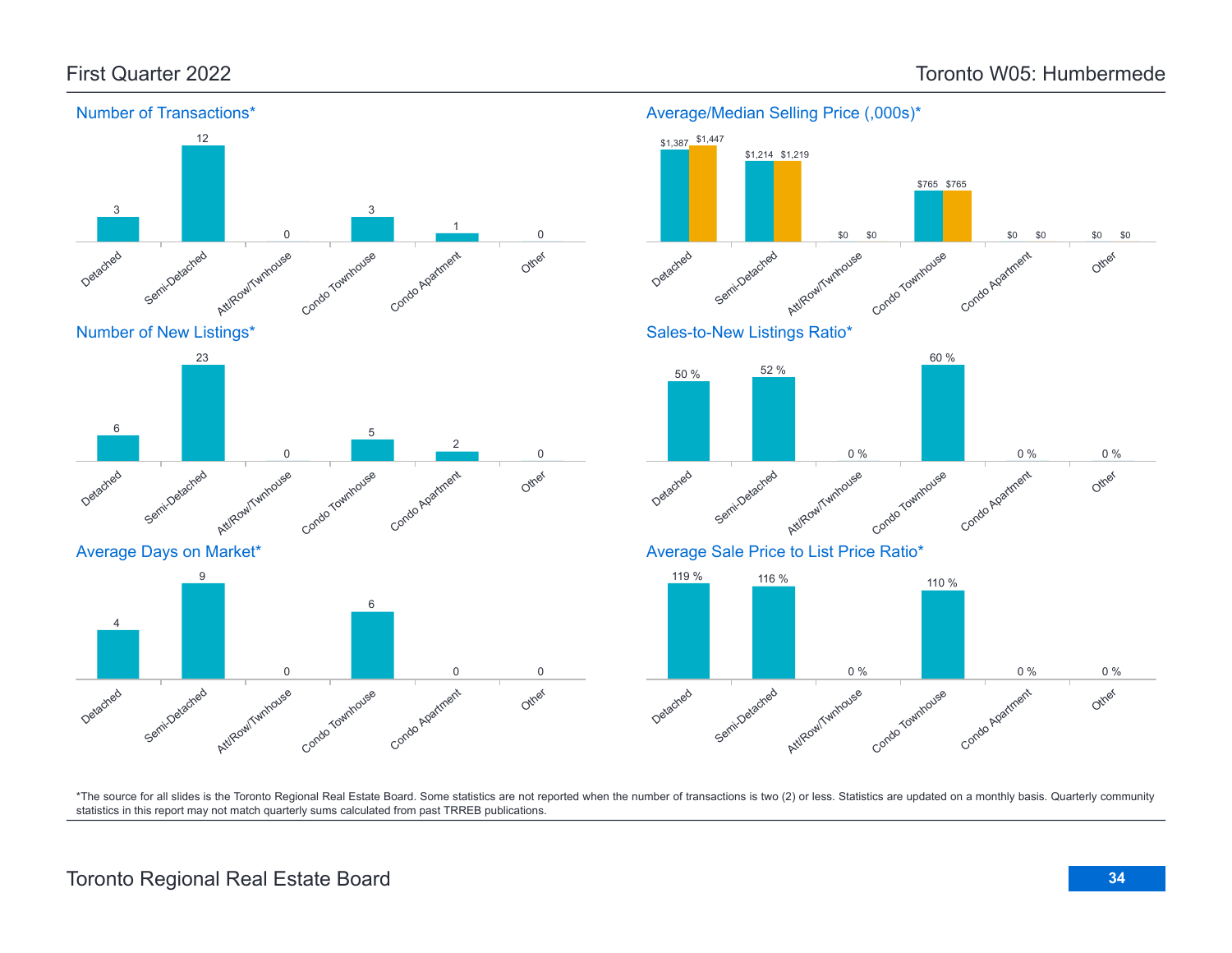\$652 \$695 \$648

\$0

\$0

\$721 \$695

![](_page_34_Figure_2.jpeg)

### Average/Median Selling Price (,000s)\*

![](_page_34_Figure_4.jpeg)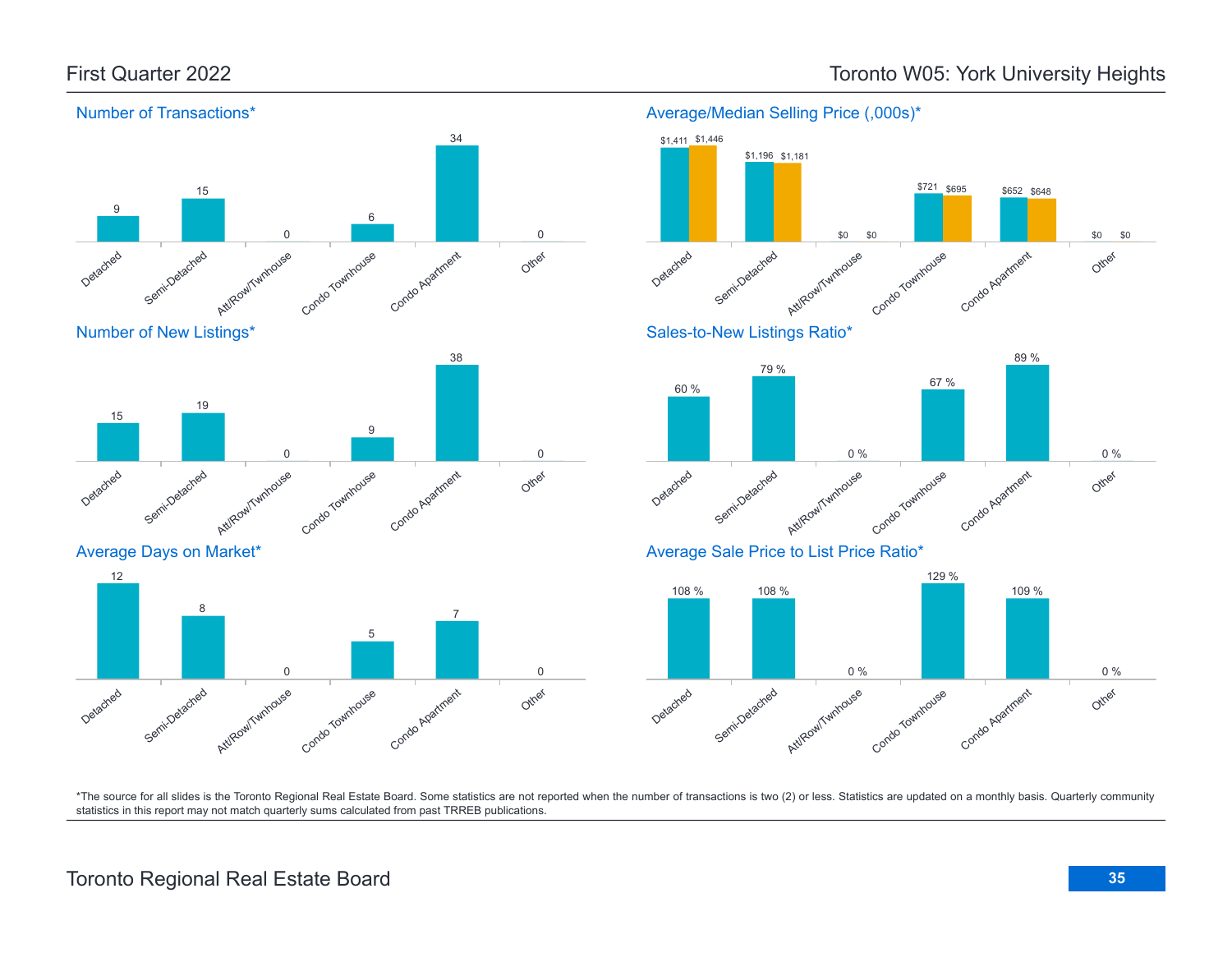### SUMMARY OF EXISTING HOME TRANSACTIONS ALL HOME TYPES, FIRST QUARTER 2022

# TORONTO W06 COMMUNITY BREAKDOWN

| <b>Community</b> | <b>Sales</b> | <b>Dollar Volume</b> | <b>Average Price</b> | <b>Median Price</b> | <b>New Listings</b> | <b>Active Listings</b> | Avg. SP/LP | Avg. DOM |
|------------------|--------------|----------------------|----------------------|---------------------|---------------------|------------------------|------------|----------|
| Alderwood        | 24           | \$40,560,555         | \$1,690,023          | \$1,510,500         | 41                  | 14                     | 112%       | 10       |
| Long Branch      | 46           | \$54,086,702         | \$1.175.798          | \$1,031,250         | 81                  | 23                     | 109%       |          |
| Mimico           | 304          | \$286,283,645        | \$941,723            | \$821,250           | 505                 | 152                    | 108%       | 16       |
| New Toronto      | 20           | \$26,223,289         | \$1,311,164          | \$1,159,444         | 32                  | 10                     | 117%       |          |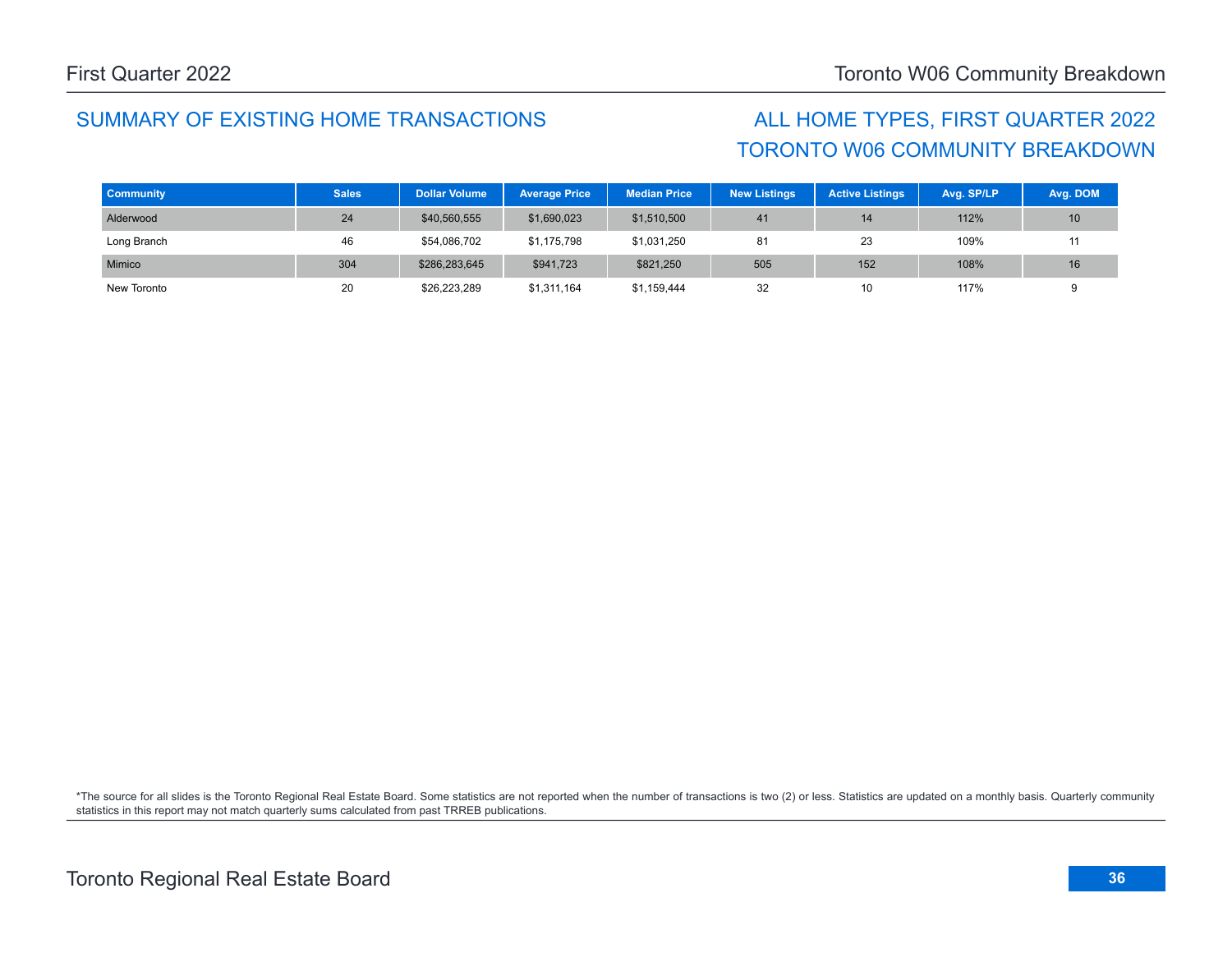![](_page_36_Figure_2.jpeg)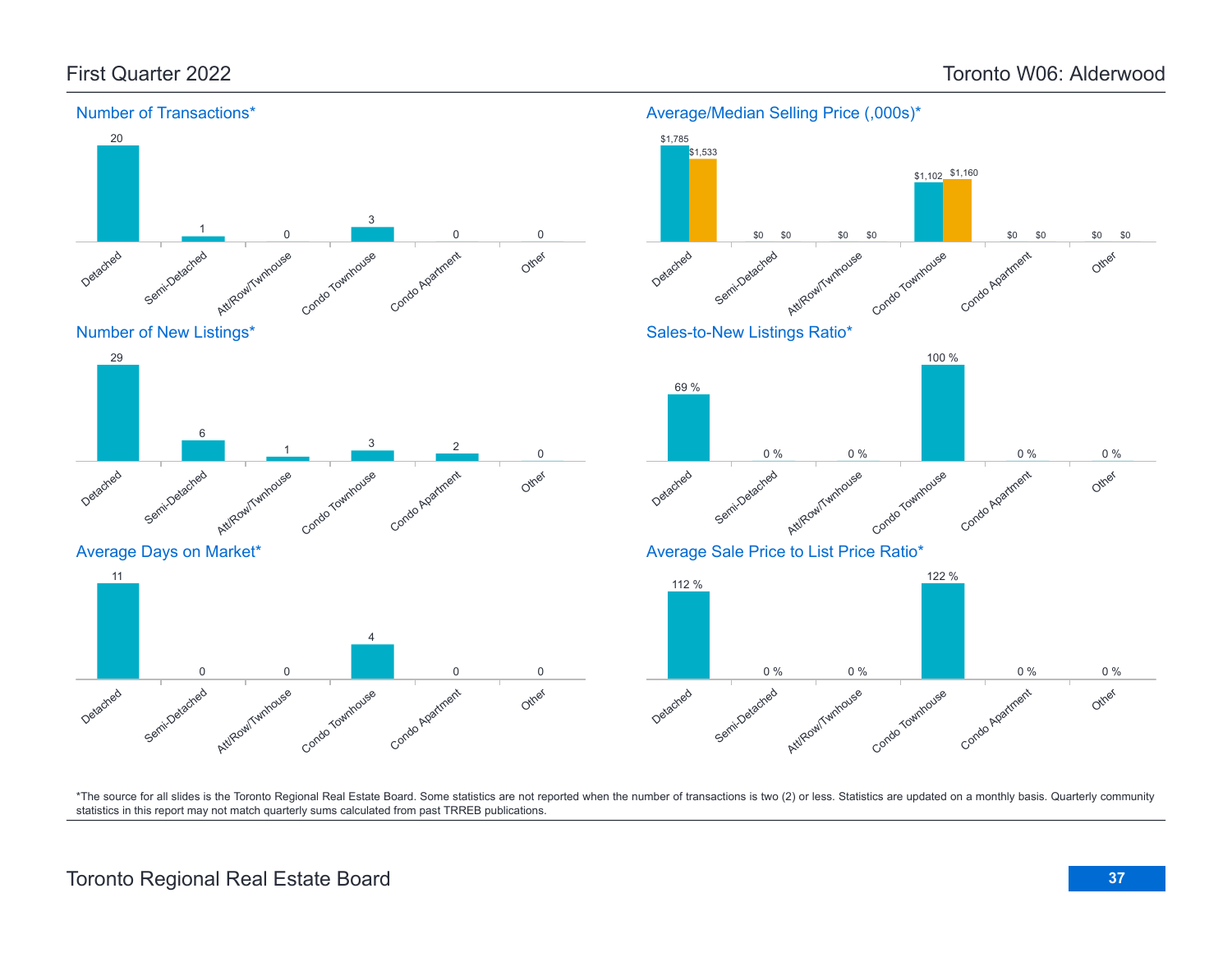![](_page_37_Figure_2.jpeg)

Number of New Listings\*

![](_page_37_Figure_4.jpeg)

Average Days on Market\*

![](_page_37_Figure_6.jpeg)

### Average/Median Selling Price (,000s)\* \$1,773 \$1,728 \$1,504 \$1,508

![](_page_37_Figure_8.jpeg)

![](_page_37_Figure_9.jpeg)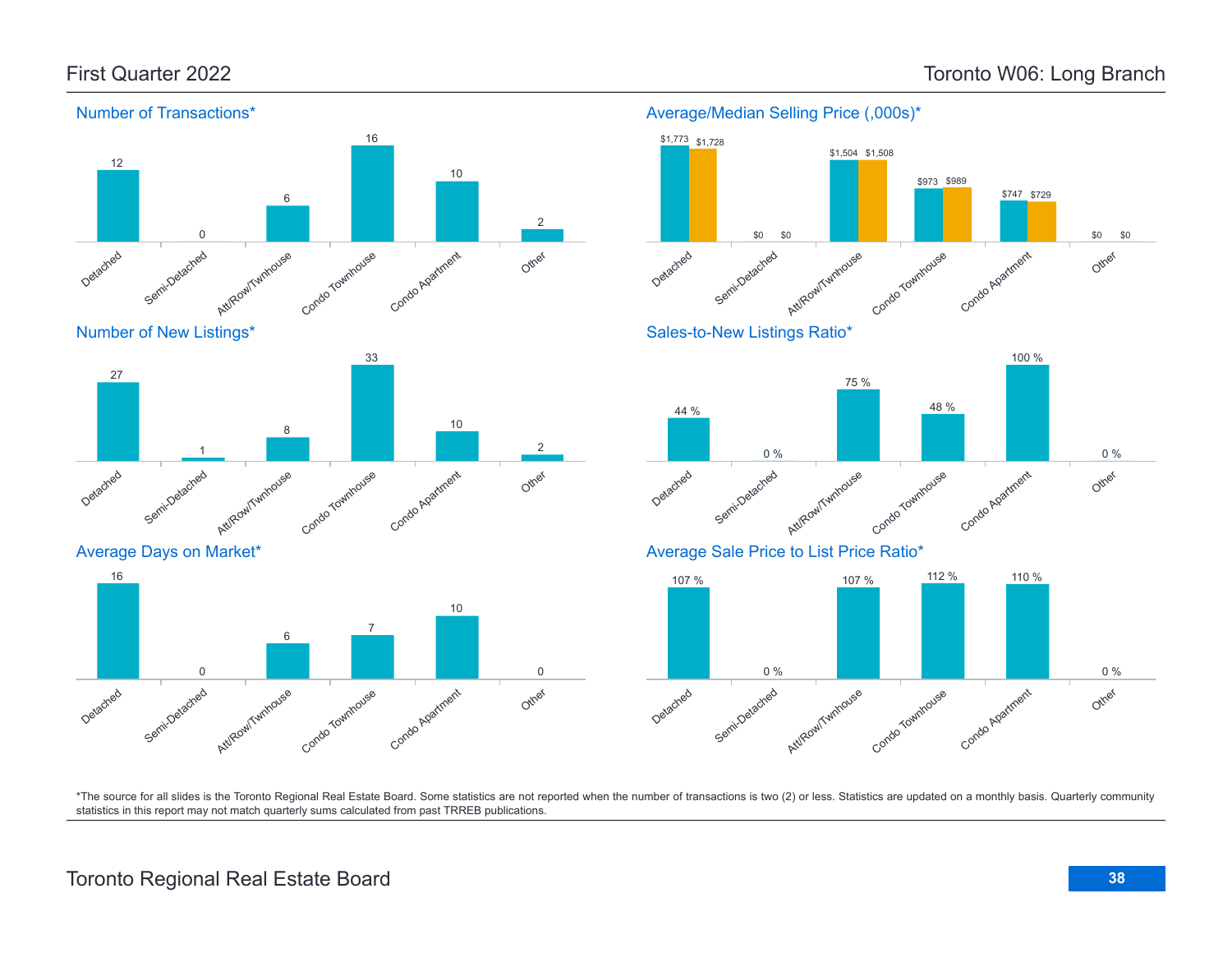![](_page_38_Figure_2.jpeg)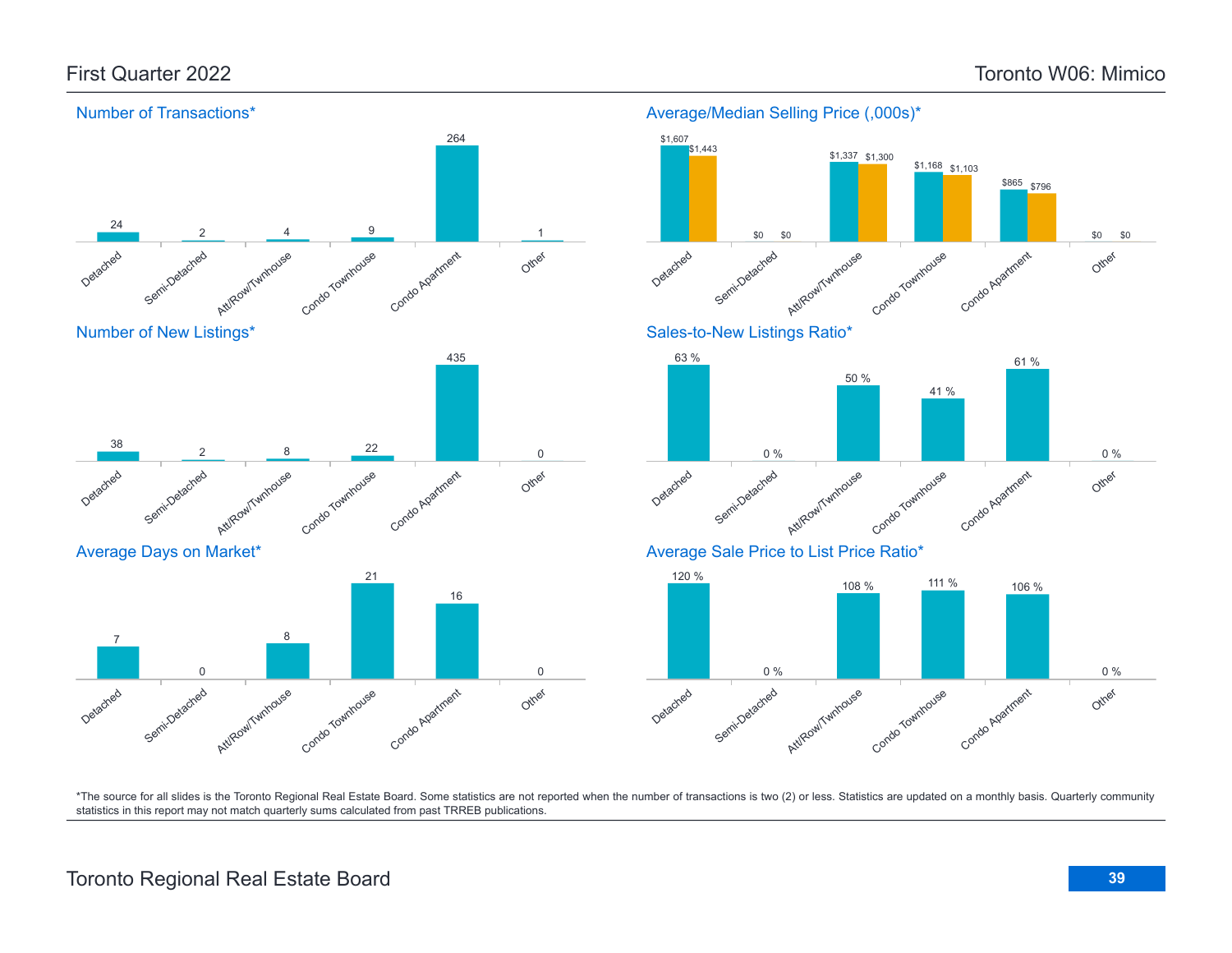![](_page_39_Figure_2.jpeg)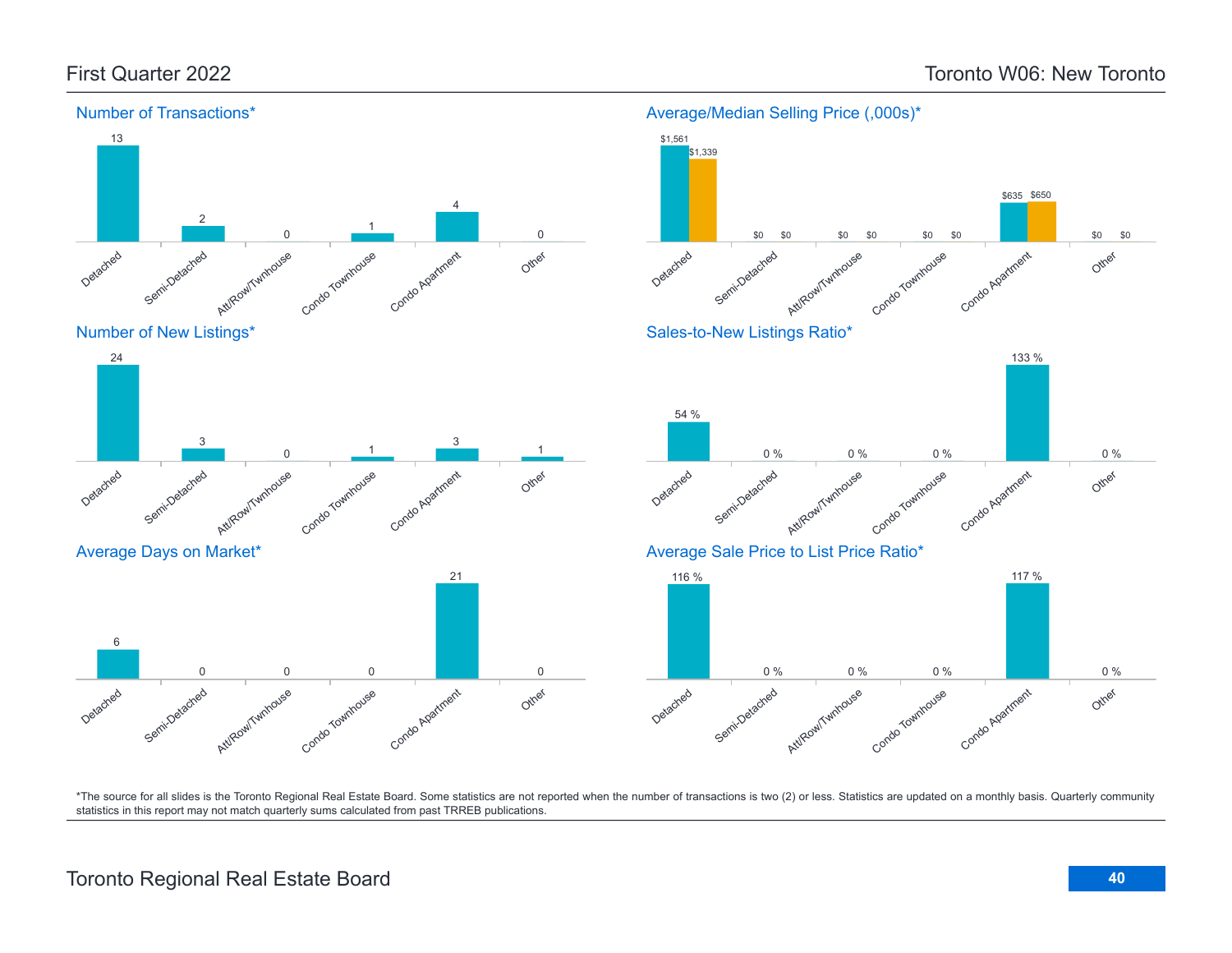### SUMMARY OF EXISTING HOME TRANSACTIONS ALL HOME TYPES, FIRST QUARTER 2022

## TORONTO W07 COMMUNITY BREAKDOWN

| <b>Community</b>    | <b>Sales</b> | Dollar Volume | <b>Average Price</b> | <b>Median Price</b> | New Listings | <b>Active Listings</b> | Ava. SP/LP | Ava. DOM |
|---------------------|--------------|---------------|----------------------|---------------------|--------------|------------------------|------------|----------|
| Stonegate-Queensway | 70           | \$120,073,461 | \$1,715,335          | \$1,630,000         | 99           | 20                     | 115%       | 10       |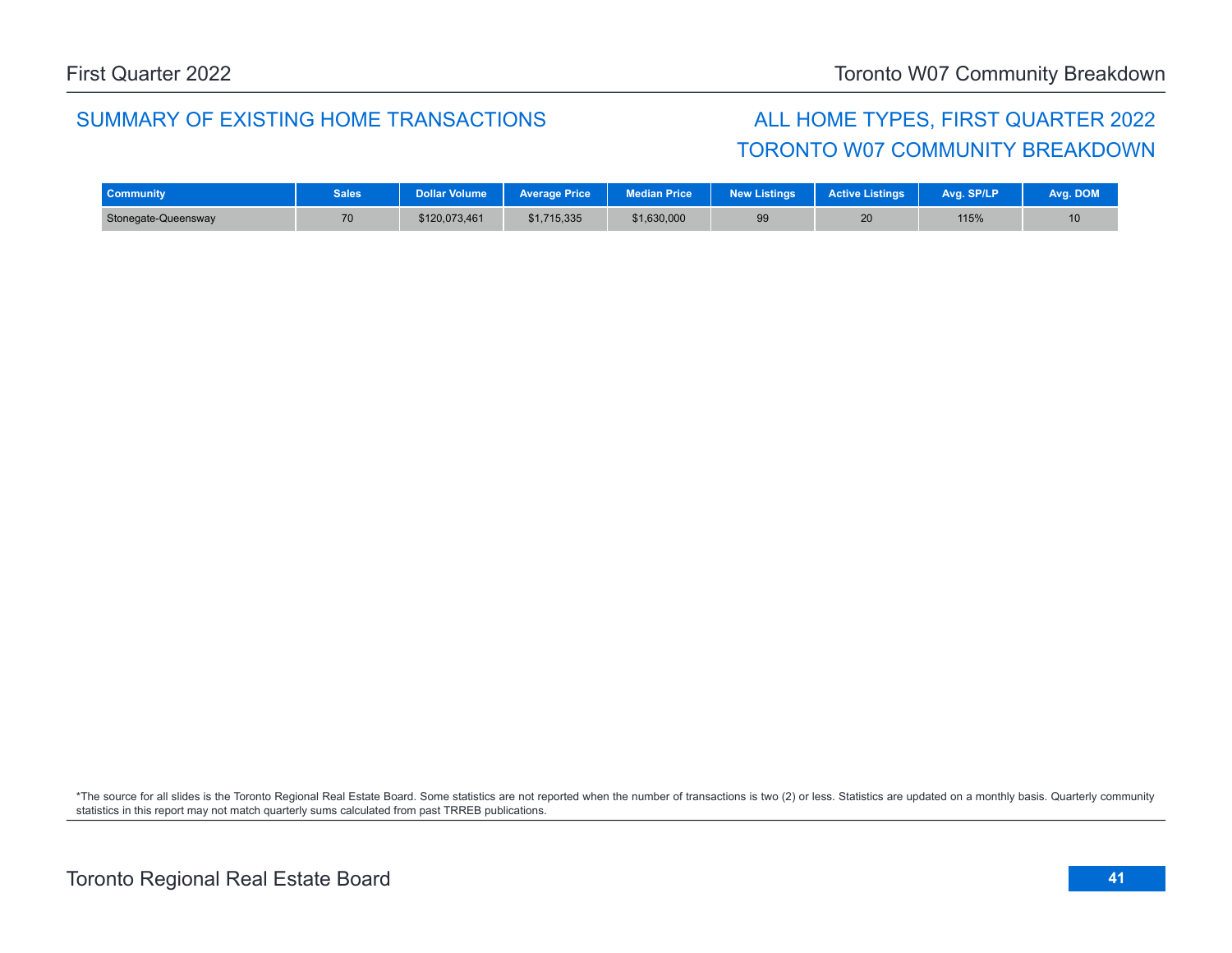Number of Transactions\*

![](_page_41_Figure_1.jpeg)

Condo Apartment

\$0 \$0

\$799 \$790

75 %

Other

\$0

\$0

Average/Median Selling Price (,000s)\*

![](_page_41_Figure_4.jpeg)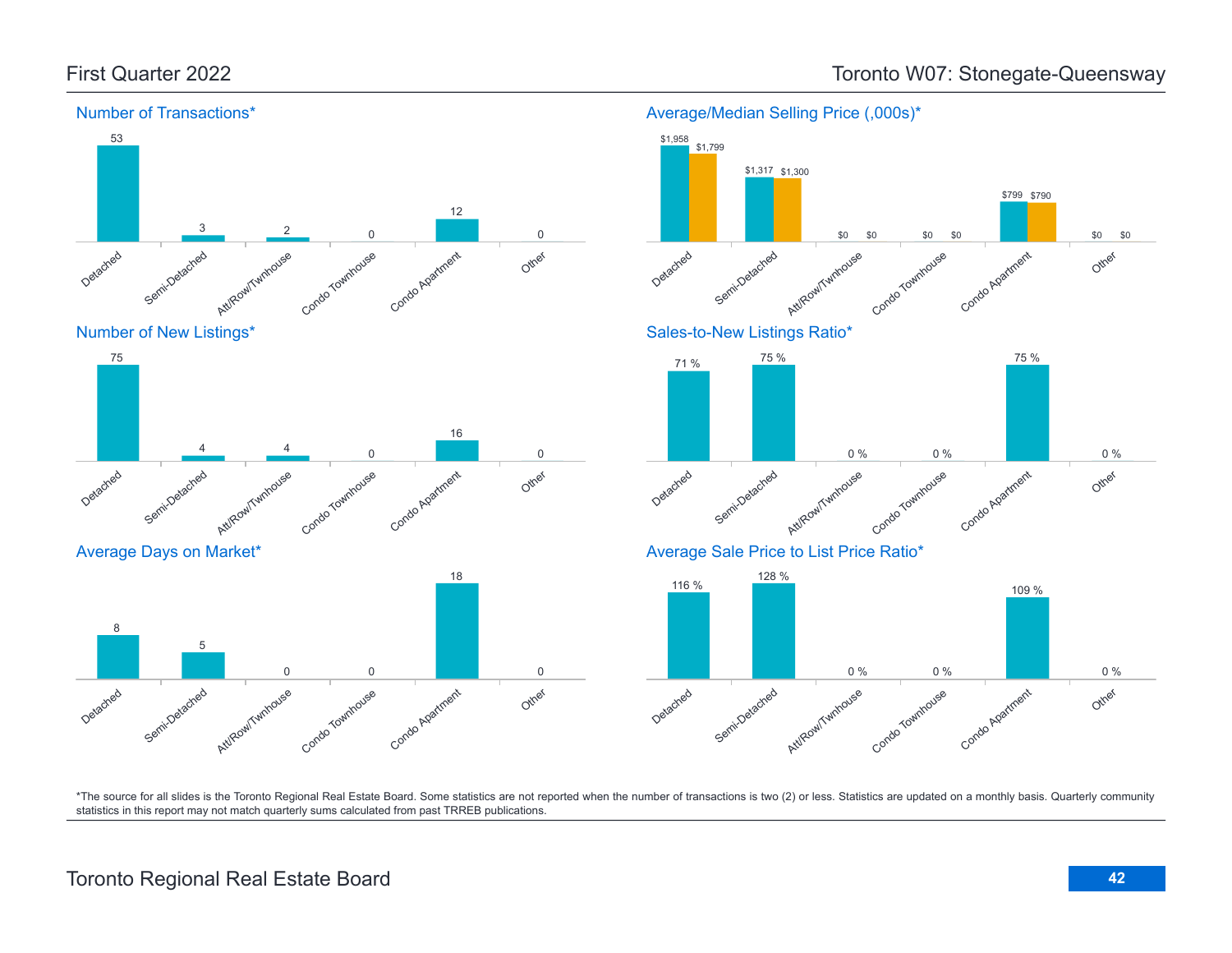## SUMMARY OF EXISTING HOME TRANSACTIONS ALL HOME TYPES, FIRST QUARTER 2022

# TORONTO W08 COMMUNITY BREAKDOWN

| <b>Community</b>               | <b>Sales</b> | <b>Dollar Volume</b> | <b>Average Price</b> | <b>Median Price</b> | <b>New Listings</b> | <b>Active Listings</b> | Avg. SP/LP | Avg. DOM |
|--------------------------------|--------------|----------------------|----------------------|---------------------|---------------------|------------------------|------------|----------|
| Edenbridge-Humber Valley       | 29           | \$44,174,299         | \$1,523,252          | \$1,165,000         | 47                  | 17                     | 105%       | 18       |
| Eringate-Centennial-West Deane | 39           | \$48,713,793         | \$1,249,072          | \$1,300,000         | 58                  | 12                     | 114%       | 10       |
| Etobicoke West Mall            | 45           | \$38,777,873         | \$861,731            | \$710,000           | 62                  | 12                     | 119%       | 8        |
| Islington-City Centre West     | 226          | \$213.982.285        | \$946.824            | \$743,000           | 327                 | 61                     | 112%       | 9        |
| Kingsway South                 | 21           | \$44,779,665         | \$2,132,365          | \$2,277,777         | 34                  | 10                     | 105%       | 13       |
| Markland Wood                  | 31           | \$37,171,100         | \$1,199,068          | \$950,000           | 41                  | 5                      | 112%       |          |
| Princess-Rosethorn             | 27           | \$58,460,431         | \$2,165,201          | \$2,048,000         | 35                  | 6                      | 112%       | 6        |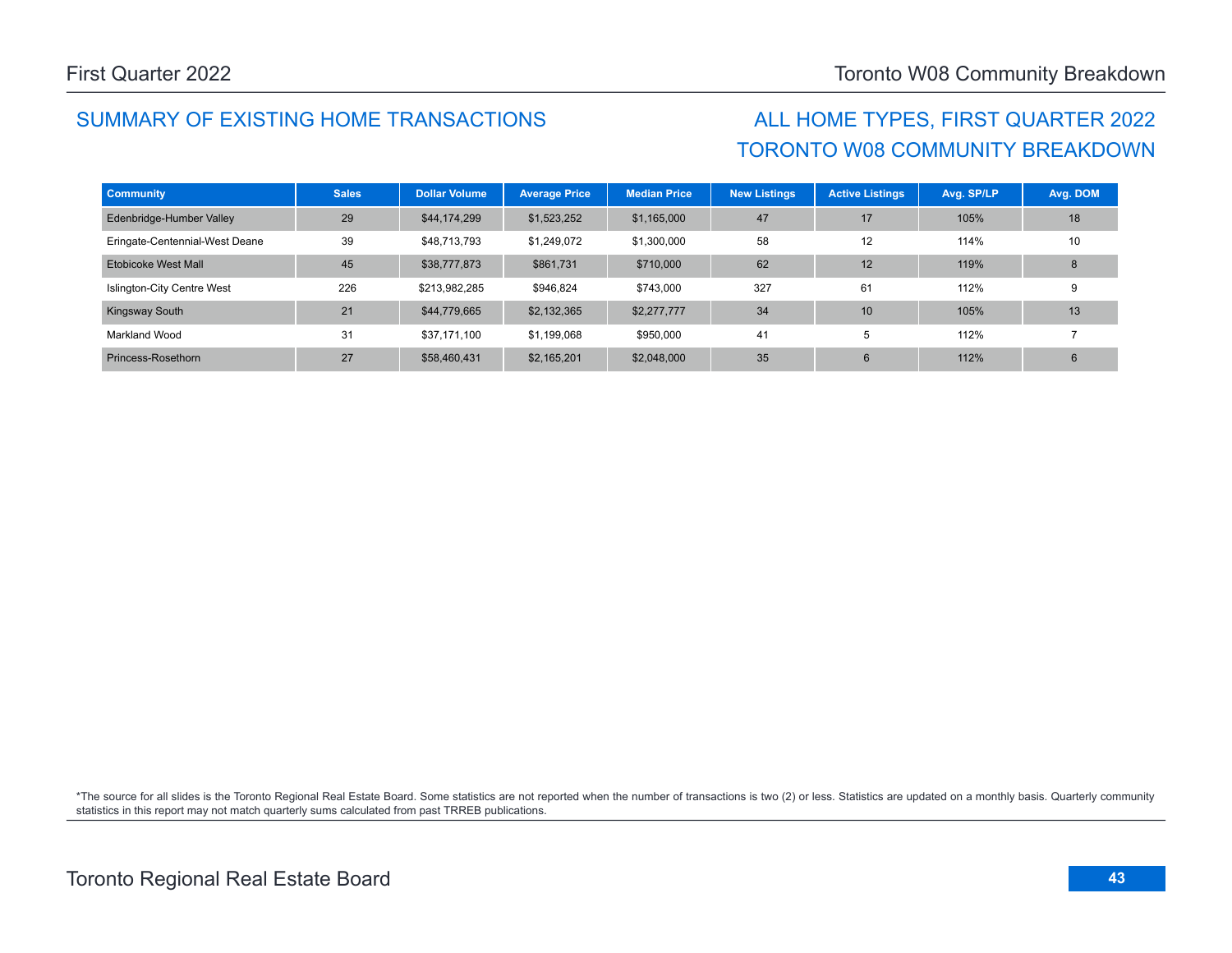![](_page_43_Figure_1.jpeg)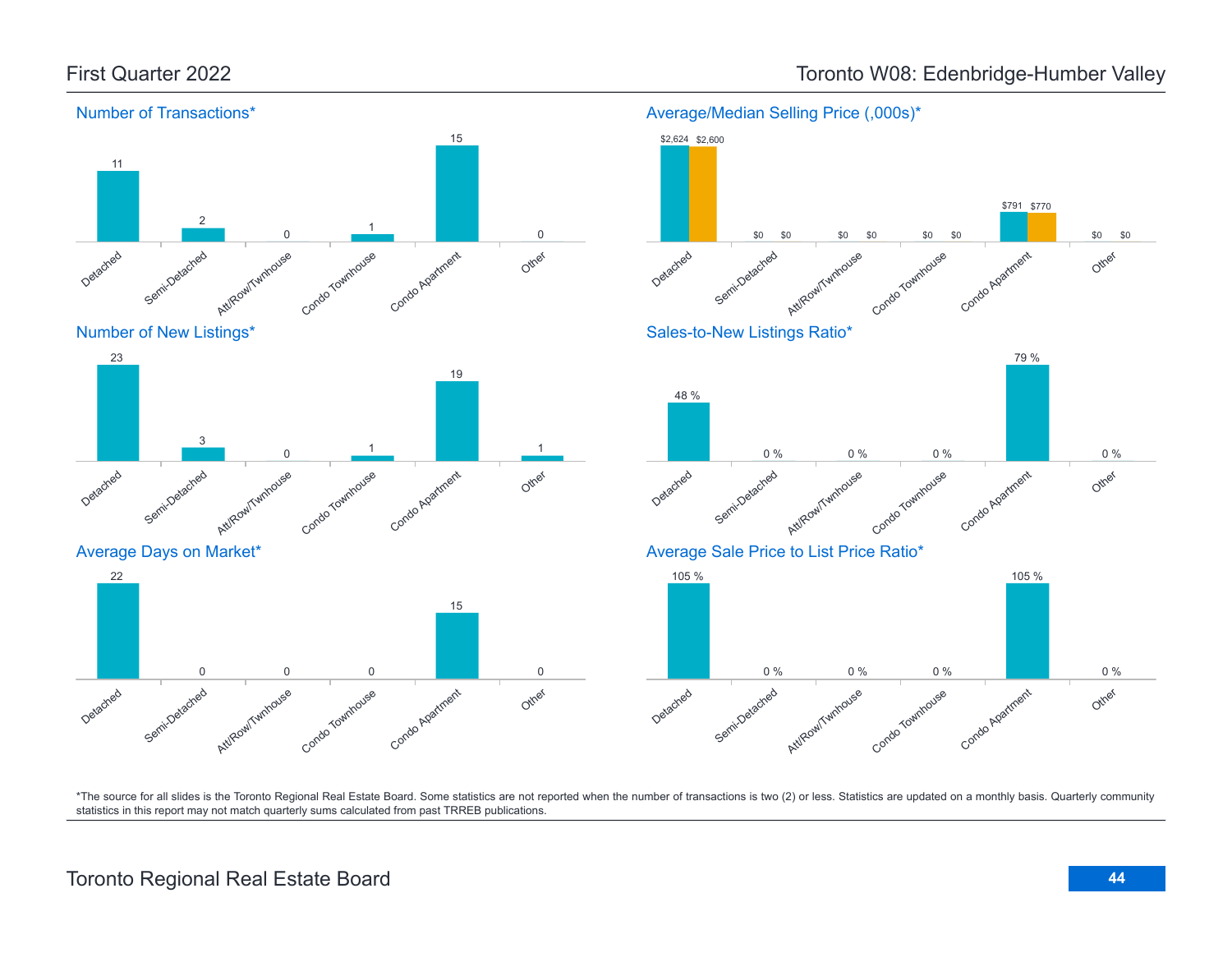![](_page_44_Figure_1.jpeg)

### First Quarter 2022 **Toronto W08: Eringate-Centennial-West Deane**

Condo Apartment

60 %

Condo Agatment

\$651 \$648

86 %

106 %

Other

Other

Other

0 %

0 %

\$0 \$0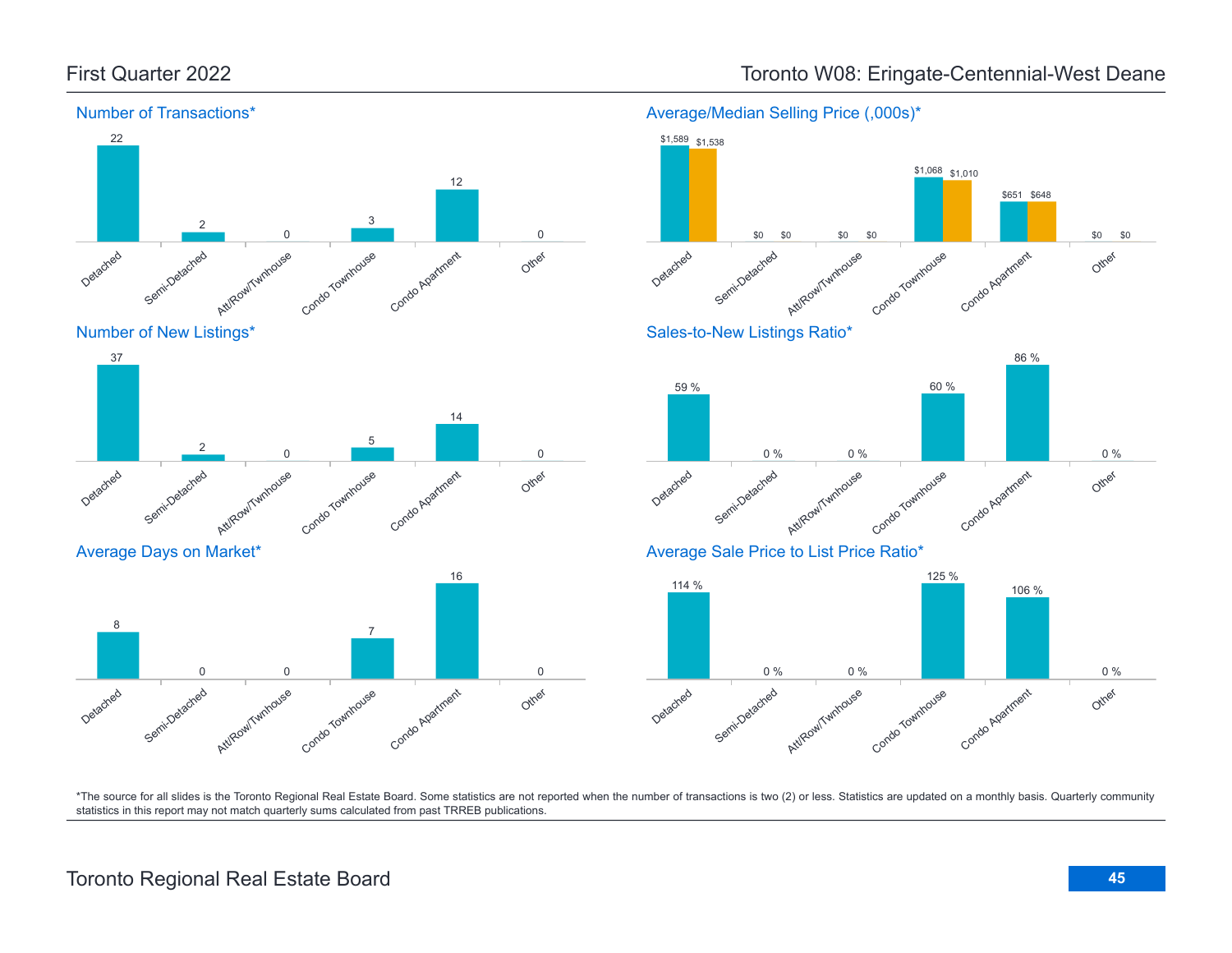![](_page_45_Figure_2.jpeg)

### Toronto Regional Real Estate Board **46**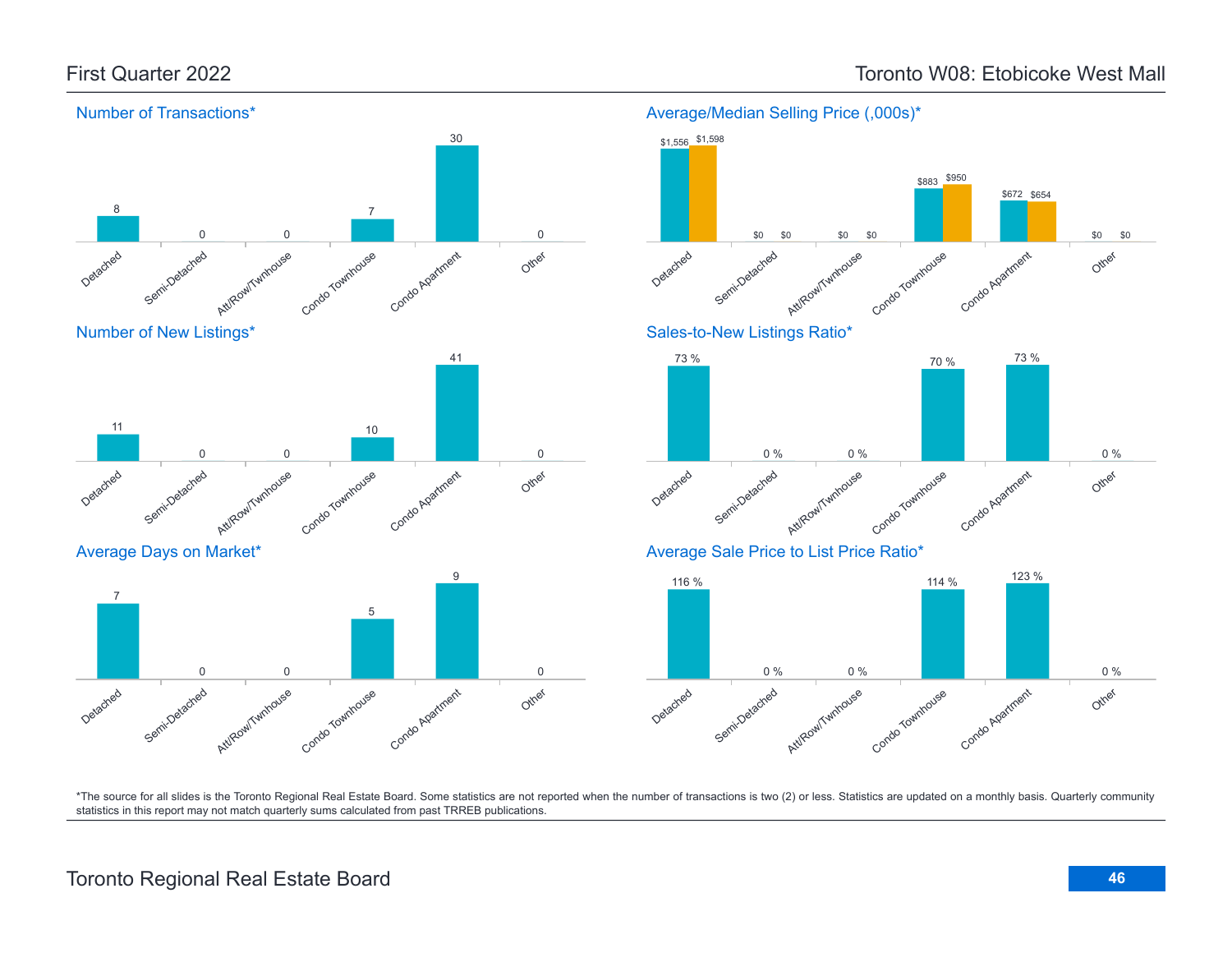![](_page_46_Figure_2.jpeg)

![](_page_46_Figure_3.jpeg)

Number of New Listings\*

![](_page_46_Figure_5.jpeg)

Average Days on Market\*

![](_page_46_Figure_7.jpeg)

![](_page_46_Figure_8.jpeg)

Average/Median Selling Price (,000s)\*

![](_page_46_Figure_9.jpeg)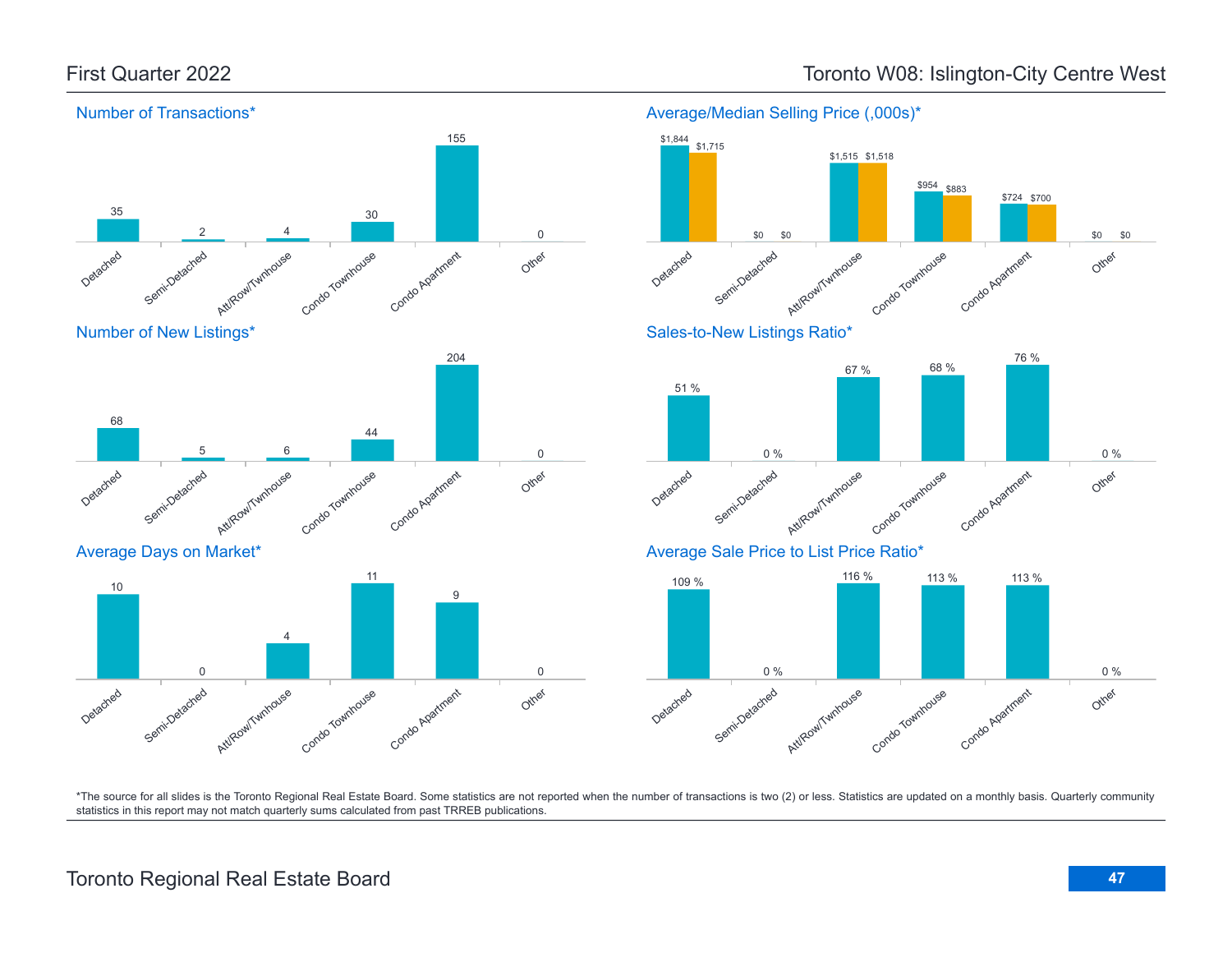\$0

![](_page_47_Figure_2.jpeg)

### Number of Transactions\*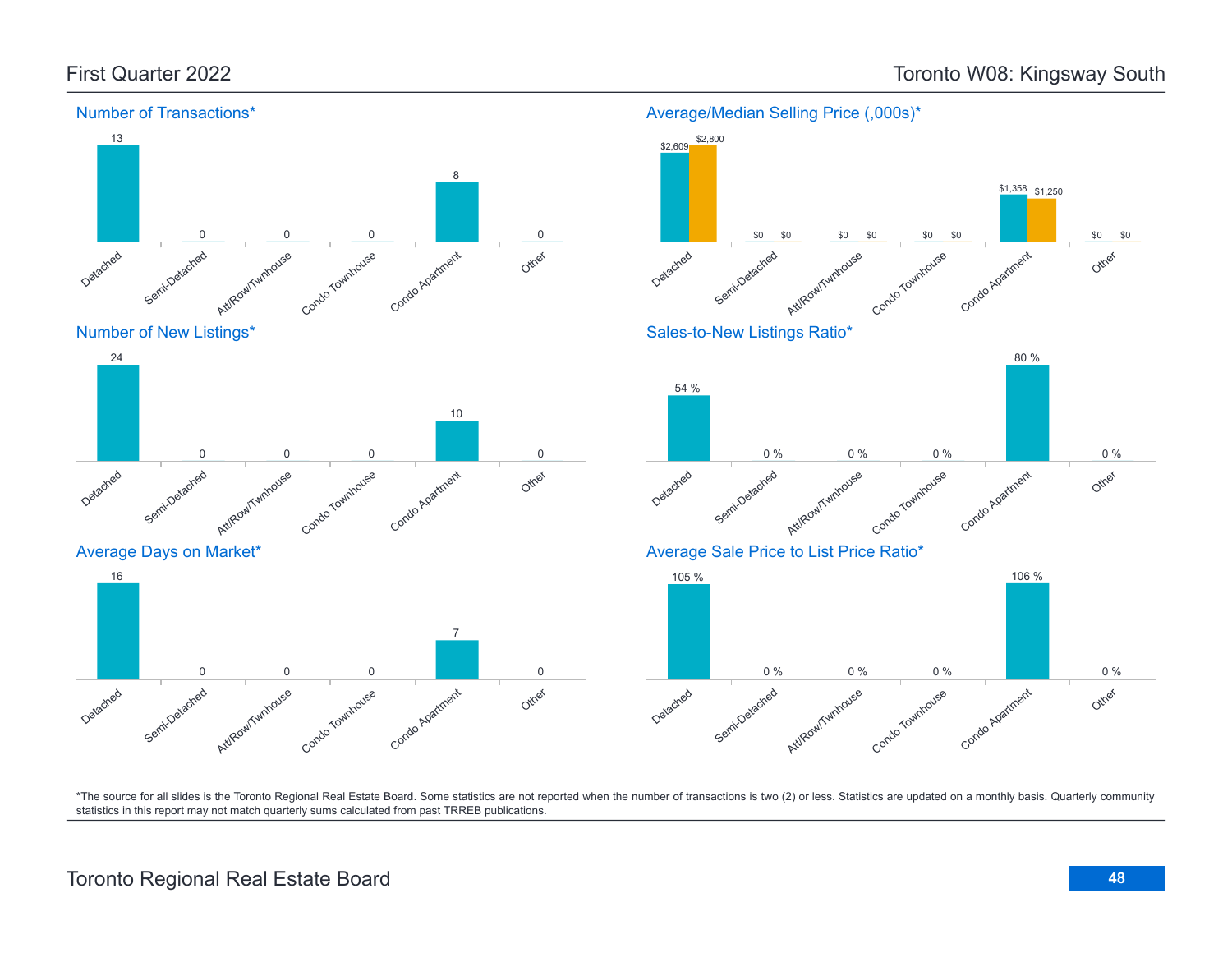![](_page_48_Figure_2.jpeg)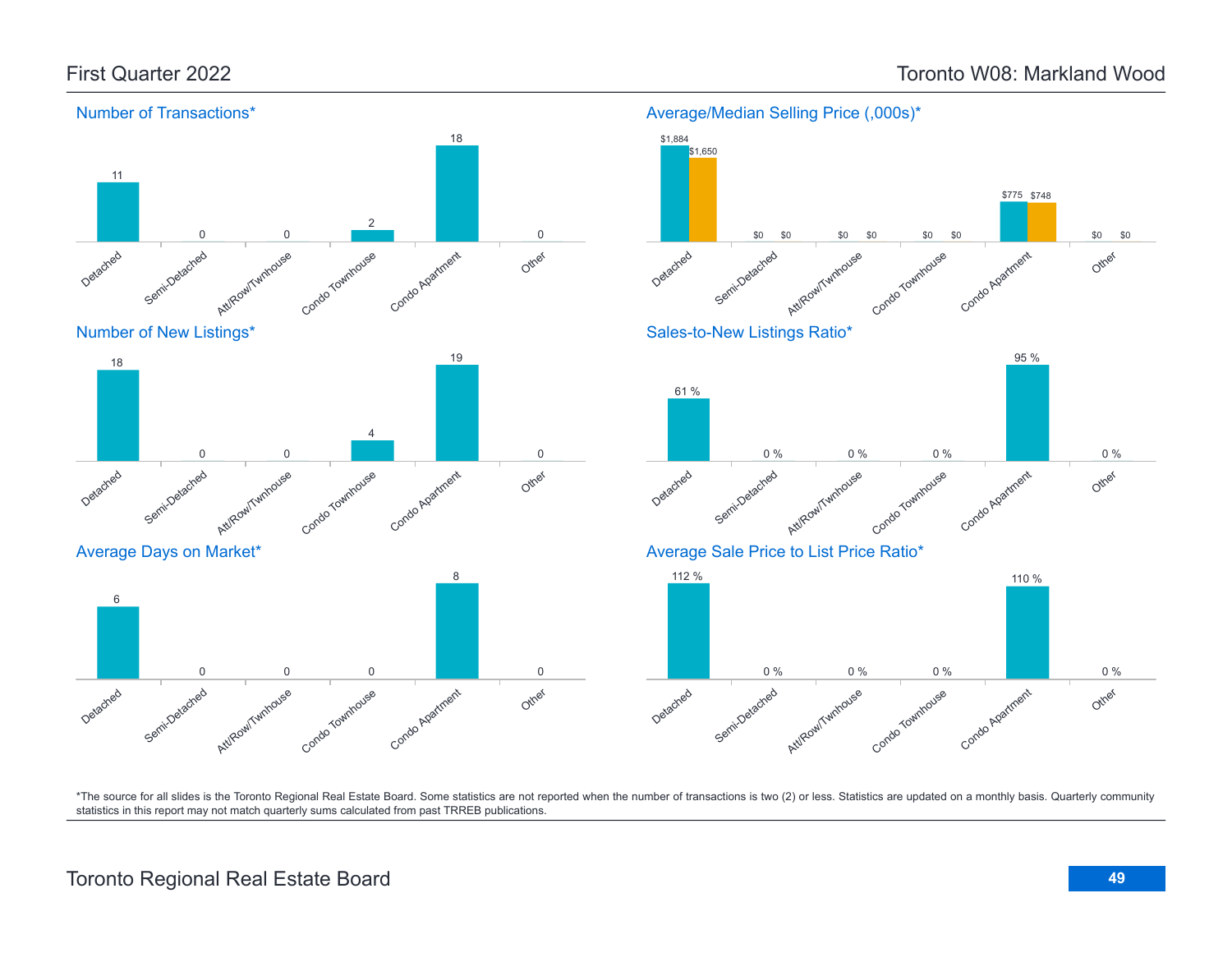![](_page_49_Figure_2.jpeg)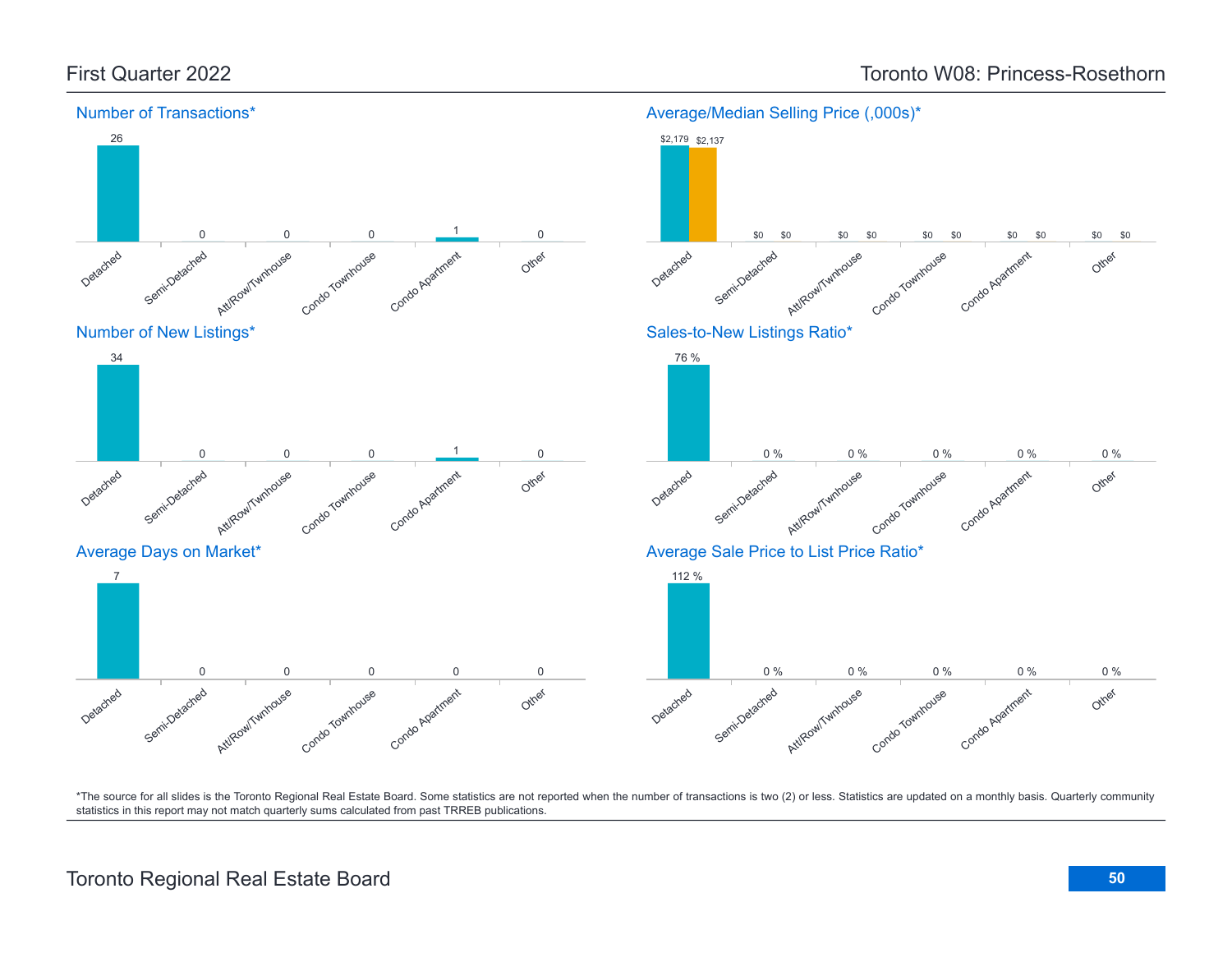### SUMMARY OF EXISTING HOME TRANSACTIONS ALL HOME TYPES, FIRST QUARTER 2022

# TORONTO W09 COMMUNITY BREAKDOWN

| <b>Community</b>                 | <b>Sales</b> | <b>Dollar Volume</b> | <b>Average Price</b> | <b>Median Price</b> | <b>New Listings</b> | <b>Active Listings</b> | Avg. SP/LP | Avg. DOM |
|----------------------------------|--------------|----------------------|----------------------|---------------------|---------------------|------------------------|------------|----------|
| <b>Humber Heights</b>            | 25           | \$35,017,998         | \$1,400,720          | \$1,448,000         | 40                  |                        | 113%       |          |
| Kingsview Village-The Westway    | 62           | \$44,185,549         | \$712,670            | \$515,000           |                     | 28                     | 113%       |          |
| Willowridge-Martingrove-Richview | 38           | \$50,430,874         | \$1,327,128          | \$1,377,500         | 55                  | 10 <sup>1</sup>        | 114%       |          |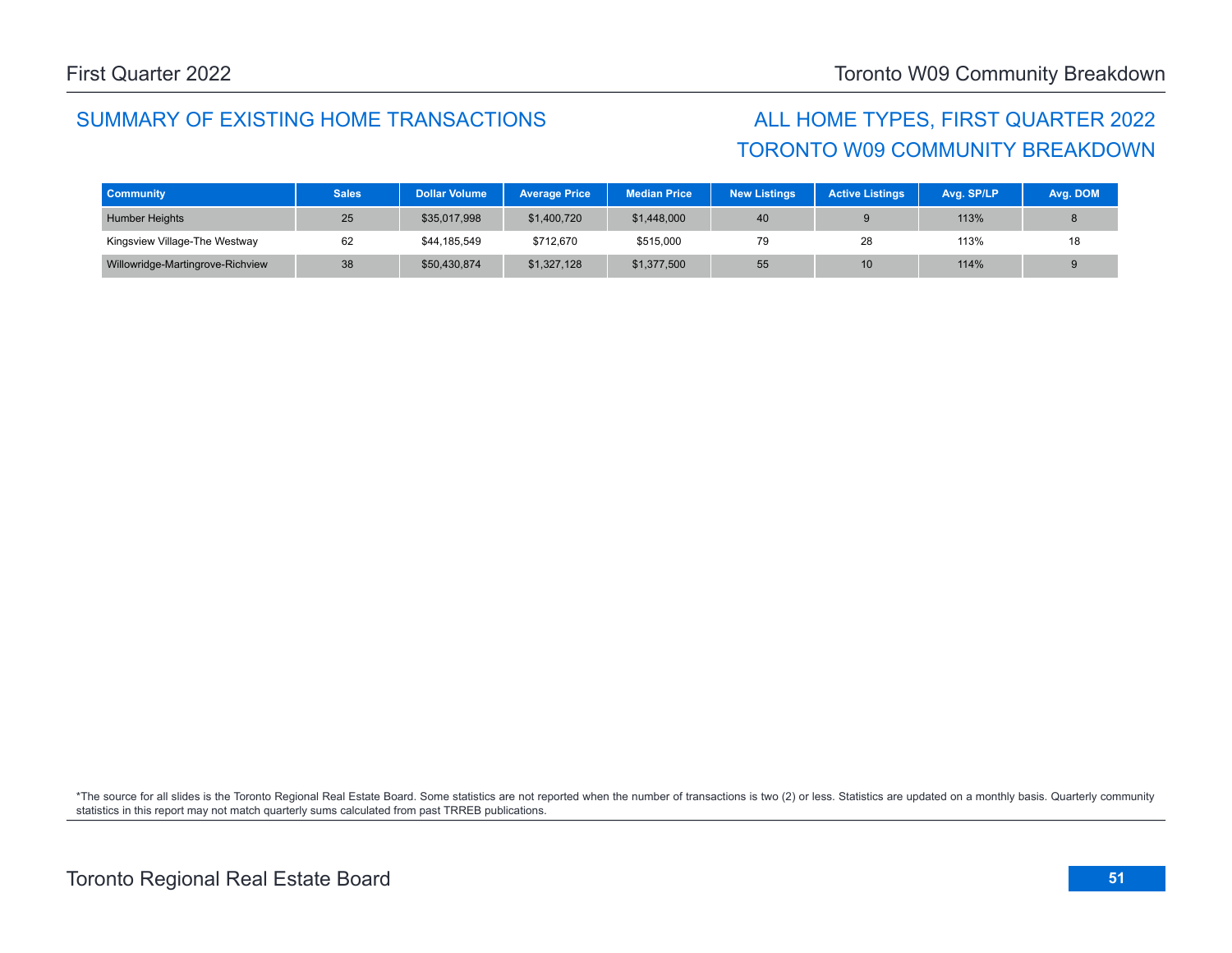![](_page_51_Figure_2.jpeg)

### Number of Transactions\*

Average/Median Selling Price (,000s)\*

![](_page_51_Figure_5.jpeg)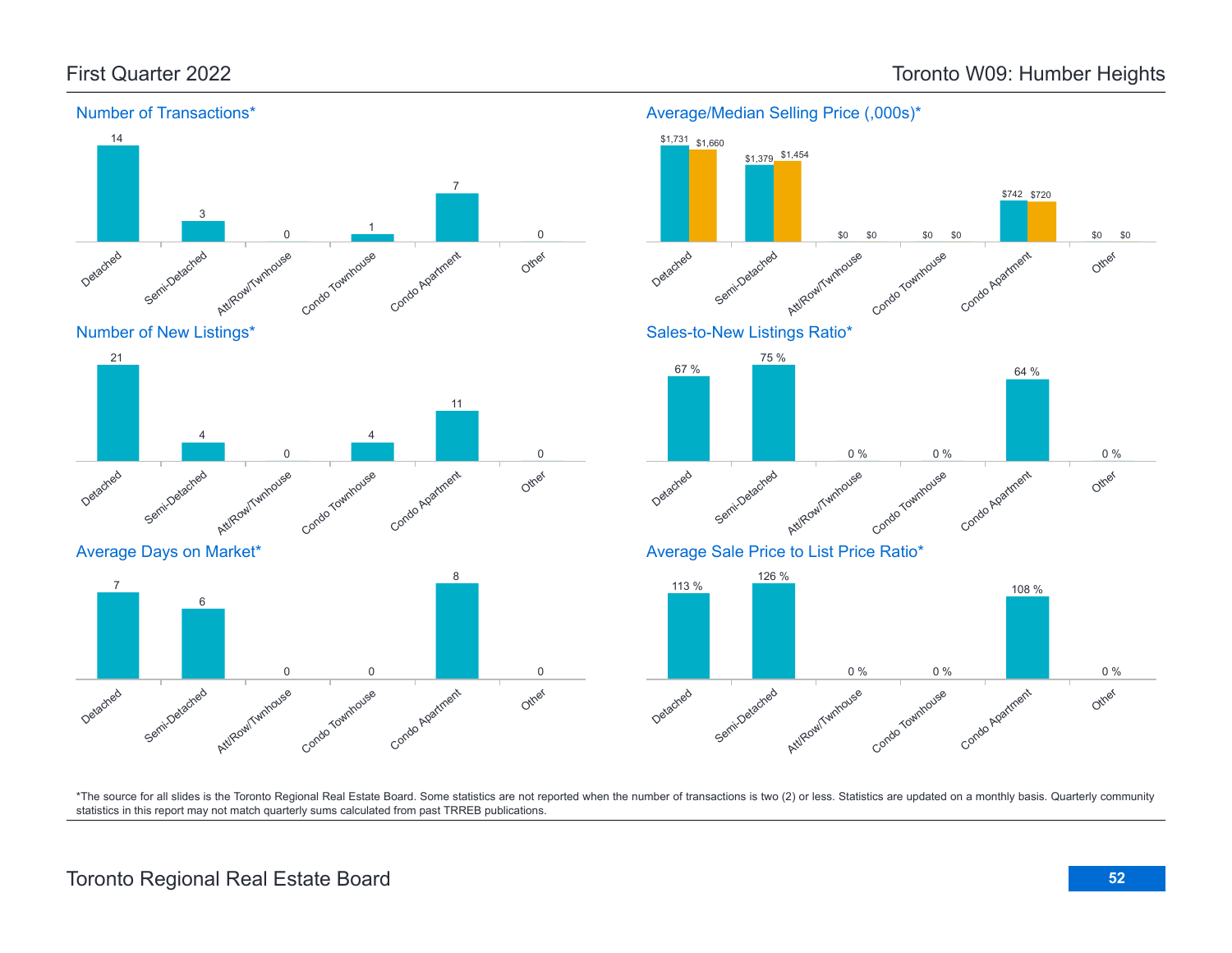![](_page_52_Figure_1.jpeg)

![](_page_52_Figure_3.jpeg)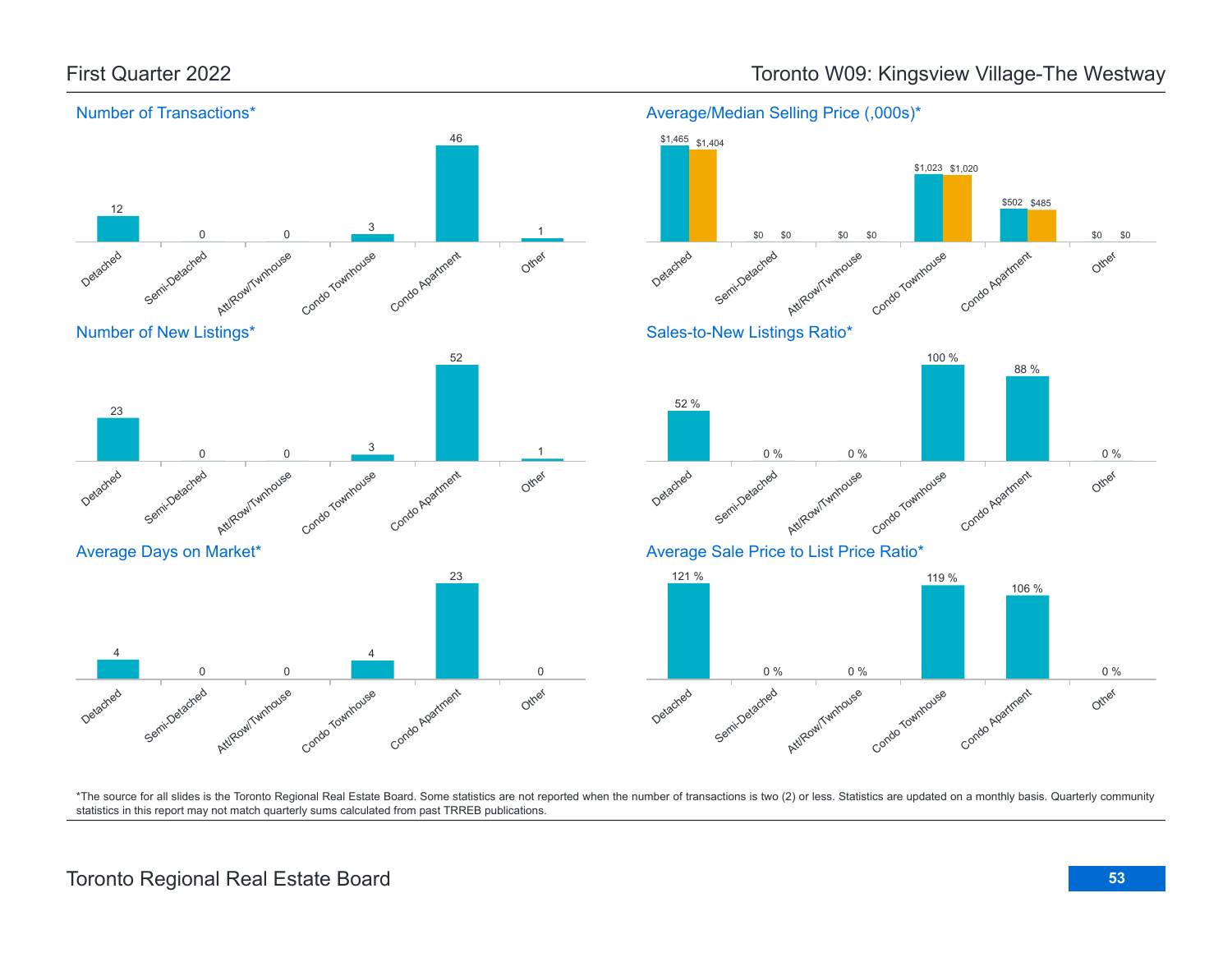![](_page_53_Figure_1.jpeg)

![](_page_53_Figure_3.jpeg)

![](_page_53_Figure_4.jpeg)

![](_page_53_Figure_5.jpeg)

Average Days on Market\*

![](_page_53_Figure_7.jpeg)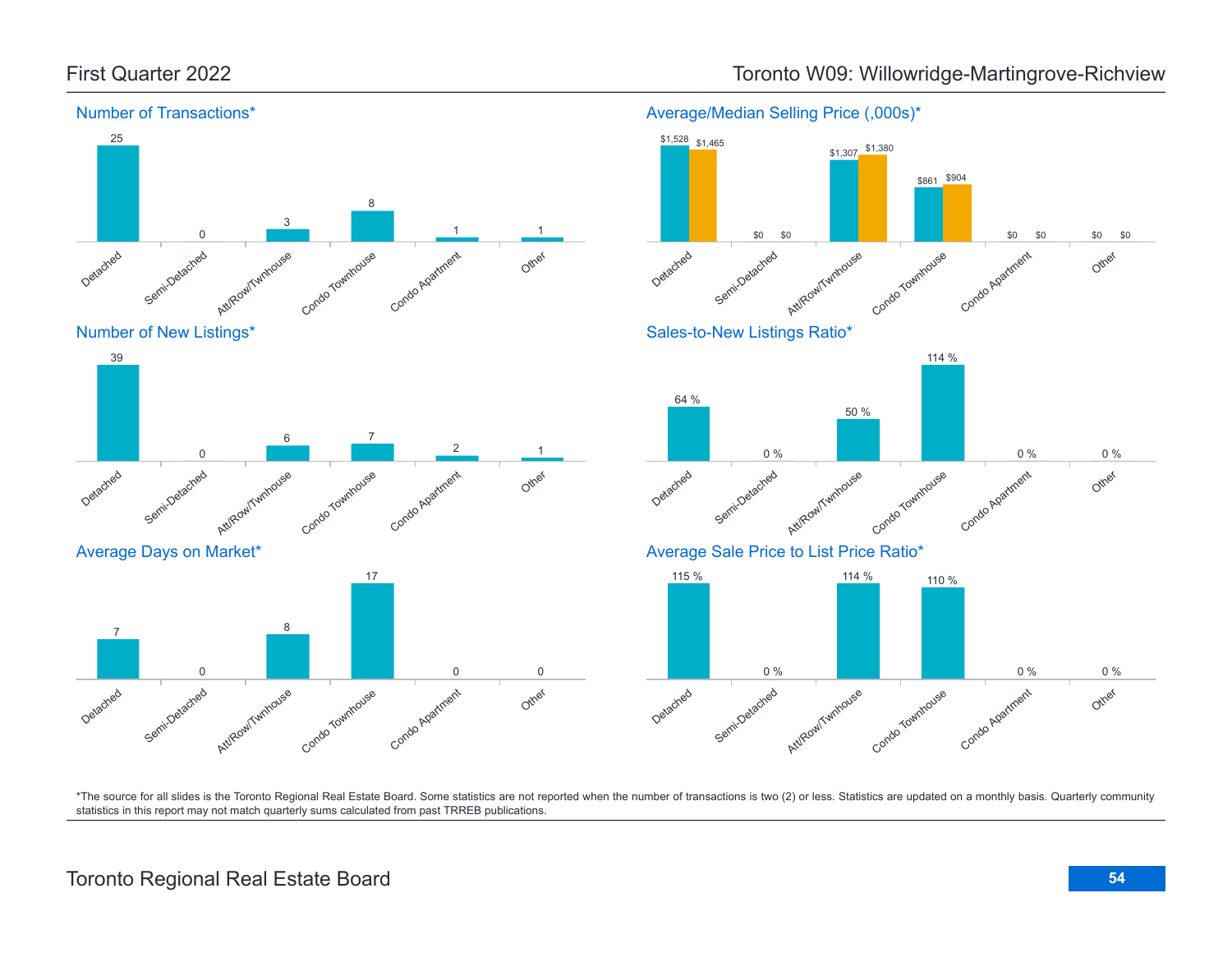## SUMMARY OF EXISTING HOME TRANSACTIONS ALL HOME TYPES, FIRST QUARTER 2022

# TORONTO W10 COMMUNITY BREAKDOWN

| <b>Community</b>                  | <b>Sales</b> | <b>Dollar Volume</b> | <b>Average Price</b> | <b>Median Price</b> | <b>New Listings</b> | <b>Active Listings</b> | Avg. SP/LP | Avg. DOM |
|-----------------------------------|--------------|----------------------|----------------------|---------------------|---------------------|------------------------|------------|----------|
| Elms-Old Rexdale                  | 29           | \$21,168,800         | \$729,959            | \$525,000           | 36                  |                        | 112%       | 12       |
| Mount Olive-Silverstone-Jamestown | 73           | \$61.813.218         | \$846,756            | \$722,000           | 113                 | 26                     | 114%       |          |
| Rexdale-Kipling                   | 13           | \$14,448,161         | \$1,111,397          | \$1,188,000         | 23                  |                        | 111%       |          |
| Thistletown-Beaumonde Heights     | 16           | \$21,932,900         | \$1,370,806          | \$1,342,500         | 21                  | 6                      | 119%       |          |
| West Humber-Clairville            | 82           | \$81,488,719         | \$993,765            | \$1,037,500         | 129                 | 25                     | 115%       |          |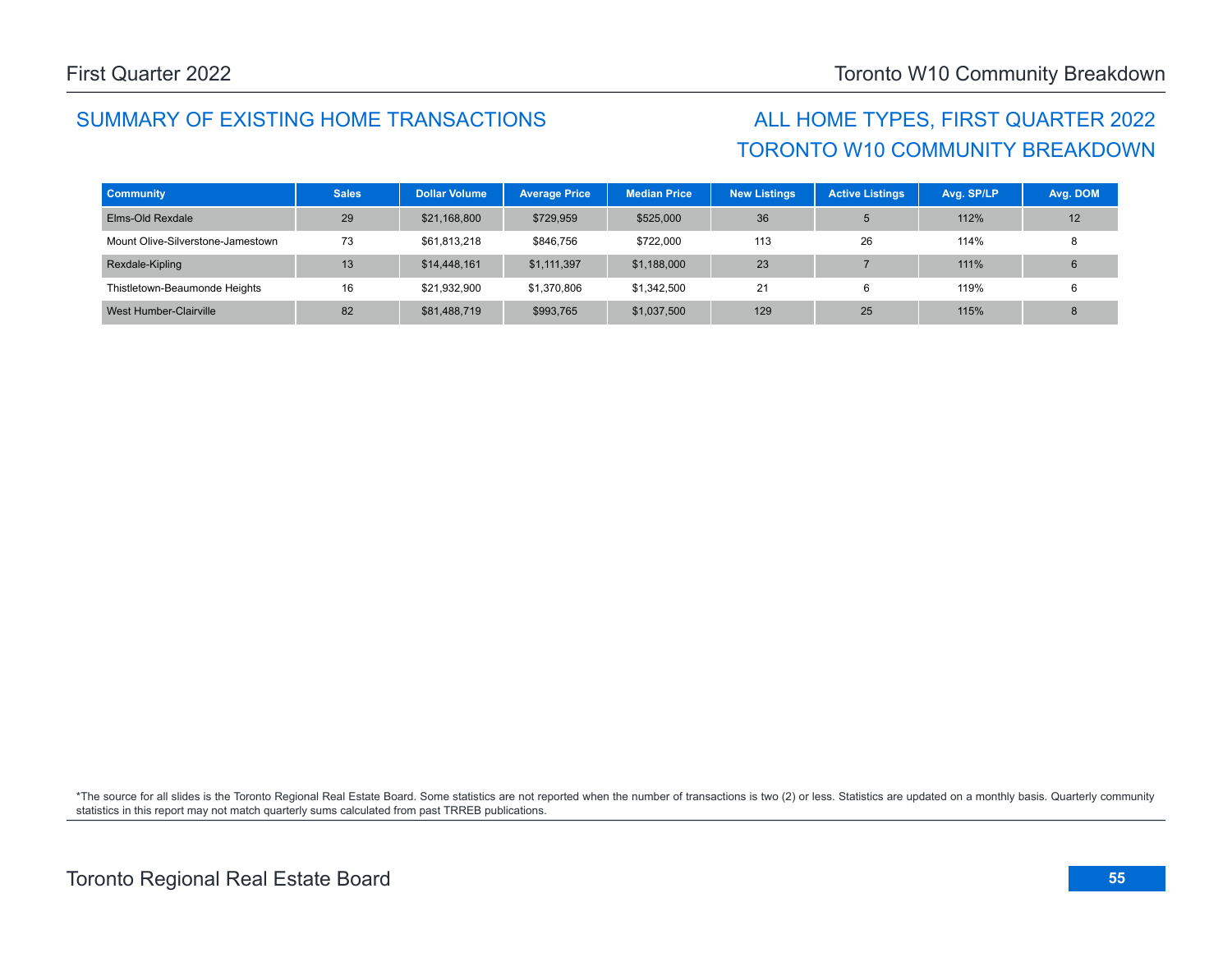![](_page_55_Figure_2.jpeg)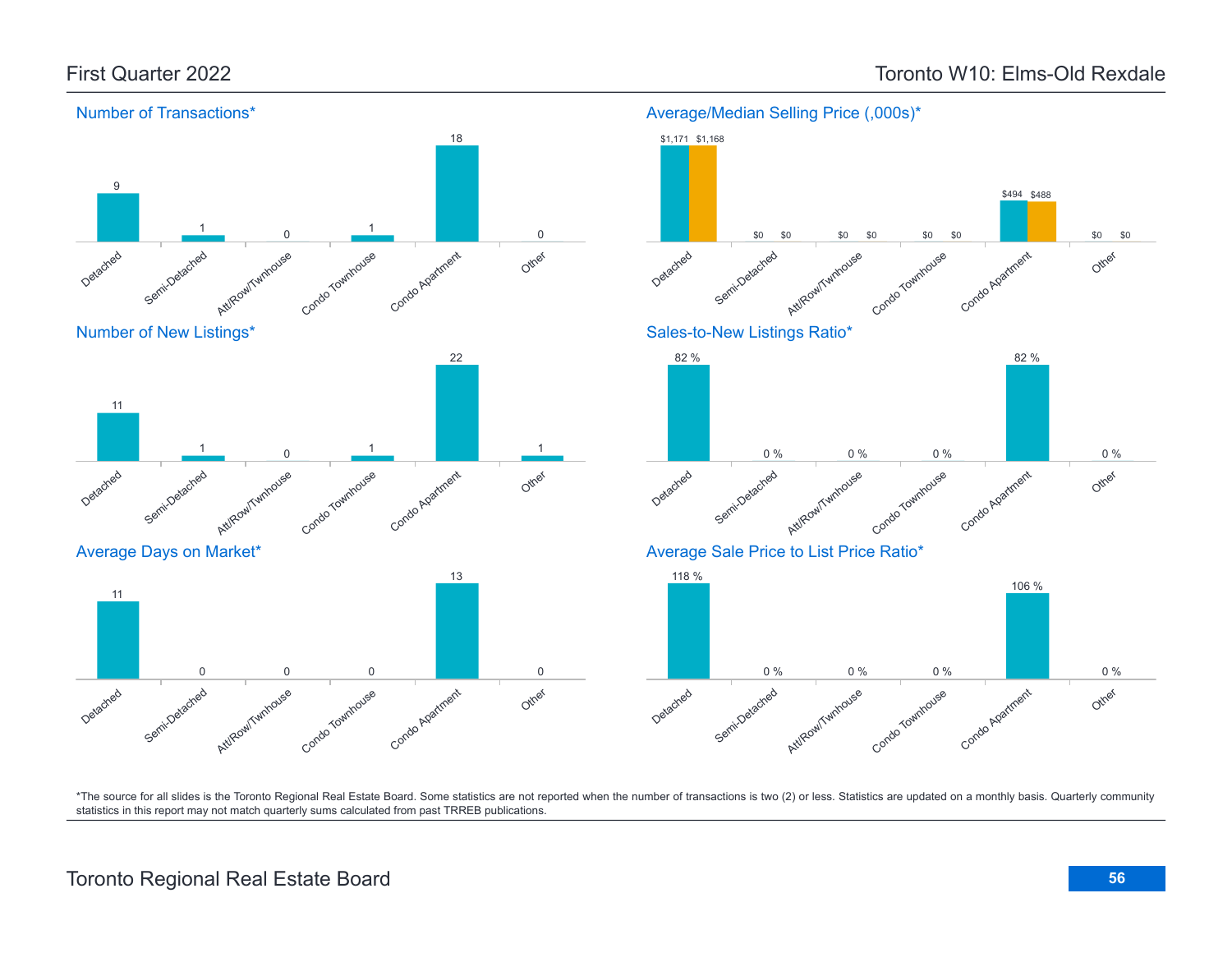![](_page_56_Figure_1.jpeg)

### Detached Semi-Detached Att/Row/Twnhouse Condo Townhouse Condo Apartment Other 7 0 0 3 9 0

### First Quarter 2022 Toronto W10: Mount Olive-Silverstone-Jamestown

![](_page_56_Figure_4.jpeg)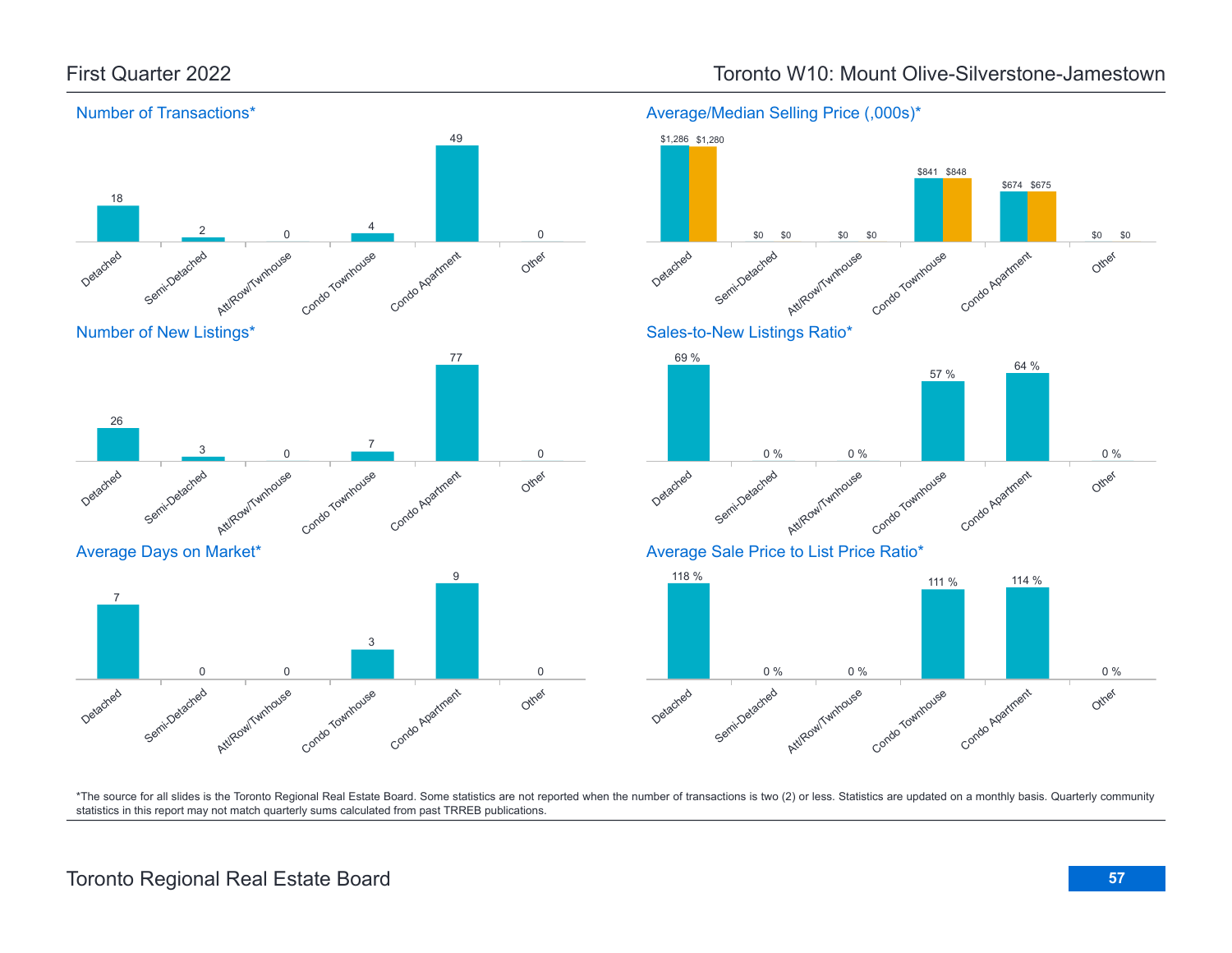![](_page_57_Figure_2.jpeg)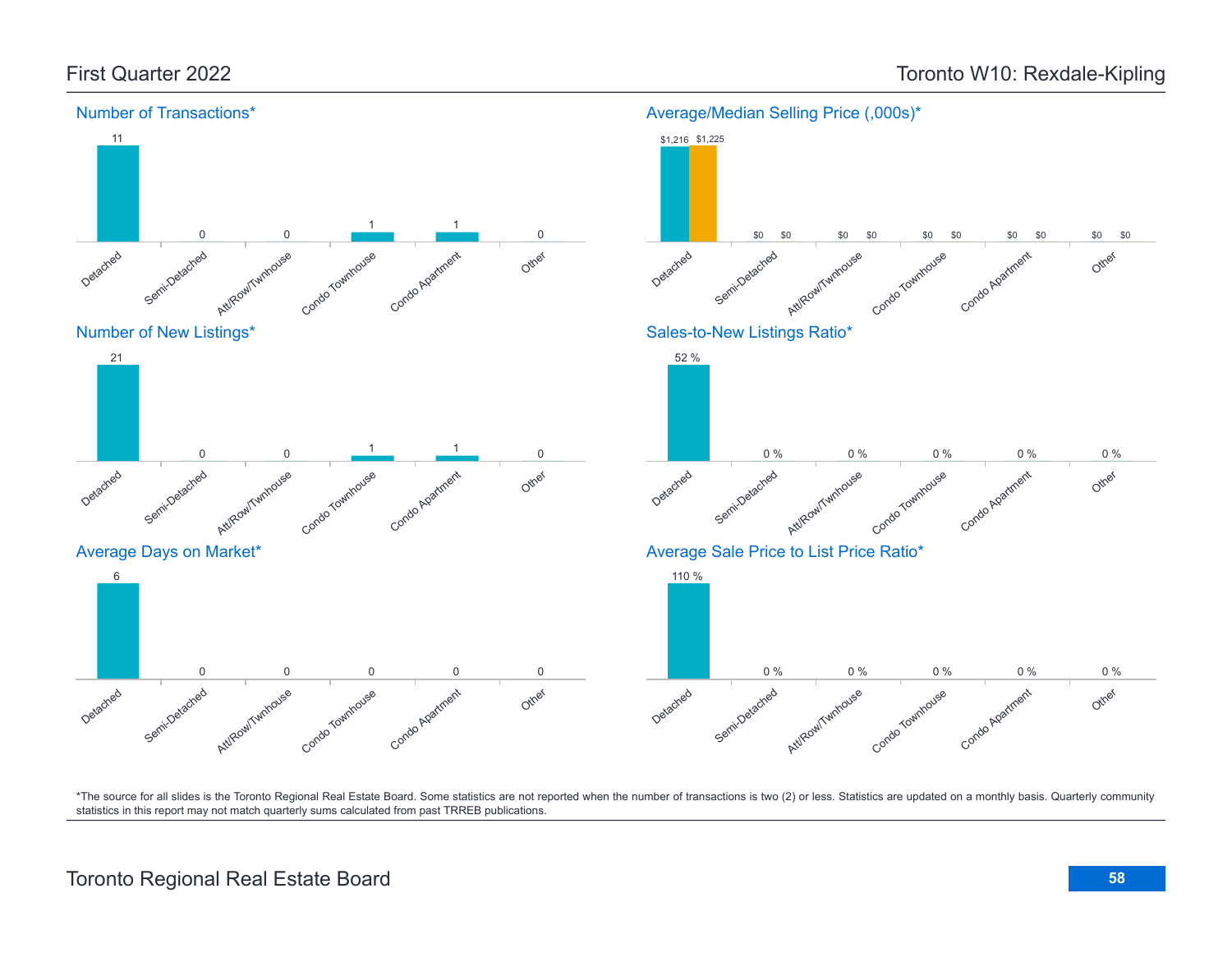![](_page_58_Figure_1.jpeg)